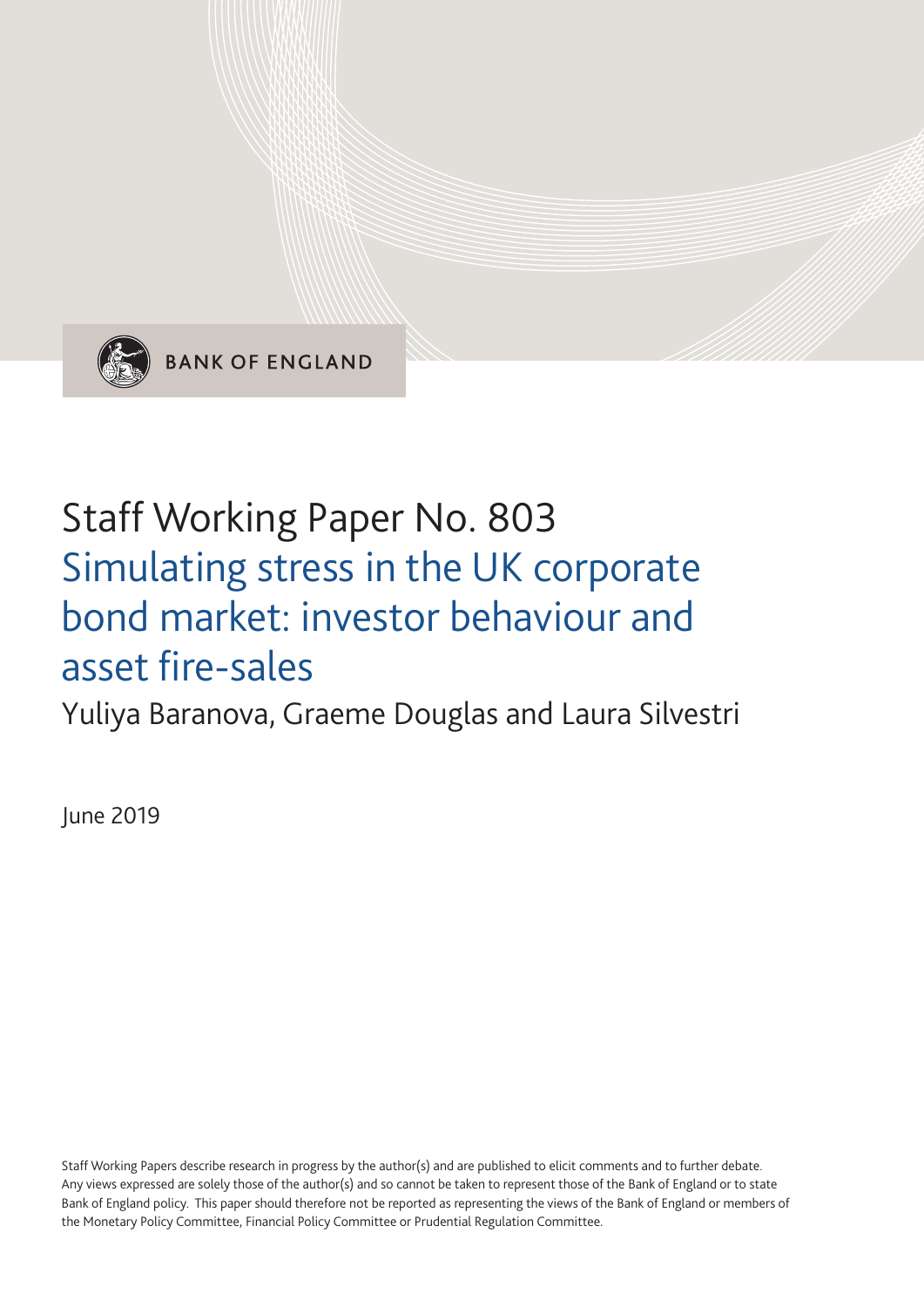

**BANK OF ENGLAND** 

# Staff Working Paper No. 803 Simulating stress in the UK corporate bond market: investor behaviour and asset fire-sales

Yuliya Baranova,<sup>(1)</sup> Graeme Douglas<sup>(2)</sup> and Laura Silvestri<sup>(3)</sup>

# Abstract

We build a framework to simulate stress dynamics in the UK corporate bond market. This quantifies how the behaviours and interactions of major market participants, including open-ended funds, dealers, and institutional investors, can amplify different types of shocks to corporate bond prices. We model market participants' incentives to buy or sell corporate bonds in response to initial price falls, the constraints under which they operate (including those arising due to regulation), and how the resulting behaviour may amplify initial falls in price and impact market functioning. We find that the magnitude of amplification depends on the cause of the initial reduction in price and is larger in the case of shocks to credit risk or risk-free interest rates, than in the case of a perceived deterioration in corporate bond market liquidity. Amplification also depends on agents' proximity to their regulatory constraints. We further find that long-term institutional investors (eg pension funds) only partially mitigate the amplification due to their slower-moving nature. Finally, we find that shocks to corporate bond spreads, similar in magnitude to the largest weekly moves observed in the past, could trigger asset sales that may test the capacity of dealers to absorb them.

Key words: Corporate bond market, fire-sales, open-ended investment funds, pension funds, insurance companies, dealers, stress simulation.

JEL classification: G10, G20.

The Bank's working paper series can be found at www.bankofengland.co.uk/working-paper/staff-working-papers

Bank of England, Threadneedle Street, London, EC2R 8AH Email publications@bankofengland.co.uk

© Bank of England 2019 ISSN 1749-9135 (on-line)

<sup>(1)</sup> Bank of England. Email: yuliya.baranova@bankofengland.co.uk

<sup>(2)</sup> MKP Capital. Graeme contributed to this paper while working at the Bank of England

<sup>(3)</sup> Bank of England. Email: laura.silvestri@bankofengland.co.uk

The views expressed in this paper are those of the authors, and not necessarily those of the Bank of England or its committees. We are grateful to David Aikman, Niki Anderson, Pavel Chichkanov, Joseph Noss, Jon Relleen, Rhiannon Sowerbutts and participants of seminars at the Bank of England for constructive comments and feedback.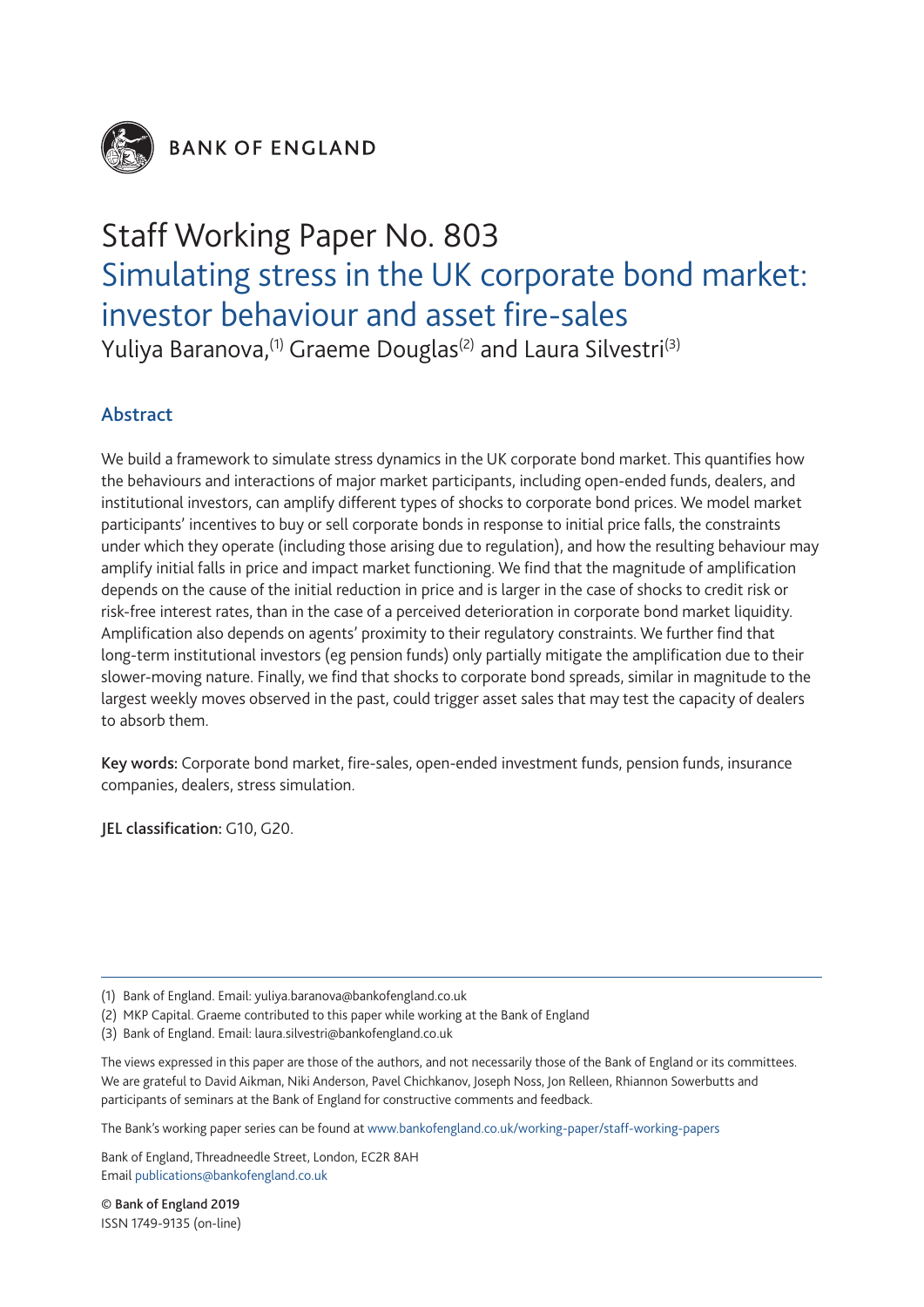# *Introduction*

The structure of the financial system has changed materially over the past ten years. Marketbased finance – the system of markets and non-bank financial institutions that provide financial services to the real economy – has become increasingly important. In the UK, non-bank institutions now account for almost 50% of the UK financial system's total assets, up by 13 percentage points since 2008. Further, during the past five years, nearly three quarters of net finance raised by UK corporates has come from capital markets, as compared to just a third during 2008-20[1](#page-2-0)2, with most of such finance coming from the corporate bond market.<sup>1</sup> And globally, credit provision by non-banks has increased by 50% since 2008 and currently accounts for almost 40% of global credit provision.<sup>[2](#page-2-1)</sup>

These developments have had numerous benefits. For example, they have helped mitigate the effect of the reduced provision of credit by banks on the real economy. They have also supported the sharing of risk across the financial system, increasing the diversity of funding sources available to the corporate sector.<sup>[3](#page-2-2)</sup>

An open question is how the new structure of the financial system – with its increased reliance on corporate bond markets – will respond to severe shocks. The behaviour of market participants in stress may be different from that observed in the past, not least given significant changes to the regulatory landscape post-crisis which drive agents' behaviour. Hence, instead of simply relying on past empirical relationships, there is a need to structurally model how market participants, including those in corporate bond markets, may behave in response to future shocks, such as large falls in asset prices, and the extent to which their actions may amplify those falls.

This paper draws on earlier work, in particular that in Baranova et al  $(2017a)$ ,<sup>[4](#page-2-3)</sup> and presents a framework that can be used to simulate the extent to which behaviours and interactions of major participants in the corporate bond market can amplify different types of exogenous shocks to asset prices (e.g. those resulting from changes in economic fundamentals) and lead to sharp increases in corporate funding costs. This amplification arises because market participants are subject to a range of contractual or regulatory constraints. As prices fall, some of them are forced to sell financial assets to ensure those constraints are not breached. And others have

<span id="page-2-0"></span><sup>&</sup>lt;sup>1</sup> See Bank of England (2018).

<span id="page-2-1"></span><sup>2</sup> See Financial Stability Board (2018). Non-bank financial intermediaries include insurers, pension funds and other financial intermediaries.

<span id="page-2-2"></span><sup>&</sup>lt;sup>3</sup> See Gruic, Hattori and Shin (2014).

<span id="page-2-3"></span><sup>4</sup> Further, as its core we use the partial equilibrium model of dealer intermediation, along the lines of that in Baranova et al (2017b).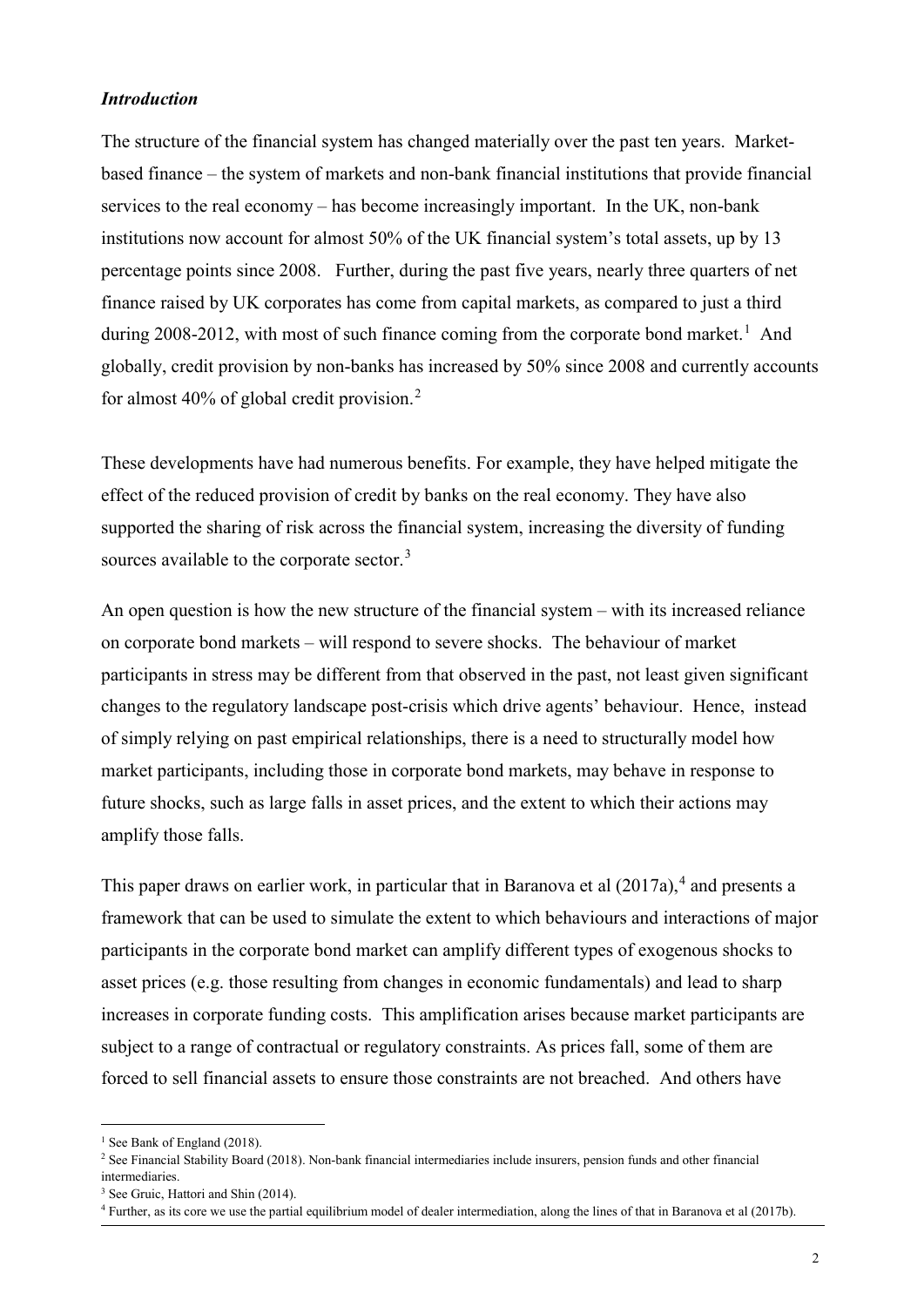limits on their capacity to absorb those sales and bid the price back to its fundamental level. We refer to this amplification and overshooting of asset prices relative to fundamentals as a 'liquidity premium'.

This paper contributes to the academic literature focussing on modelling the implications of forced asset sales on market prices. To the best of our knowledge we are the first to offer a framework for simulating stress in the corporate bond market caused by the behaviour and interactions of stylised representative agents of buy-side market participants (i.e. open-ended investment funds, unit-linked funds, insurance companies and pension funds), a leveraged buyer of securities (i.e. a hedge fund), and a market intermediary (i.e. a dealer), where the price is endogenously determined in the framework.

The behaviour of agents in the framework is driven by constraints they face from regulation (e.g. minimum leverage ratio requirements for the dealer bank or solvency requirements for insurers), contractual obligations to their investors and policyholders (e.g. for investment funds), and their risk management policies (e.g. for pension funds).

We make different assumptions regarding how quickly investors react to shocks to asset prices. In particular, contractual constraints of funds and the regulatory constraints of insurers bind tightly. We therefore assume these agents re-balance their portfolios promptly in response to shocks. [5](#page-3-0) The combination of such re-balancing behaviours gives rise to instantaneous net demand for liquidity in the corporate bond market. This net demand for liquidity is absorbed by the hedge fund and the dealer, with the latter determining the discount to prevailing market prices required for providing such services and hence the post-sale market price. In contrast, pension fund constraints bind less tightly, as they are largely dictated by internal risk management practices. We therefore assume that such investors will respond to shocks more slowly and will be gradually buying/selling assets via the dealer, who will anticipate and factor in such behaviour into the post-sale market price that it sets.

We apply this new framework to simulate stress dynamics in the UK investment-grade corporate bond market. We explore exogenous shocks to the risk-free rate and credit spreads, with the latter being driven either by increased perception of credit or liquidity risk.

We find that the magnitude of amplification effects (over and beyond fundamental asset values) arising from forced sales of corporate bonds depends on the driver of the initial price fall. The

<span id="page-3-0"></span><sup>&</sup>lt;sup>5</sup> For insurers, this assumption reflects how, under Solvency II regulation, supervisors are required to take remedial actions as soon as possible if insurer's solvency capital requirements are breached.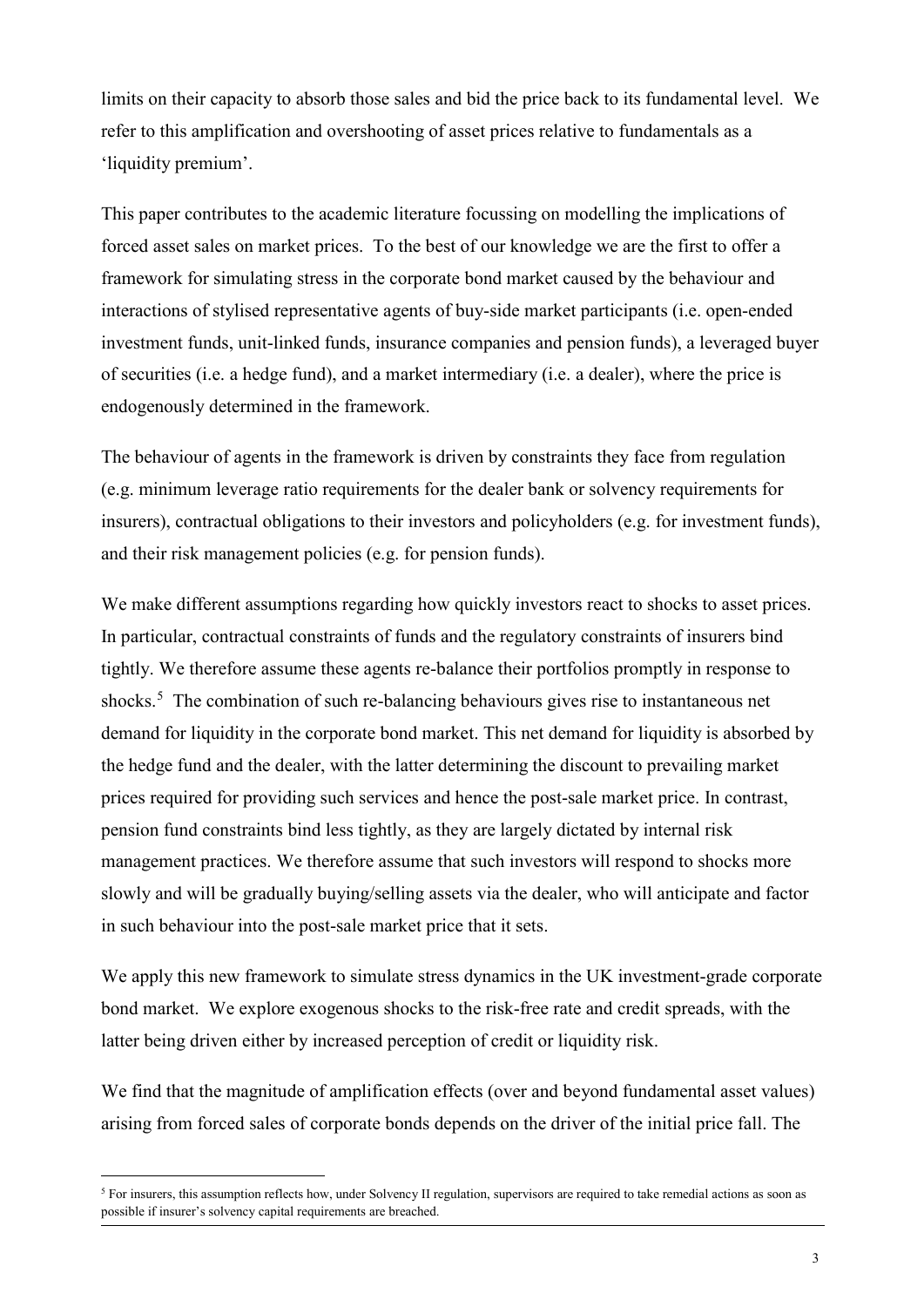amplification is larger for shocks to credit risk premia or risk-free interest rates, than for shocks to liquidity risk premia. More specifically, shocks that negatively affect a broad range of asset classes (e.g. upwards shocks to the risk-free rate affect all fixed income assets) and shocks that negatively impact a broad range of market participants (e.g. shocks to credit risk premia negatively affect both funds and insurers, whilst liquidity risk premia shocks impact mainly funds) cause greater amplification effects. We find that a 50 basis point increase in credit spreads driven by deteriorating perceptions of credit risk could be amplified by around 20 basis points, almost twice as much as if it were driven by an increase in perceived liquidity risk. And a 50 bps point increase in the risk-free rate could cause c. 30 bps of amplification.

We further find that the behaviour of long-term institutional investors, such as pension funds, could reduce these amplification effects, especially for large shocks, but is unlikely to eliminate them due to the slower-moving nature of such investors.

We also find that the point of corporate bond market dislocation (i.e. the size of the shock for which the demand for liquidity may begin to exceed the capacity of the dealer to absorb it) depends on the speed of reaction of investors that are forced to sell.

The point of market dislocation further depends on the extent to which shocks to corporate bond prices coincide with the broader market stress that the dealer is exposed to, as well as on the dealer's ability/willingness to reallocate spare capital to market-making corporate bonds from other business lines. For example, shocks to credit spreads of 70 bps could exhaust the capacity of the dealer's market-making desk to absorb sales. However, if the dealer is able to re-allocate spare capital from other business lines, it might be able to continue intermediating markets for shocks to credit spreads of up to 100 bps. Also, for increases in risk-free interest rates, dealers are likely to be able to intermediate the market for larger shock sizes. This could be associated with interest rates usually rising amidst benign macroeconomic conditions, when dealer's willingness and ability to intermediate is generally strong.

This framework could be a useful tool for macroprudential risk assessment and policy design.

First, it facilitates the assessment of how changes in asset prices might be amplified by the behaviour of different types of market participants, as they respond to their constraints. Falls in asset prices, commensurate with changes in economic fundamentals, are not a bad thing and are essential for a well-functioning financial system. However, when they get amplified to below the fundamental values, the real economy could be affected. In particular, such price falls,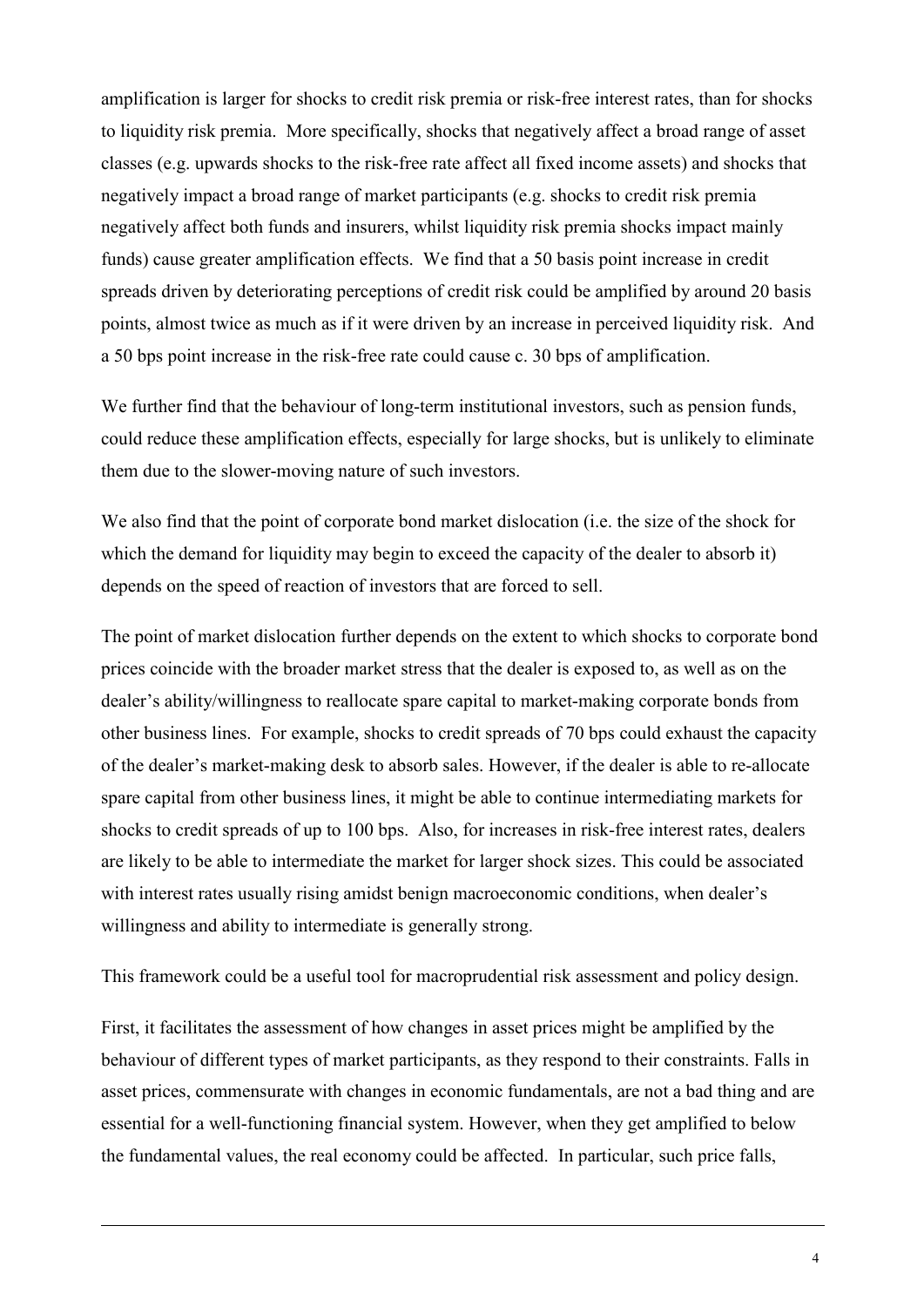especially if sustained, could impair the ability of some companies to refinance or service new debt, as well as prompt the cancellation of investments requiring external funding.<sup>[6](#page-5-0)</sup>

Second, it offers an insight into the degree to which the amplification of changes in asset prices is non-linear – that is the amplification varies disproportionally with the size of the initial move. Identifying such 'tipping points' might be of interest to policymakers seeking to gauge the resilience of the financial system to shocks. This framework explores the 'tipping points' that arise due to the limits in the capacity of market intermediaries to absorb temporary imbalances in the demand/supply of securities.

Finally, understanding how the behaviour of different types of market participants may dampen or amplify shocks could be useful for policymakers seeking to develop macro-prudential policies targeted at making market-based finance more resilient.

We proceed as follows. In Section 1 we review related academic literature. Section 2 describes the structure of the UK corporate bond market. Section 3 outlines the general set up of the simulation framework. The behaviour of different types of market participants and how they interact is described in Section 4. Section 5 contains a high-level description of the framework calibration for the UK investment-grade corporate bond market (supported by Annex 2). Section 6 presents the results of the stress simulation. Sensitivity of model results to a few key modelling assumptions is described in Section 7. A final section concludes.

# *1. Literature review*

There are several strands of academic literature that are relevant for our work. As our focus is on modelling amplification dynamics arising from fire-sales (i.e. forced sales of assets by constrained investors) in the corporate bond market, in what follows we review both the papers that investigate investor behaviour under stress and those that simulate how these behaviours interact to amplify shocks in the financial system.

Several papers have investigated empirically the buying and selling behaviour of different types of investors in the corporate bond market in stress and motivate the setup of the simulation framework. For instance, Manconi, Massa and Yasuda (2012) find evidence of forced sales of corporate bonds during the crisis by open-ended investment funds facing redemptions and

<span id="page-5-0"></span> <sup>6</sup> See Anderson et al. (2015). Furthermore, sharp falls in asset prices could impact the balance sheets of banks and other financial institutions, impairing the resilience of the core of the financial system and affecting economic growth (Almeida et al. (2009) and Campello et al. (2010)).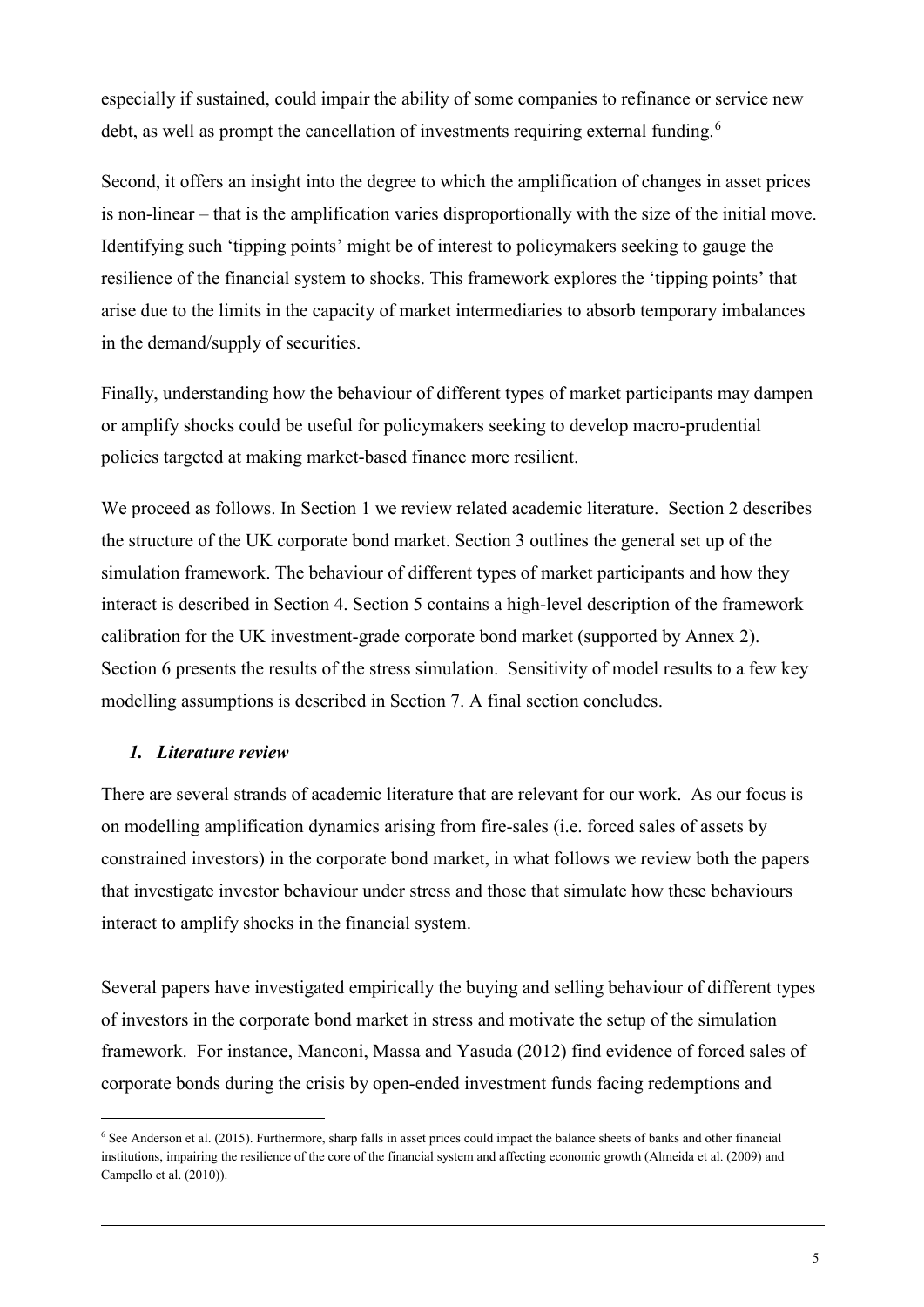insurance companies close to or below regulatory constraints, suggesting that these institutions played a role in propagating stress from toxic (securitised) bonds to broader corporate bond markets. Timmer (2018) and Czech and Roberts-Sklar (2017) investigate the buying and selling behaviour across various types of market participants investing in debt securities and corporate bonds, respectively. Timmer (2018) finds that banks and investment funds behave procyclically (i.e. sell debt securities whose prices have been falling and vice versa), whereas longterm investors (e.g. insurance companies and pension funds) behave counter-cyclically. The author explains these behaviours by differences in balance sheet characteristics. Czech and Roberts-Sklar (2017) find that insurance companies, hedge funds and asset managers are typically net buyers, and dealers are net sellers of sterling corporate bonds, when bond yields rise and prices fall. They also find that asset managers were net sellers of corporate bonds during the stress `taper tantrum' episode in 2013, potentially amplifying changes in prices.

Other papers have investigated the drivers of financial institutions' buying and selling behaviour. For instance, Goldstein, Jiang and Ng (2017) underline a potential fragility in corporate bond open-ended funds due to the fact that investor outflows (i.e. redemptions) are more sensitive to poor performance than investor inflows to good performance. Douglas, Noss and Vause (2017) model UK life insurers' incentives to rebalance their portfolios as their constraints under Solvency II regulation are affected following different types of shocks. Blake (2003) models pension funds as agents that choose their asset allocations to minimise the volatility of pension funds' surpluses/deficits (i.e. the difference between the value of pension fund assets and liabilities) and contributions made by corporate sponsors.

Recent studies focus on the changes in dealer incentives to intermediate corporate bond markets following the introduction of the post-crisis regulatory reforms. Adrian, Boyarchenko and Shachar (2017) find that dealers that are more impacted by post-crisis regulation are less able to intermediate the US corporate bond market. Choi and Huh (2017) find evidence of non-dealers providing liquidity in the US corporate bond market and document a deterioration of market liquidity when accounting for this using standard liquidity measures. Baranova, Liu and Shakir (2017b) develop a partial equilibrium model to assess the price impact of asset sales in the corporate bond market, as determined by a dealer subject to the post-crisis regulatory regime.

Over the past couple of years, several papers have modelled contagion arising from fire-sales of assets by financial institutions of the same type in isolation, mainly focussing on banks or openended funds. Greenwood, Landier and Thesmar (2015) and Cont and Schaanning (2017) have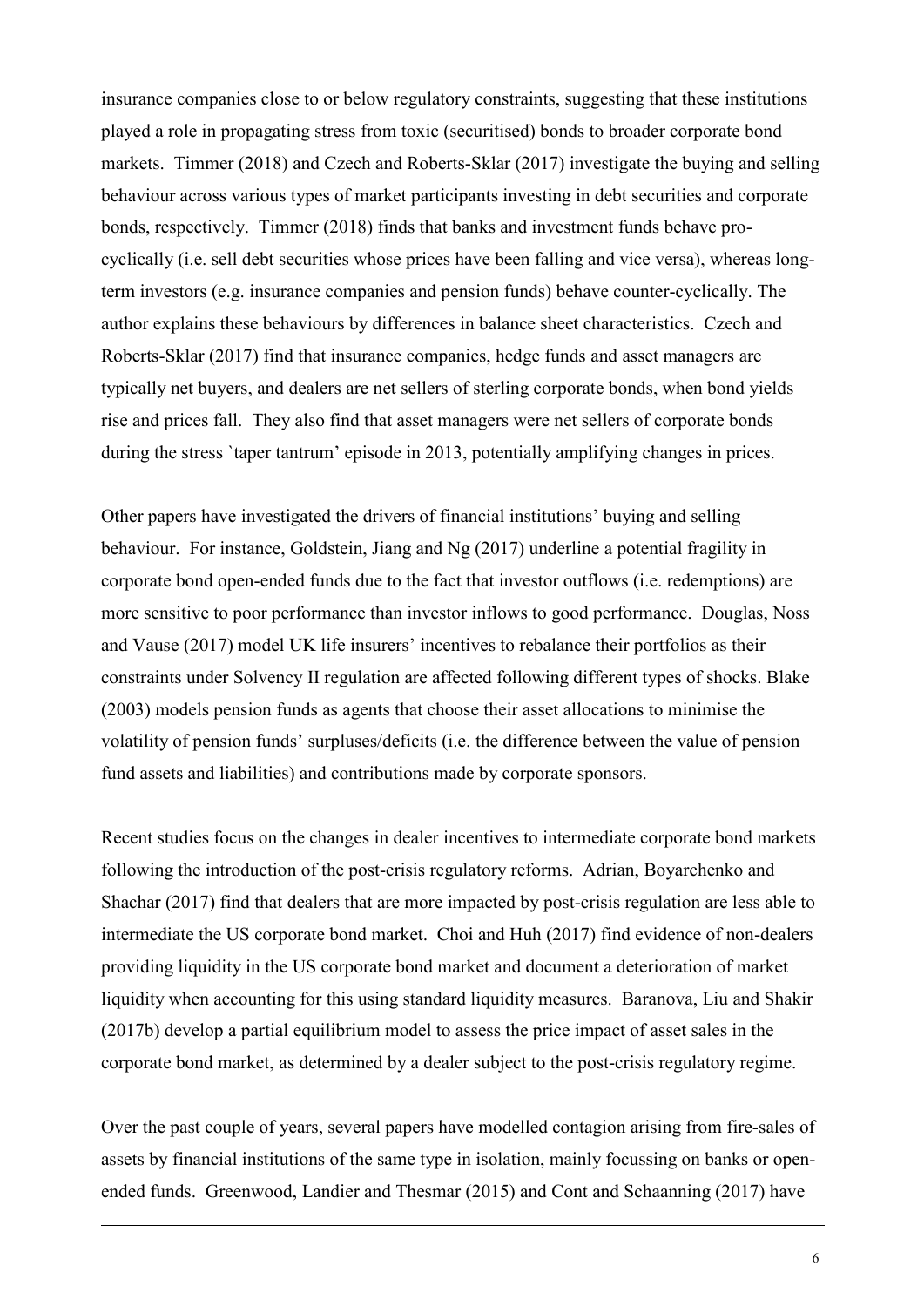modelled fire-sale driven contagion between banks subject to a leverage constraint and assuming an exogenous price impact function. Cetorelli, Duarte and Eisenbach (2016) and Fricke and Fricke (2017) have extended a similar framework to assess contagion due to firesales of assets by open-ended investment funds that are subject to investor redemptions.

Several agent-based models (ABMs) have also been developed to simulate fire-sale dynamics in the financial system by different types of financial institutions in response to various initial shocks. Bookstaber, Paddrik and Tivnan (2017) develop an ABM of fire-sale dynamics in the network of dealers and hedge funds in response to a range of shocks, which include falls in asset prices and a redemption shock to hedge funds. Bookstaber and Paddrick (2015) use an ABM to simulate market liquidity dynamics as a result of the interaction between liquidity demanders, liquidity suppliers and market-makers in a limit order book framework. Calimani, Halaj and Zochowski (2017) and Halaj (2018) develop ABMs covering banks, subject to capital and liquidity regulatory requirements, and asset managers, subject to investor redemptions. Banks are interconnected through interbank lending and banks and asset managers are interconnected via common asset holdings. They study the resilience of the banking system and the magnitude of fire-sale and solvency contagion as a result of funding shocks to individual banks or asset managers.

# **2. UK corporate bond market**

As the aim of this paper is to simulate the impact of stress in the UK corporate bond market, in this section we provide a short description of the structure of this market.

As of end-2015, the total amount outstanding of UK corporate bonds was £1.[7](#page-7-0) trn.<sup>7</sup> Sterling, euro and US dollar denominated bonds accounted for 96% of the total amount outstanding. <sup>[8](#page-7-1)</sup> Most of the amount outstanding (i.e. 91%) was issued by companies with investment-grade ratings.

Bonds issued by UK private non-financial firms account for about a third of the UK corporate bond universe. Non-financial firms issuing corporate bonds are major contributors to UK GDP, accounting for around 50% of total UK business investment and 14% of total UK employment.<sup>[9](#page-7-2)</sup>

<span id="page-7-1"></span><span id="page-7-0"></span>

<sup>&</sup>lt;sup>7</sup> This includes bonds issued by both financial and non-financial UK corporates.<br><sup>8</sup> Bonds denominated in sterling accounted for around 30% of the market at the end of 2015. Source: Reuters DBI.

<span id="page-7-2"></span><sup>9</sup> Source: Bank of England calculations.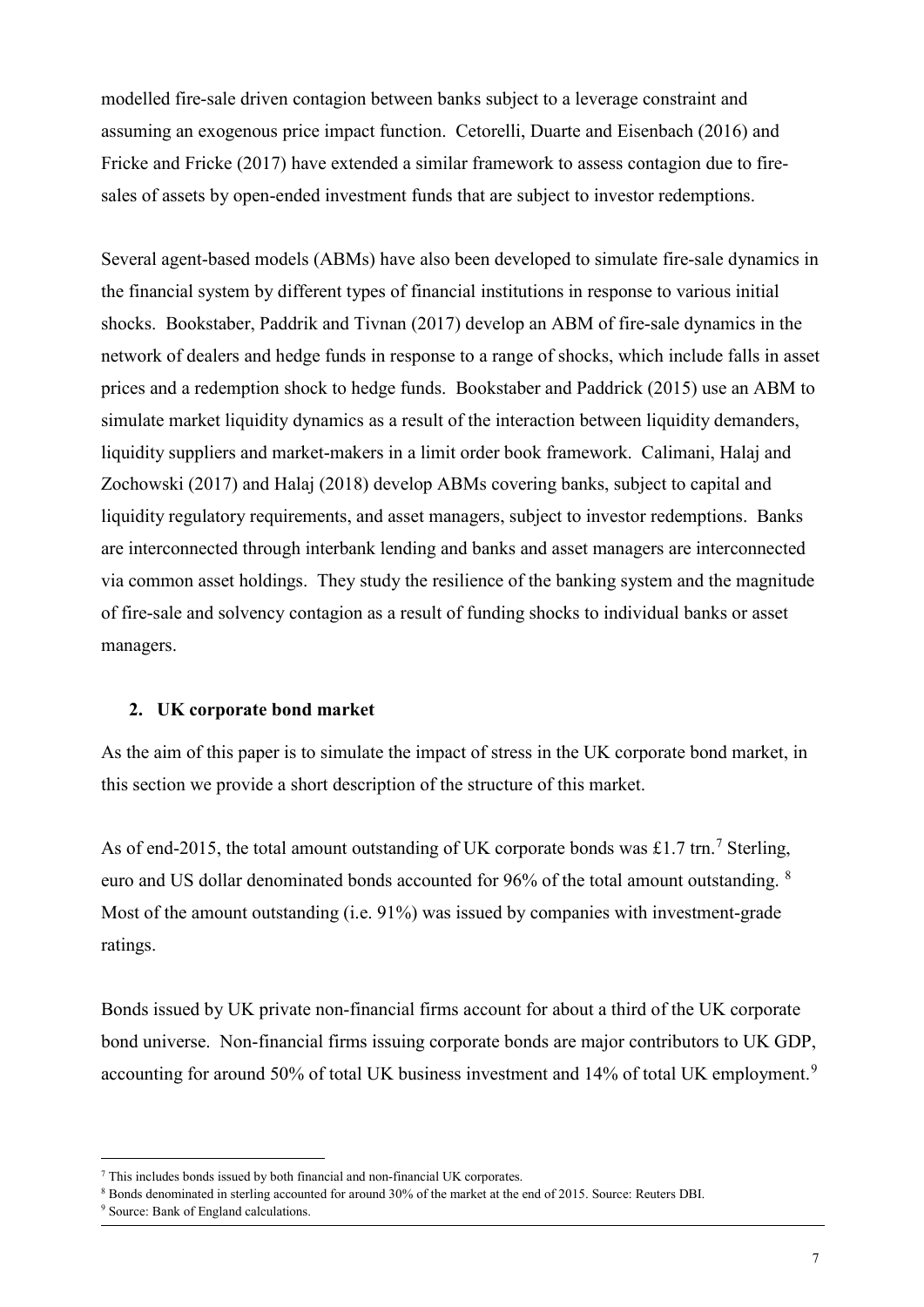UK corporate bonds are held by different types of market participants. We estimate that UK insurers and pension funds hold about 40% of all UK investment-grade corporate bonds outstanding, with European investment funds holding an additional 25% of the market. The remainder of the market is held by other types of domestic (e.g. banks) and overseas investors.

Most of the trading activity in the UK corporate bond market is done over-the-counter (OTC).<sup>[10](#page-8-0)</sup> Namely, trades are undertaken bilaterally between dealers that act as intermediaries and endinvestors (e.g. asset managers, insurance companies, pension funds and hedge funds), with dealers temporarily warehousing corporate bonds on their balance sheets before passing them on to other investors. As a consequence, when wishing to buy/sell bonds end-investors are reliant on the ability/willingness of the dealer to provide intermediation services.

Consistent with the OTC structure, in the sterling segment of the investment-grade corporate bond market the 15 largest global dealers account for around 50% of total monthly volume of bonds sold and bought. Asset managers account for around 20% of the volume bought and sold, and insurance companies for less than  $10\%$ .<sup>[11](#page-8-1)</sup>

In past stress episodes, there has been evidence of marked deterioration in the liquidity of corporate bond markets, which has likely amplified price falls driven by changes in economic fundamentals. More specifically, in mid-October 2008 sterling investment-grade corporate bond spreads reached c. 370 bps, having risen by around [12](#page-8-2)0 bps over a month.<sup>12</sup> Although small in size, in 2008 the high-yield segment of the sterling market experienced much larger moves in spreads, up to 600 bps over a month, and a closure for new issuance for a whole year.

# *3. Framework setup*

The simulation framework proposed in this paper explores how the aggregate behaviours and balance sheet constraints of major participants in corporate bond markets could amplify shocks to asset prices. It incorporates a range of market participants, such as open-ended, unit-linked and hedge funds, life insurance companies, pension funds, dealers.

The high-level set up of the framework is summarised in **Diagram 1.**

<span id="page-8-0"></span><sup>&</sup>lt;sup>10</sup> Around 95% of all transactions in corporate bonds pass through dealer balance sheets (see Anderson et al (2015)).

<span id="page-8-1"></span><sup>&</sup>lt;sup>11</sup> See Mallaburn, Roberts-Sklar and Silvestri (forthcoming) that look at average volume of corporate bonds sold and bought by different market participants in the sterling corporate bond market between 2012 and 2017. Asset managers capture a variety of funds including

<span id="page-8-2"></span>open-ended investment funds.<br><sup>12</sup> The numbers reflect largest historical monthly change in sterling investment-grade corporate bond spreads for the month ending October 13th.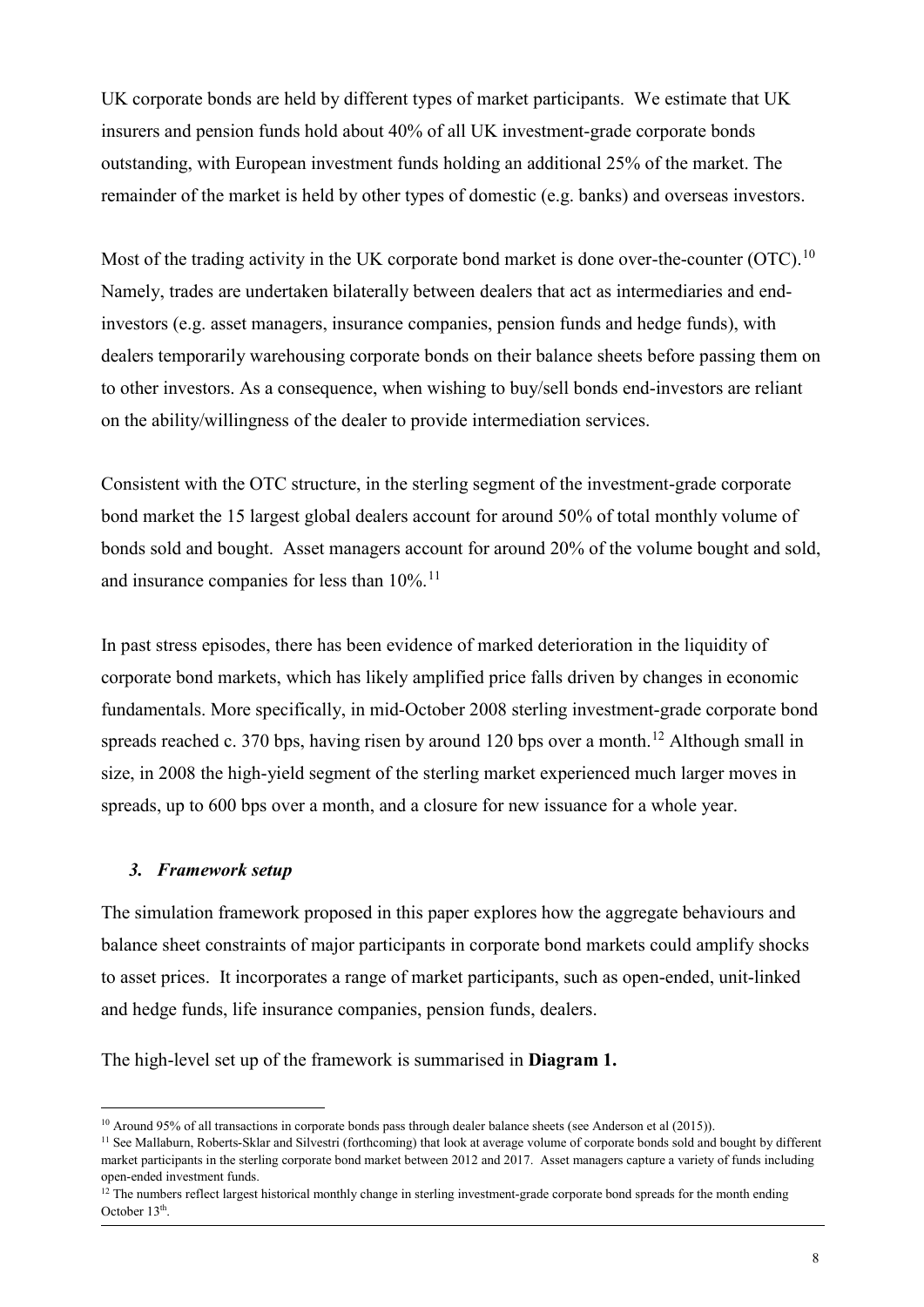**Step 1 – Initial shock:** We assume an instantaneous exogenous shock to different components of bond yields – and therefore prices. Since the focus of the simulation is on corporate bond markets, we explore shocks to the risk-free rate, credit risk premia and liquidity risk premia.<sup>[13](#page-9-0)</sup> We apply positive shocks to these components which causes the prices of fixed income assets to fall. We also explore negative shocks to the risk-free rate.<sup>14</sup> We view such shocks as reflective of changes in economic fundamentals. For example, the deterioration in the macroeconomic outlook will affect market participants' expectations of the corporate default rate and the uncertainty around it, which in turn will be reflected in higher credit risk premia. Henceforth we refer to the price of corporate bonds after the application of this shock as the 'primary shock price'.

**Step 2 – Balance sheet losses for 'buy-side' investors:** The fall in prices of fixed income assets causes losses on the balance sheets of 'buy-side' investors. The 'buy-side' investors that we model are: open-ended and unit-linked investment funds, insurance companies and pension funds.





### **Step 3 – Behavioural responses of 'buy-side' investors and net demand for liquidity:**

Balance sheet losses for these 'buy-side' investors induce behavioural responses, depending on whether their constraints (e.g. regulatory or contractual) bind more or less tightly. Institutions whose constraints bind more tightly are assumed to react quickly (in this case instantaneously).

<span id="page-9-0"></span><sup>&</sup>lt;sup>13</sup> The range of fixed income assets affected by shocks to yields varies depending on the type of the shock. For example, moves in the risk-free rate affect the prices of both corporate and government bonds, while shocks to credit and liquidity risk premia affect corporate bonds only.

<span id="page-9-1"></span><sup>&</sup>lt;sup>14</sup> This type of shock causes a negative impact on the balance sheets of liability-driven investors (i.e. insurers, and defined-benefit pension funds).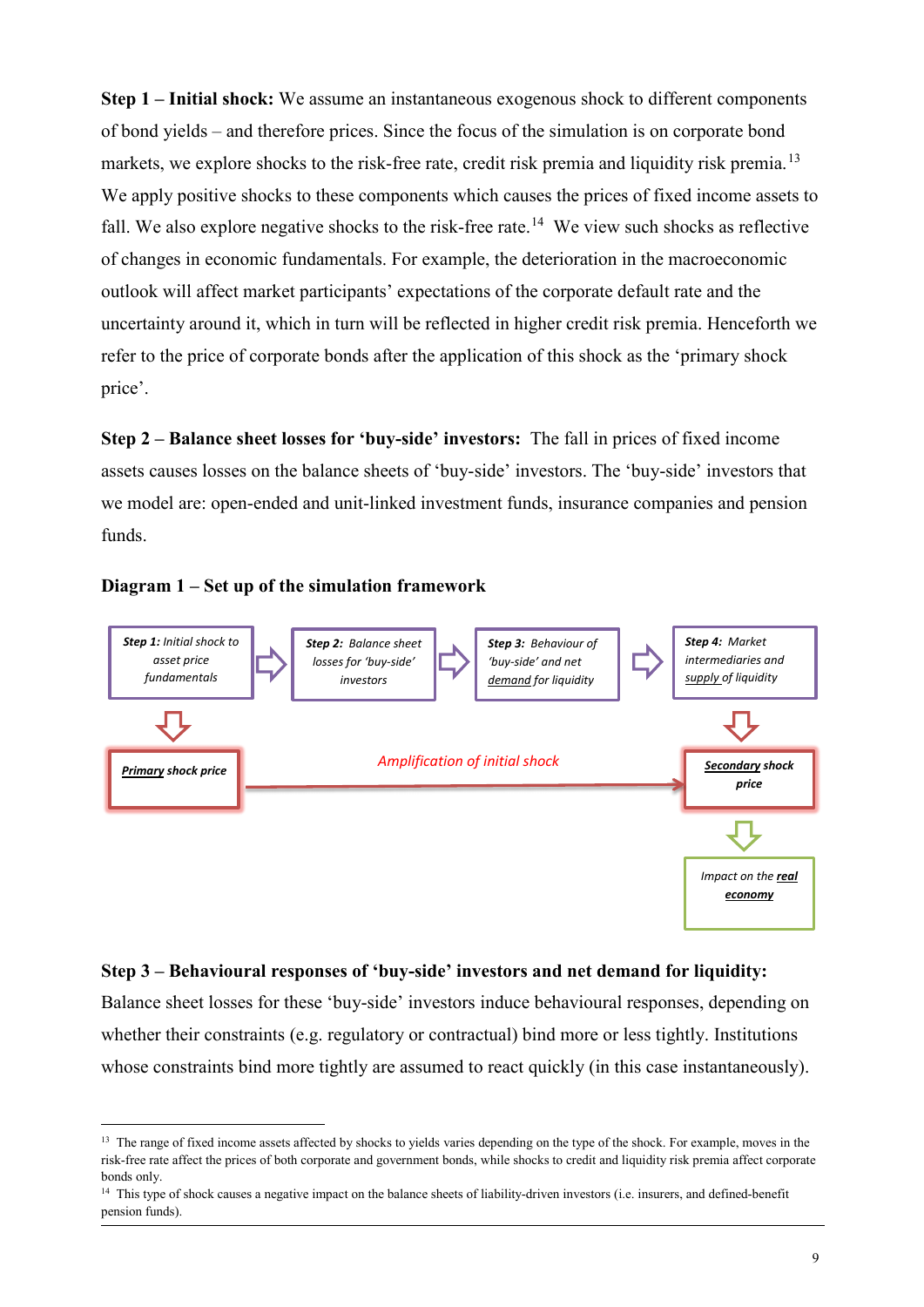The aggregate behaviour of such fast 'buy-side' investors results in net demand/supply of liquidity for a given asset class.

**Step 4 – Market intermediaries and supply of liquidity:** The role of this type of market participants is to intermediate financial markets by temporarily warehousing on their balance sheets assets that are waiting for a buyer. In our framework such investors include hedge funds and dealers. They absorb any net demand for liquidity arising from 'buy-side' investors (i.e. clear the market), as long as their constraints (funding or regulatory) allow them to do so.

**Final output – Amplification of the initial shock:** Following sales of assets by 'buy-side' investors, dealers clear the market and set the new market price such that it compensates them for their provision of liquidity. This new price, which we call the 'secondary shock price', is below the 'primary shock price'. Hence, the amplification resulting from market participants' behavioural responses to the shock is assumed to be the difference between these two prices. For corporate bonds (and other fixed income securities), this difference can also be expressed as an increase in yield and interpreted as an increase in the liquidity risk premia of these securities. A rise in corporate bond yields will drive up the cost of corporate bond funding, which can then be used to assess the impact of the amplification effects on the real economy.

# *4. Modelling the behaviour of market participants*

As described in **Section 3**, there are six types of market participants in the framework. This section provides a more detailed description of their business models (which in turn defines their balance sheet structure), their constraints and the behavioural responses that arise from these constraints.

In what follows, we use the subscript  $a$  to denote different asset classes, such as corporate bonds, government bonds and equities; and the subscript  $k$  to denote different types of shock (i.e. those to the risk-free rate, credit and liquidity risk premia). We use  $Q$  to denote the quantity of assets sold/bought by each agent. Positive values of  $Q$  would correspond to asset sales and negative values to purchases. We use ~ above a given variable to denote its post-shock value, and  $*$  to denote optimal values for a given variable obtained solving an optimisation problem.

### *'Buy-side' investors*

**Open-ended investment funds.** Open-ended investment funds act as agents that invest their investors' money in a variety of financial assets, whilst offering investors the ability to redeem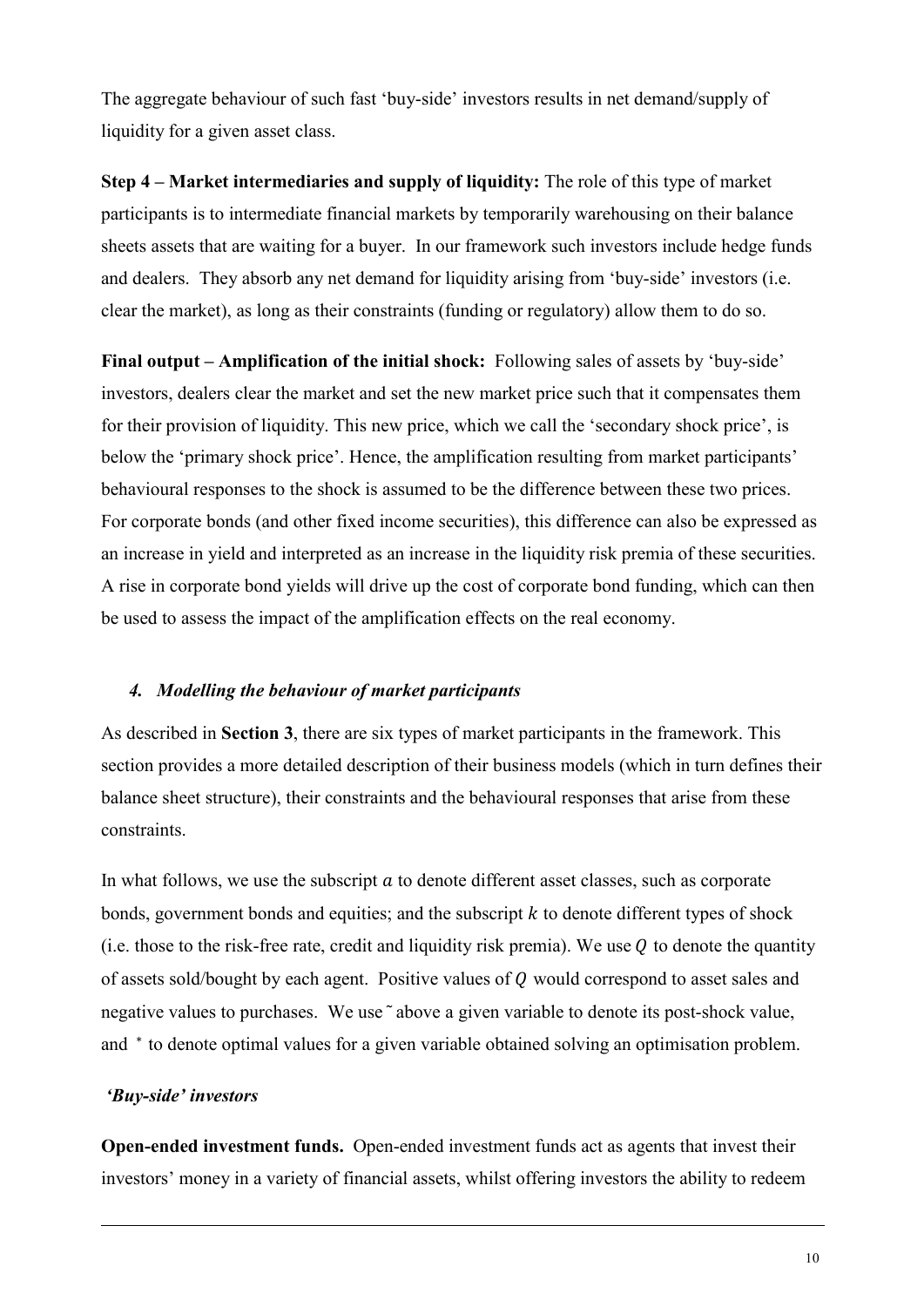their shares at short notice, often daily. We capture the following key types of funds pursuing different investment strategies: equity, corporate bond, other fixed income (mainly government bonds) and allocation (investing in a mix of equity and fixed income assets).

Drawing on the empirical evidence on fund investors' pro-cyclical behaviour, <sup>[15](#page-11-0)</sup> we assume that fund investors redeem their shares in response to fund losses, with the strength of such behaviour varying by fund strategy. Fund managers are forced to liquidate assets in order to meet those redemptions. We assume they sell assets proportionally to the quantity in which they hold them (i.e. liquidate a 'vertical slice of the portfolio').<sup>[16](#page-11-1)</sup> We further assume that the pressure to liquidate assets is binding for fund managers facing redemptions (i.e. their constraints bind tightly). Thus, asset sales happen shortly after the shock giving rise to demand for liquidity.

More formally, the quantity of asset  $a$  sold by the open-ended investment fund following strategy  $i$  in response to the adverse shock of type  $k$  is

$$
Q_{ak}^{OEF_i} = H_a^{OEF_i} (1 - shock_{ak}) \sigma^{OEF_i} Losses_k^{OEF_i}
$$
 (1)

where  $H_a^{OEF_i}$  is the pre-shock amount of asset *a* held in the portfolio of an open-ended fund of type *i*; shock<sub>ak</sub> is the percentage change in the price of asset  $\alpha$  for a shock of type  $k$  (expressed as a decimal);  $\sigma^{OEF_i}$  is the share of assets that investors of fund type *i* will redeem following a portfolio loss of  $1\%$ ;<sup>[17](#page-11-2)</sup> and *Losses*<sup>*OEF<sub>i</sub>*</sup> are the losses, expressed as a percentage of total portfolio, experienced by fund of type  $i$  after shock  $k$ .

For each fund of type *i* after a shock of type  $k$ , losses (as a percentage of total portfolio) are computed as the sum of the losses on each asset  $a$  held in the portfolio

$$
Losses_k^{OEF_i} = \sum_{a} \frac{H_a^{OEF_i}}{A^{OEF_i}} shock_{ak},
$$
\n(2)

where  $A^{OEF_i}$  denotes total assets of open-ended fund of type *i* before the shock. For more detail on the calibration of open-ended fund balance sheet and parameters see **Annex 2**.

For a given shock  $k$ , total sales of asset  $\alpha$  from all open-ended funds are obtained summing across the sales of different types of funds computed as in equation (1), that is:

$$
Q_{ak}^{OEF} = \sum_{i} Q_{ak}^{OEF_{i}}.
$$
 (3)

<span id="page-11-0"></span><sup>&</sup>lt;sup>15</sup> See Goldstein, Jiang, and Ng (2017) and references therein, as well as Morris, Shim, and Shin (2017).

<span id="page-11-2"></span><span id="page-11-1"></span><sup>&</sup>lt;sup>16</sup> Fund managers could respond to redemption requests in alternative ways, for instance, by selling liquid asset first and by hoarding cash. These alternative assumptions are analysed in Baranova et al (2017a), and we might explore them in future revisions of this work. <sup>17</sup> This is estimated empirically as in Baranova et al  $(2017a)$ .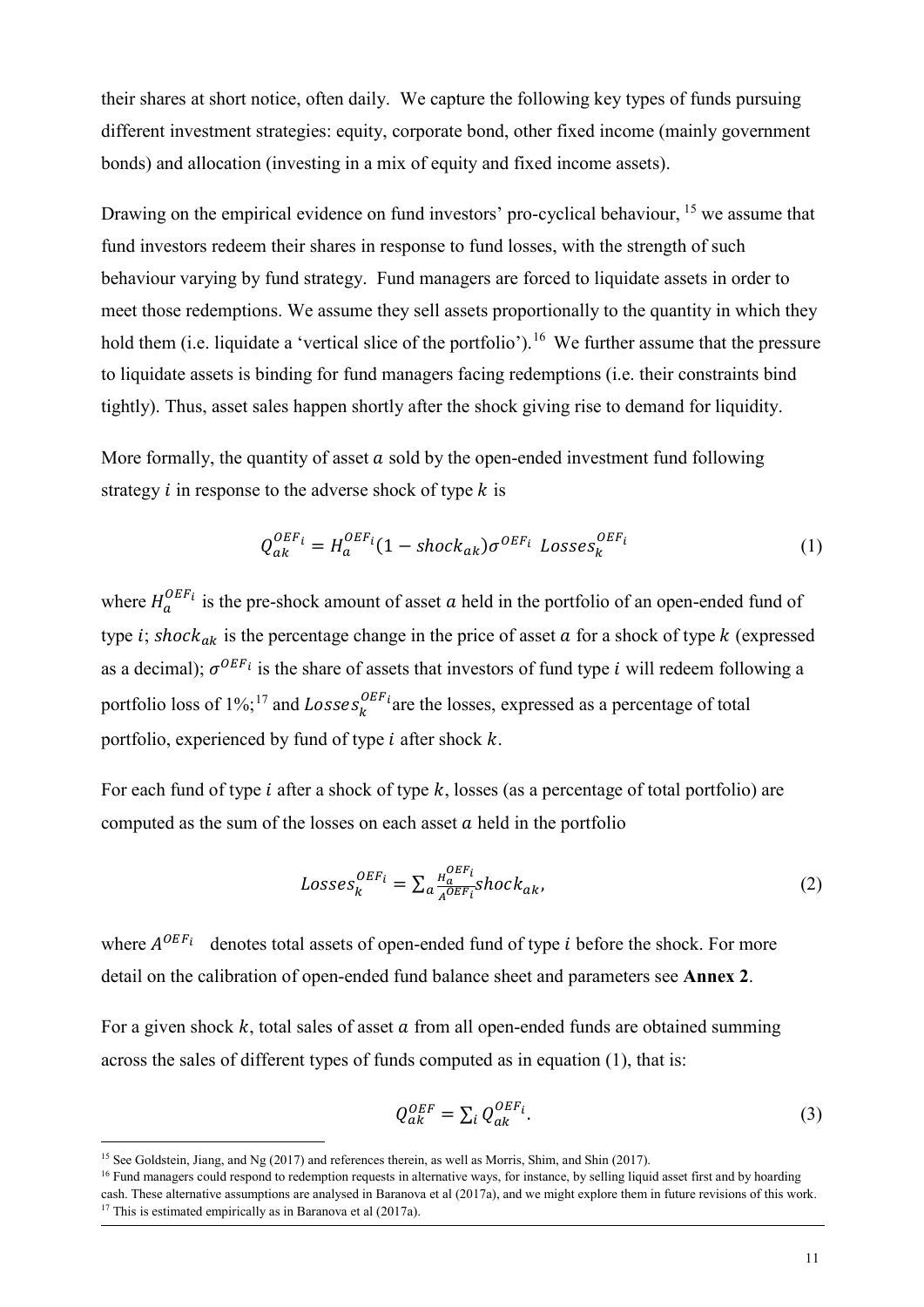**Unit-linked funds.** Unit-linked funds are similar to open-ended funds in that they act as agents for policyholders by investing their funds in financial assets. However, investors in unit-linked funds tend to have long-term investment horizons (e.g. due to the majority of such funds being defined-contribution (DC) pension schemes). This implies that investors in such funds may be better able to look through short-term portfolio losses and, hence, are less likely to shift their asset allocations in response to them. Further, most unit-linked policyholders cannot easily redeem their shares for cash at short notice (e.g. as they would suffer punitive charges). However, they do have the option of switching their investments between funds invested in different asset classes.

During the global financial crisis and following large falls in risky asset prices, some unit-linked policyholders chose to de-risk their investments. This is supported by survey evidence which suggests that, although the number of switching investors is usually small, those who do switch react quickly. [18](#page-12-0) Consistent with this historical experience, we assume that in response to losses some unit-linked fund investors switch from risky assets denoted by  $a_R$  (i.e. equity and corporate bonds) into risk-free denoted by  $a_{RF}$  (i.e. government bonds and cash). Once such switching requests are placed, the fund manager will be forced to promptly rebalance its portfolios accordingly (i.e. the constraint in the form of policyholder switching requests binds tightly), creating extra demand for liquidity in risky asset markets.

Put formally, similar to open-ended investment funds, sales of risky assets by a unit-linked fund following a shock of type  $k$  are computed as:

$$
Q_{a_{R}k}^{ULF} = H_{a_{R}}^{ULF} \left( 1 - \text{shock}_{a_{R}k} \right) \sigma^{ULF} \text{Losses}_{k}^{ULF} \tag{4}
$$

where  $H_{a_R}^{U L F}$  is the pre-shock amount of risky asset  $a_R$  held in the portfolio of risky assets of a representative unit-linked fund;  $\sigma^{ULF}$  is the switching rate – the percentage of investors in a representative unit-linked fund switching their portfolio allocations from risky assets into risk-free following a fund loss of 1%; <sup>[19](#page-12-1)</sup> and  $Losses_k$ <sup>ULF</sup> are the losses experienced by a representative unit-linked fund after shock  $k$  computed as in equation (2). We assume that in liquidating risky assets they do so in a way that maintains the pre-shock proportion of equity and corporate bonds within their risky asset portfolio.

**Life insurance companies.** Life insurance companies offer policyholders long-term savings and investment products under which the insurance company retains control of asset allocation

<span id="page-12-0"></span><sup>&</sup>lt;sup>18</sup> As discussed in Bank of England (2016).

<span id="page-12-1"></span><sup>&</sup>lt;sup>19</sup>For details on the calibration of this parameter see Annex 2.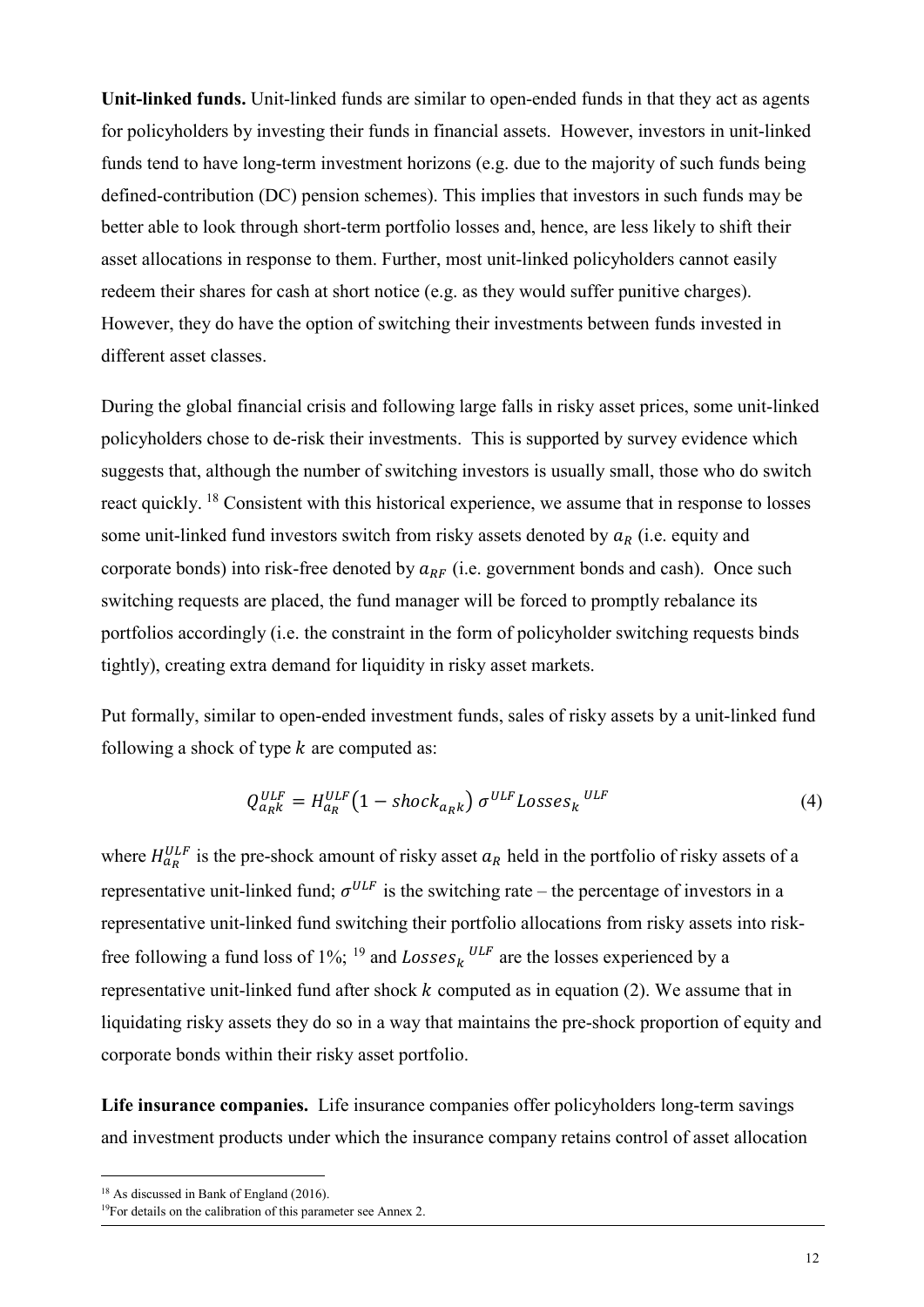decisions. Asset allocation decisions are therefore informed by a number of factors, including regulatory constraints defined under Solvency II regulations.<sup>[20](#page-13-0)</sup> We model a representative life insurance company that targets a given solvency ratio above its regulatory minimum. We calculate the insurer's solvency ratio (SR) as follows:

$$
SR = \frac{capital\ Resources^{INS}}{Capital\ Required\ Required\ Nequirement^{INS}} = \frac{A^{INS} - L^{INS}}{SCR^{INS}} = \varphi^{INS}
$$
 (5)

where  $A^{INS}$  and  $L^{INS}$  are the pre-shock market values of the insurance company's assets and liabilities, respectively;  $\mathcal{S} \mathcal{C} \mathcal{R}^{INS}$  is the pre-shock regulatory solvency capital requirement; and  $\varphi^{INS}$  is the target solvency ratio as determined by the insurance company.

In line with Solvency II regulations, we assume that insurer's  $SCR^{INS}$  is equal to a one-year 99.5% Value-at-Risk measure (VaR) of the insurer's net worth<sup>[21](#page-13-1)</sup> – that is, the difference between the values of insurer's assets and liabilities. We calculate the value of this VaR based on the market value of insurer's assets and liabilities, their respective VaR estimates and the correlations between them. In estimating the VaR for net worth we take into account how, in the face of certain exogenous shocks, changes in the value of the insurer's assets and liabilities can offset each other, thus reducing the VaR of the insurer's net worth and, hence, its  $SCR^{INS}$ . More formally, assuming that the insurance company invests in two types of assets – risky assets  $a_R$  and risk-free assets  $a_{RF}$  we have:

$$
A^{INS} = H^{INS}{}_{a_R} + H^{INS}{}_{a_{RF}} \tag{6}
$$

$$
SCR^{INS} = (VaR_{a_R}^2 + VaR_{a_{RF}}^2 + VaR_L^2 + 2 * VaR_{a_R} * VaR_{a_{RF}} * \rho_{a_R, a_{RF}}
$$
  
+ 2 \* VaR<sub>L</sub> \* VaR<sub>a\_{RF</sub> \* \rho\_{L,a\_{RF}} + 2 \* VaR<sub>L</sub> \* VaR<sub>a\_R</sub> \* \rho\_{L,a\_R})<sup>0.5</sup>, where (7)

 $VaR_{a_R}$ ,  $VaR_{a_{RF}}$ ,  $VaR_L$  are Value-at-Risk estimates for insurer's risky, risk-free assets and liabilities respectively;  $\rho_{a_R,a_{RF}}$ ,  $\rho_{L,a_{RF}}$ ,  $\rho_{L,a_R}$  are pair-wise correlations between the value of insurer's risky, risk-free assets and liabilities;  $H^{INS}$ <sub>aker</sub>,  $H^{INS}$ <sub>ak</sub> are insurer's holdings of risk-free and risky assets.

The Value-at-Risk of risky assets is evaluated as

$$
VaR_{a_R} = (ER_{a_R} - \sigma_{a_R} * z_{99.5}) * w_{a_R} * (A^{INS} + L^{INS})
$$
\n(8)

<span id="page-13-0"></span> <sup>20</sup> <https://eiopa.europa.eu/regulation-supervision/insurance/solvency-ii>

<span id="page-13-1"></span><sup>&</sup>lt;sup>21</sup> Value-at-Risk (VaR) measures the worst expected loss under normal conditions over a specific time interval at a given confidence level. For example, if VaR is measured over a one-year period at a confidence level of 99.5% then this corresponds to the worst loss one would expect to occur in a single year over the next two hundred years.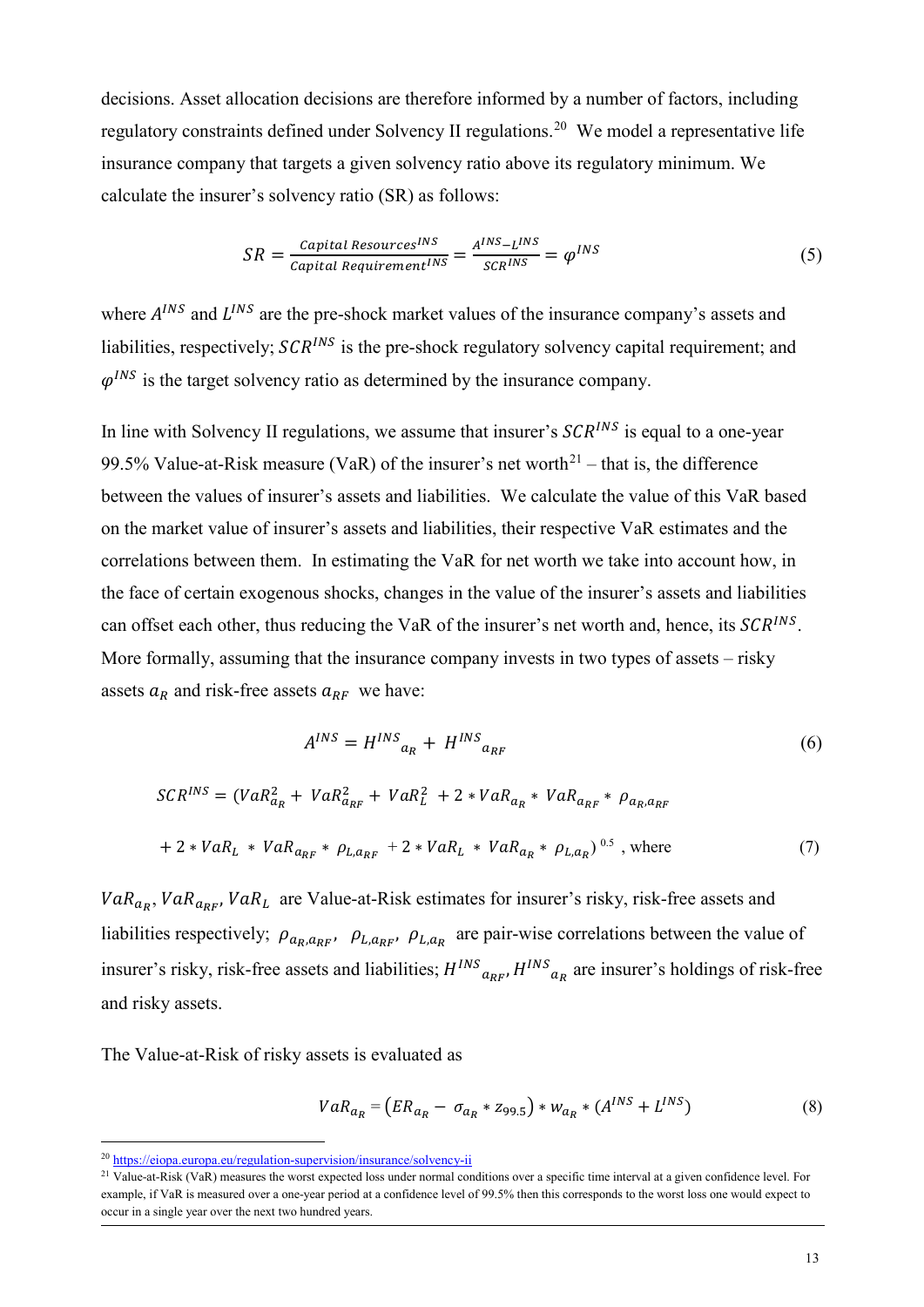$$
w_{a_R} + w_{a_{RF}} + w_L = 1, \text{ where}
$$

 $ER_{a_R}$  and  $\sigma_{a_R}$  are expected return and standard deviation of insurer's portfolio of risky assets;  $w_{a_R}$ ,  $w_{a_{RF}}$ ,  $w_L$  are the weights on the risky, risk-free assets and liabilities respectively in the portfolio of insurer's assets and liabilities.<sup>[22](#page-14-0)</sup>

 $VaR_{a_{RF}}$  and  $VaR_L$  are calculated in a similar way to  $VaR_{a_R}$ , as specified by equation (8).

The insurance company will adjust its asset portfolio after exogenous shocks that cause its solvency ratio to deviate from target. This deviation of the solvency ratio from the target is driven by changes in insurer's assets, liabilities and solvency capital requirements following the shock. <sup>[23](#page-14-1)</sup> That is, the insurance company optimises the following problem:

$$
\min_{w_{a_R}} \left( \frac{\widehat{A^{INS}}_k - \widehat{L^{INS}}_k}{s\widehat{CR^{INS}}_k} - \varphi^{INS} \right),\tag{9}
$$

where  $\widehat{A^{INS}}_k$  are insurer's total assets after a shock k,  $L_k^{INS}$  are insurer's liabilities after a shock k, and  $\widetilde{SCR^{INS}}_k$  is insurer's regulatory solvency capital requirement after a shock k.

The post-shock value of insurer's liabilities  $L_k^{\overline{INS}}$  is calculated as the sum of the post-shock value of its individual components:

$$
L^{\widetilde{INS}} = L_{MA}^{INS} \left( 1 - \frac{el_L \left( \widetilde{A_k^{INS}} - A^{INS} \right)}{A^{INS}} \right) + L_{RM}^{INS} \left( 1 + \frac{y \, shock_{arf}}{y \, ideal} \, el_{RM} \right) + L_{TM}^{INS} \left( 1 + \frac{y \, shock_{arf}}{y \, ideal} \, el_{TM} \right), \tag{10}
$$

where  $L_{MA}^{INS}$  is the value of insurer's matching adjustment and some other liabilities, which cushion the impact of short-term asset fluctuations on insurer's solvency;  $L_{RM}^{INS}$  is the regulatory liability provision which reduces insurer's solvency following falls in risk-free interest rates;  $L_{TM}^{INS}$  is the temporary liability provision which partially offsets the impact of risk margin liability as Solvency II is gradually phased in;<sup>[24](#page-14-2)</sup>  $el_L$  is the elasticity of  $L_{MA}^{INS}$  to changes in the value of insurer's assets;  $yshock_{arf}$  is the exogenous shock to the risk free rate (zero for other types of shock); yield is the current level of long-term government bond yield;  $el_{RM}$  and  $el_{TM}$ are elasticities of  $L_{RM}^{INS}$  and  $L_{TM}^{INS}$  w.r.t. shocks to the risk-free rate.

<span id="page-14-0"></span> $22$  More detail on the choice of parameters for insurance companies can be found in Annex 2.

<span id="page-14-1"></span><sup>&</sup>lt;sup>23</sup> Shocks to yields affect not only assets, but also liabilities of insurers. For example, under Solvency II regulations, the so-called 'matching adjustment' allows insurers to partially 'look through' certain shocks to risky asset prices by adjusting the value of their liabilities. Also, the so-called 'risk margin', a new regulatory liability, is very sensitive to changes in risk-free rates and

<span id="page-14-2"></span>increases/decreases in value as risk-free rates fall/rise.<br><sup>24</sup> Solvency II is expected to be fully implemented by 2032. After that point, temporary liability offset  $L_{TM}^{INS}$  will no longer exist.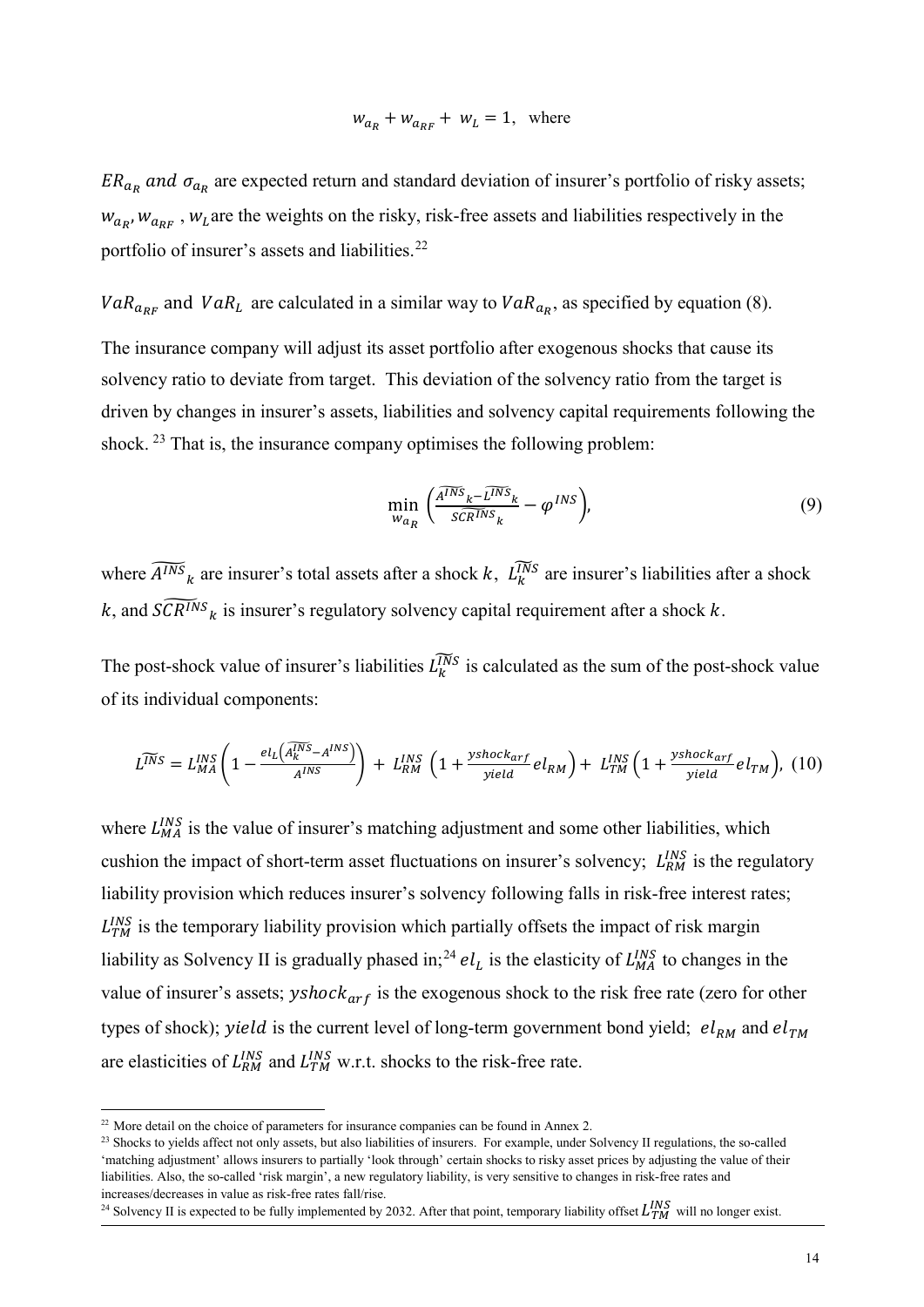The insurer chooses the optimal weight on the risky asset  $w_{\alpha_R}^*$  – that is, the proportion of the insurer's portfolio invested in the risky asset – to minimise the difference between its actual post-shock solvency ratio and its target ratio,  $\varphi^{INS}$ . We solve the optimisation problem in equation (9) numerically. Intuitively, if insurer's solvency ratio falls below the target following the shock, the insurer will be incentivised to reduce its holdings of risky assets  $(a_R)$  and increase its holdings of the risk-free asset  $(a_{RF})$  to lower the  $VaR$  of its net worth and hence its  $SCR^{INS}$ , which will help bring the solvency ratio back to target.<sup>[25](#page-15-0)</sup>

Hence, the insurer's sale of the risky asset or purchase of the risk-free asset in response to an adverse shock *k*,  $Q_{ak}^{INS}$ , is computed as:

$$
Q_{ak}^{INS} = \left(\overline{A^{INS}}_k + \overline{L^{INS}}_k\right) * \left(\widetilde{w_{ak}} - w_{ak}^*\right)
$$

$$
\overline{A^{INS}}_k = A^{INS} (1 - Losses_k^{INS})
$$
(11)

where  $Losses_k^{INS}$  are the percentage losses (expressed as a decimal) the insurer experiences on its total assets following shock *k*;  $\widetilde{w_{ak}}$  is the weight of asset *a* in the portfolio of insurer's assets and liabilities immediately following shock *k* (i.e. before the insurer has adjusted its asset allocations); and  $w_{ak}^*$  is the insurer's optimal weight in asset class  $a$ , calculated under equation  $(9)$  above.<sup>[26](#page-15-1)</sup>

We assume that the time that the insurer takes to react to a deterioration in solvency – that we denote by  $\tau^{INS, fall}$  – is short. This creates a demand for liquidity in risky asset markets. In contrast, we assume that the time the insurer takes to react to an increase in solvency above target – that we denote by  $\tau^{INS, rise}$  – is more prolonged (e.g. over the course of a month). This follows the fact that regulators and market analysts, who monitor the insurer's solvency ratio closely, are likely to exert more pressure on the insurer following a deterioration in solvency and less (or no) pressure following a solvency improvement. In other words, the solvency constraint binds tightly following a deterioration in solvency, and less tightly following the improvement in solvency.<sup>[27](#page-15-2)</sup>

**Defined-benefit pension funds.** Defined-benefit pension funds offer their members income streams (which are typically indexed to inflation) during their retirement. To meet these

<span id="page-15-0"></span> $^{25}$  This is consistent with some of the behaviours found in the empirical/theoretical papers (e.g. Ellul et al (2011) and Rousova, Giuzio (2018)).

<span id="page-15-1"></span><sup>&</sup>lt;sup>26</sup> We assume that post-shock the value of insurer liabilities  $\widetilde{L^{NS}}_k$  and their weight in the asset/liability portfolio is fixed and not affected by re-balancing in the insurer's asset portfolio.

<span id="page-15-2"></span><sup>&</sup>lt;sup>27</sup> See p. 4 of [http://ec.europa.eu/internal\\_market/insurance/docs/solvency/solvency2/faq\\_en.pdf](http://ec.europa.eu/internal_market/insurance/docs/solvency/solvency2/faq_en.pdf)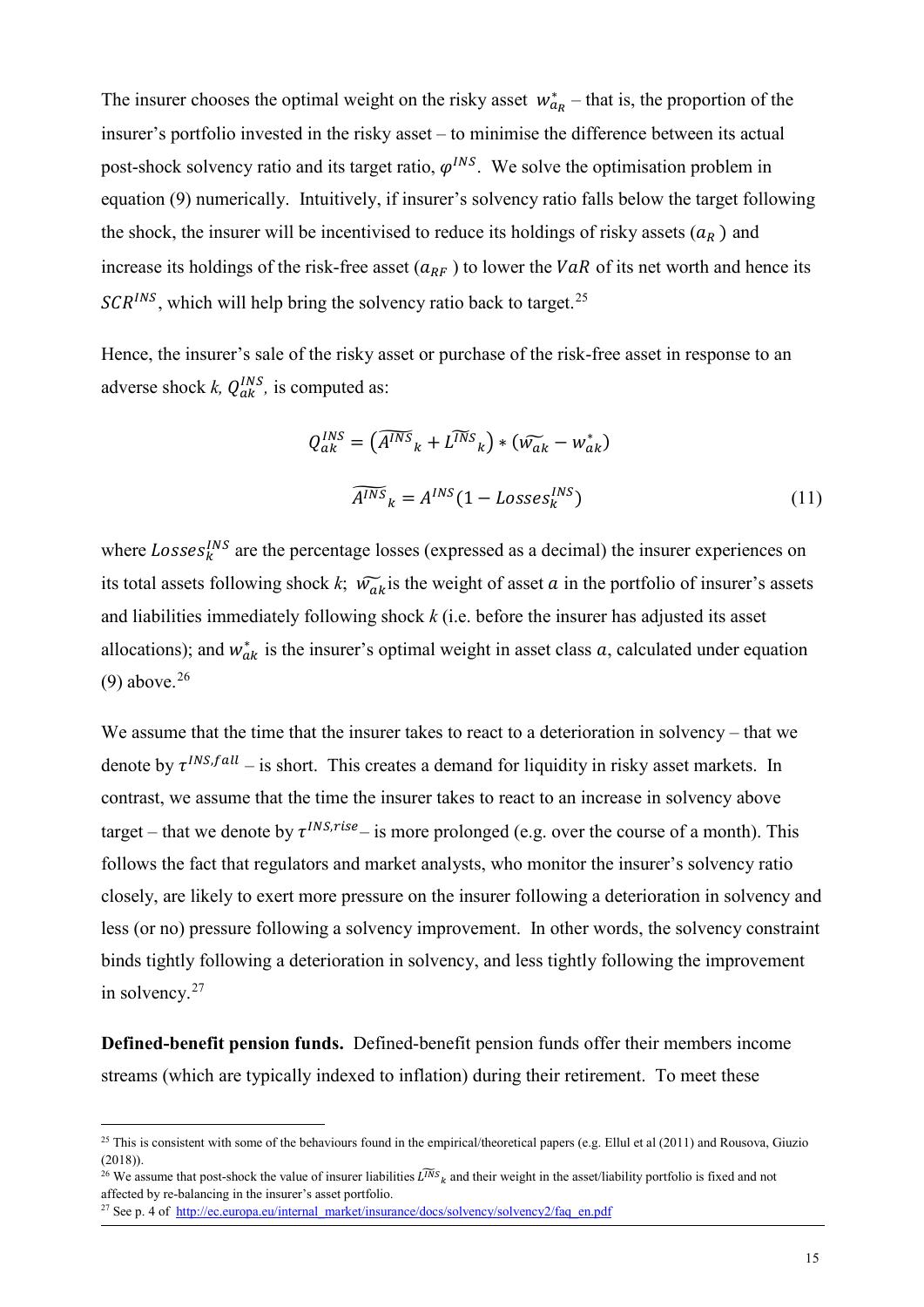obligations, pension funds invest periodic payments made by corporate sponsors – who are typically the employer of the scheme members – into financial assets.

The asset allocation decisions of UK defined-benefit pension funds are primarily controlled by boards of independent trustees, which seek to ensure that scheme members receive what is owed to them. But because pension funds are financed by corporate sponsors, the asset allocation decision may also be influenced by the sponsors' desire to minimise the adverse impact of volatile pension deficits on their shareholders' value.<sup>[28](#page-16-0)</sup>

We, therefore, model two types of representative pension funds.

The first pension fund is supported by a *financially unconstrained sponsor* that doesn't seek to influence the asset allocation decision. In particular, the pension fund is assumed to have the flexibility to target long-term asset allocations and mechanically rebalance towards those targets in the face of shocks to asset prices (i.e. buying the asset whose value has fallen and vice versa) when asset allocations deviate from the tolerance range.<sup>[29](#page-16-1)</sup> Hence, the unconstrained pension fund's net sale/purchase of asset  $a$  in response to shock  $k$ ,  $Q_{ak}^{UPF}$ , can be computed as:

$$
Q_{ak}^{UPF} = \begin{cases} 0, & \text{if } \overline{w_a^{LB}} \le \widetilde{w_{ak}} \le \overline{w_a^{UB}} \\ A^{UPF} (1 - Losses_k^{UPF}) (\widetilde{w_{ak}} - \overline{w_a}) & \text{otherwise} \end{cases}
$$
(12)

where  $A^{UPF}$  is the pre-shock value of the pension fund's total assets;  $Loss_{k}^{UPF}$  are the losses the pension fund experiences (as a proportion of its initial total assets) following the shock of type k;  $\widetilde{w_{ak}}$  is the weight in asset a immediately following shock k (i.e. before the pension fund has adjusted its asset portfolio),  $\overline{w_a}$  is the pension fund's target weight in asset class  $a$ ;  $\overline{w_a^{LB}}$  and  $\overline{w_a^{UB}}$  are lower and upper bounds of the tolerance range for weights on asset class *a*, with  $\overline{w_a}$  equal to  $w_a{}^{LB}$  if the asset class weight falls below the lower bound of the tolerance range; and to  $\overline{w_a^{UB}}$  if it goes above the upper bound of the tolerance range. For more detail on the calibration of the tolerance range see **Annex 2.** 

Given the flexible nature of the unconstrained pension fund's objective function (i.e. target weight constraints binds less tightly), we assume that the fund rebalances its asset portfolio gradually over time. In particular, the assumed time horizon for the unconstrained pension fund's response function – denoted by  $\tau^{UPF}$  – is set to one month.

<span id="page-16-0"></span> $28$  See Sweeting (2005).

<span id="page-16-1"></span> $29$  These assumptions are supported by findings from the FSB's survey of institutional investors.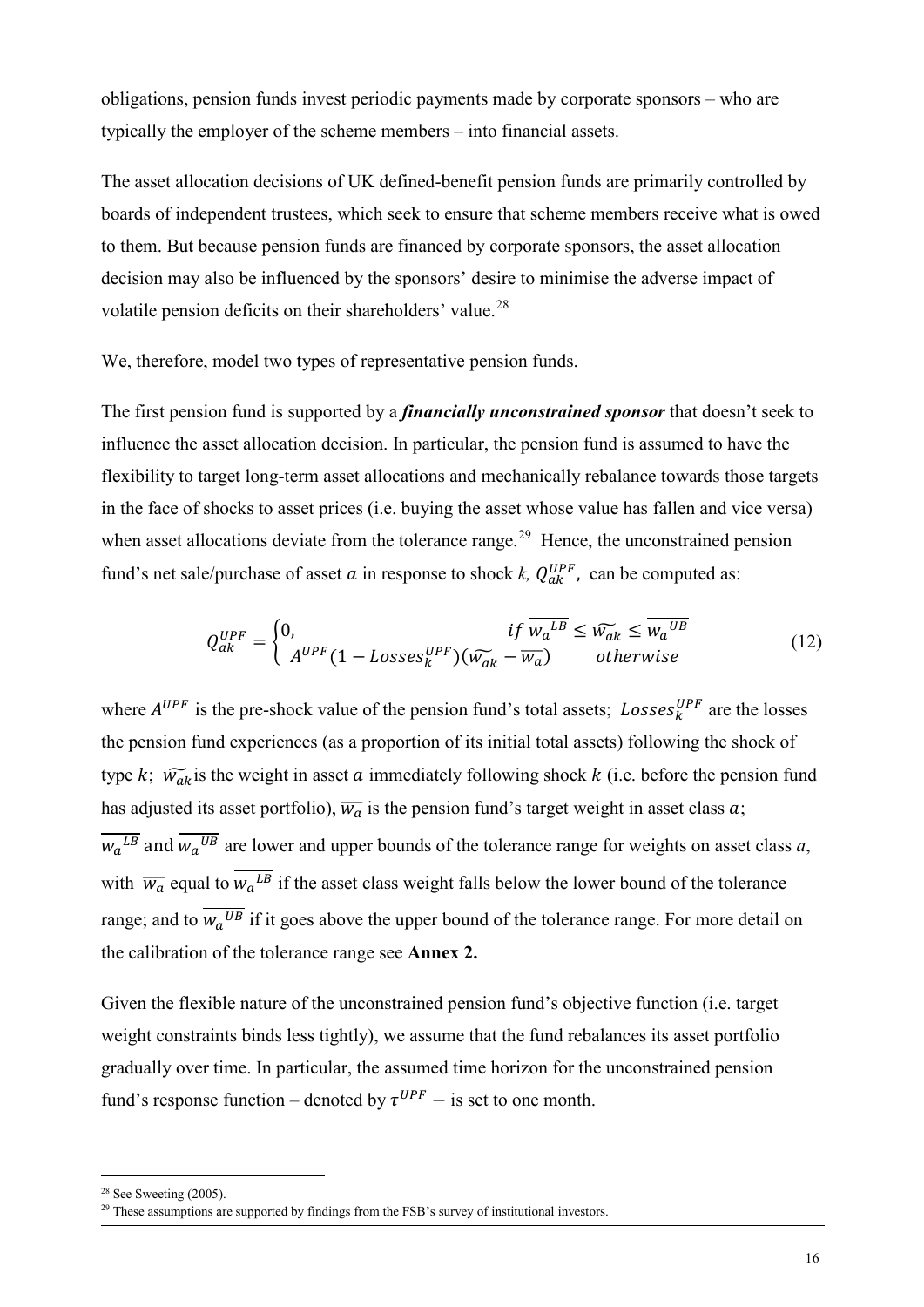The second pension fund is supported by a *financially constrained sponsor* that does influence the asset allocation decision. In particular, the corporate sponsor is sensitive to adverse changes in the pension fund's funding level. This is because large and volatile pension deficits (i.e. where the value of the pension fund's liabilities significantly exceeds the value of its assets) adversely impact the attractiveness of the sponsor's equity. Hence, this type of pension fund will face a different constraint. In particular, the pension fund's sponsor will not let the volatility of its pension deficit,  $\sigma^{CPF}$ , to surpass some maximum level,  $\sigma_{MAX}^{CPF}$ . More formally, the fund faces the following constraint:

$$
\sigma^{CPF} = \sqrt{w_A^2 \sigma_A^2 + w_L^2 \sigma_L^2 + 2w_A w_L \sigma_A \sigma_L \rho_{A,L}} \leq \sigma_{MAX}^{CPF},
$$
\n(13)

where  $w_A$  and  $w_L$  are the fund's weights in assets and liabilities (and these sum to 1);  $\sigma_A$  and  $\sigma_L$  are the volatilities of the fund's assets and liabilities; and  $\rho_{A,L}$  is the correlation between the value of fund's assets and liabilities.

The volatility of the pension fund's assets,  $\sigma_A$ , is in turn influenced by the proportions of total assets invested in the risky asset,  $w_{a_R}$ , and the risk-free asset,  $w_{a_{RF}}$ :

$$
\sigma_A = \sqrt{W_{a_R}^2 \sigma_{a_R}^2 + W_{a_{RF}}^2 \sigma_{a_{RF}}^2 + 2W_{a_R} W_{a_{RF}} \sigma_{a_R} \sigma_{a_{RF}} \rho_{a_R, a_{RF}}},
$$
(14)

where  $\sigma_{a_R}$  and  $\sigma_{a_{RF}}$  are the volatilities of the risky asset and risk-free asset; and  $\rho_{a_R,a_{RF}}$  is the correlation between the value of the fund's risky and risk-free assets.

If  $\sigma_{MAX}^{CPF}$  is exceeded after the shock, the fund is assumed to rebalance from risky assets  $a_R$  (i.e. equities) to risk-free assets  $a_{RF}$  (i.e. fixed-income securities). This reduces the volatility of the pension fund deficit, as fixed-income securities are less volatile and are better hedges for the pension fund's liabilities. If instead  $\sigma_{MAX}^{CPF}$  is not breached, the fund is assumed to do nothing. Hence, the constrained pension fund's net sale/purchase of asset  $\alpha$  in response to shock  $k$ ,  $Q_{ak}^{CPF}$ , is computed as follows:

$$
Q_{ak}^{CPF} = \begin{cases} A^{CPF} (1 - Losses_k^{CPF}) (\widetilde{w_{ak}} - \overline{w_{ak}}), & \text{if } \sigma^{CPF} > \sigma_{MAX}^{CPF} \\ 0, & \text{otherwise} \end{cases}
$$
 (15)

where  $A^{CPF}$  is the pre-shock value of the pension fund's total assets,  $Losses_k^{UPF}$  are the losses the pension fund experiences (as a proportion of the value of initial total assets) following the shock of type  $k$ ;  $\widetilde{w_{ak}}$  is the weight in asset  $a$  immediately following shock  $k$  (i.e. before the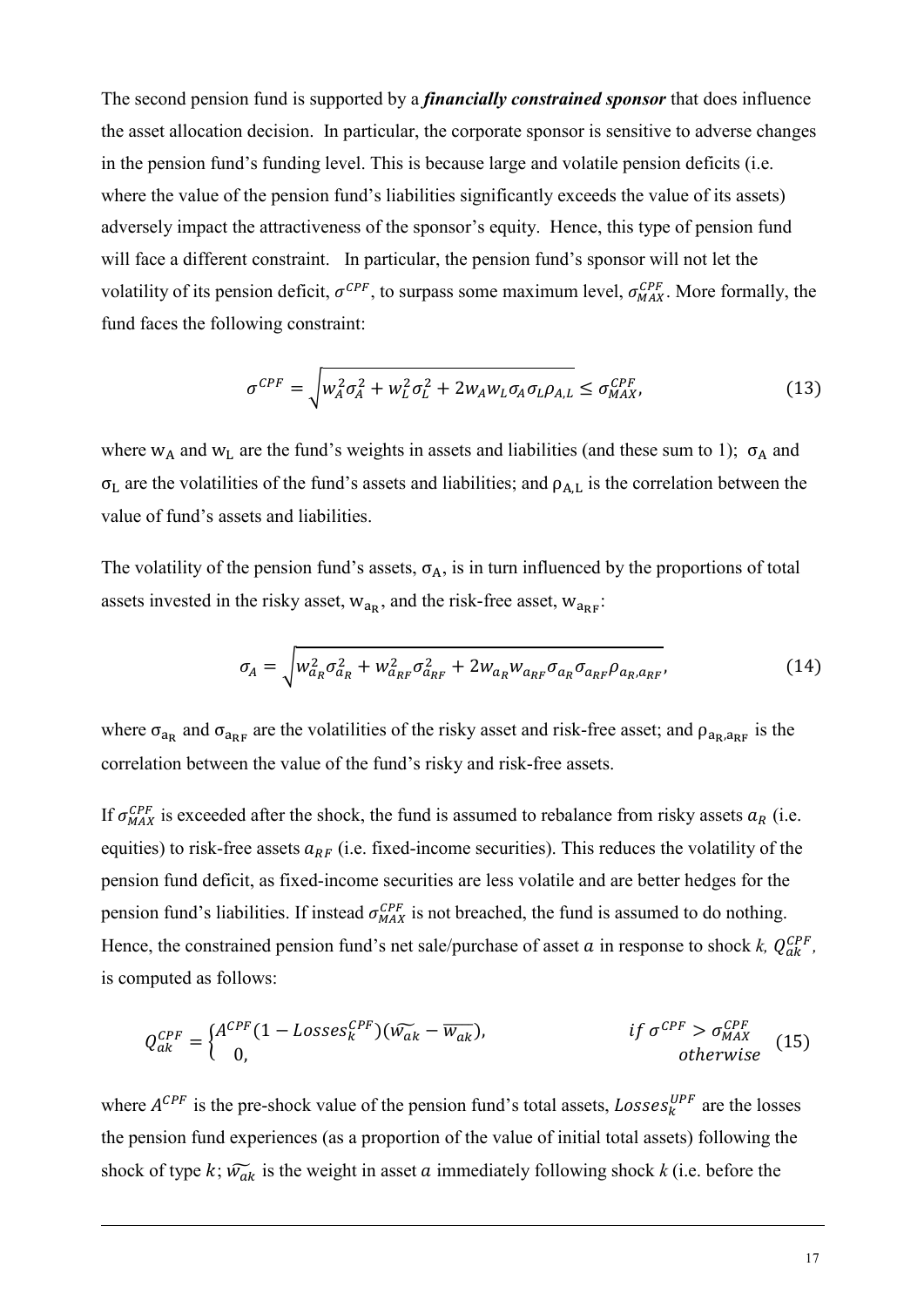pension fund has adjusted its asset portfolio);  $\overline{w_{ak}}$  is the weight in asset class  $a$  consistent with the pension fund's deficit volatility of  $\sigma_{MAX}^{CPF}$ .

As under UK pension regulations pension funds are only required to recalculate their deficit position on a triennial cycle, we assume that a representative pension fund responds and rebalances over a prolonged period of time. Hence, we set the assumed time horizon for the constrained pension fund's response function – denoted by  $\tau^{CPF}$  – equal to 1.5 years.

# *Market intermediaries*

Market intermediaries provide liquidity to accommodate the sales of assets by other investors. Unlike 'buy-side' investors, their business models do not involve holding material long exposure to financial assets for an extended period of time, but instead focus on meeting the shortfalls in the demand for/supply of securities by other investors. Hence, we assume that their capital positions are not materially impacted by the initial shock.

In what follows, we set out our approach to modelling the intermediation mechanism specific to the corporate bond market, which is the focus of this simulation framework.<sup>[30](#page-18-0)</sup> In modelling the behaviour of market intermediaries, namely hedge funds and dealers, we follow closely the approach in Baranova et al (2017b).

**Hedge fund.[31](#page-18-1)** In the framework, the hedge fund chooses the proportion of the overall quantity of assets (corporate bonds) being sold – denote by  $O$  – that it wishes to buy. We denote this quantity by  $Q^{HF}$ . In doing so, the hedge fund seeks to maximise its profit by weighing the costs of financing the purchase against the expected return from the arbitrage opportunity. The arbitrage opportunity arises as the market-clearing price, set by the dealer (see below), deviates from the fundamental asset value following the sale of assets by 'buy-side' investors. We assume that the hedge fund can observe/anticipate both Q, as well as the likely post-sale marketclearing price.

The hedge fund needs to finance its purchase of bonds via repo borrowing, which is provided by the dealer. Hence, the hedge fund's ability to purchase corporate bonds is constrained by the amount of repo funding that the dealer is willing to provide and the terms of this funding, such as the repo haircut and the repo rate. Further, the ability of the hedge fund to buy assets is also constrained by the amount of unencumbered liquid assets that it has to meet repo haircuts.

<span id="page-18-1"></span><span id="page-18-0"></span> $30$  To simplify the notation, in this section we drop the subscript *a* referring to different asset classes.<br><sup>31</sup> Modelling the hedge fund as a market intermediary is consistent with Ferguson and Laster (2007) who argue liquidity to markets and are broadly stabilising.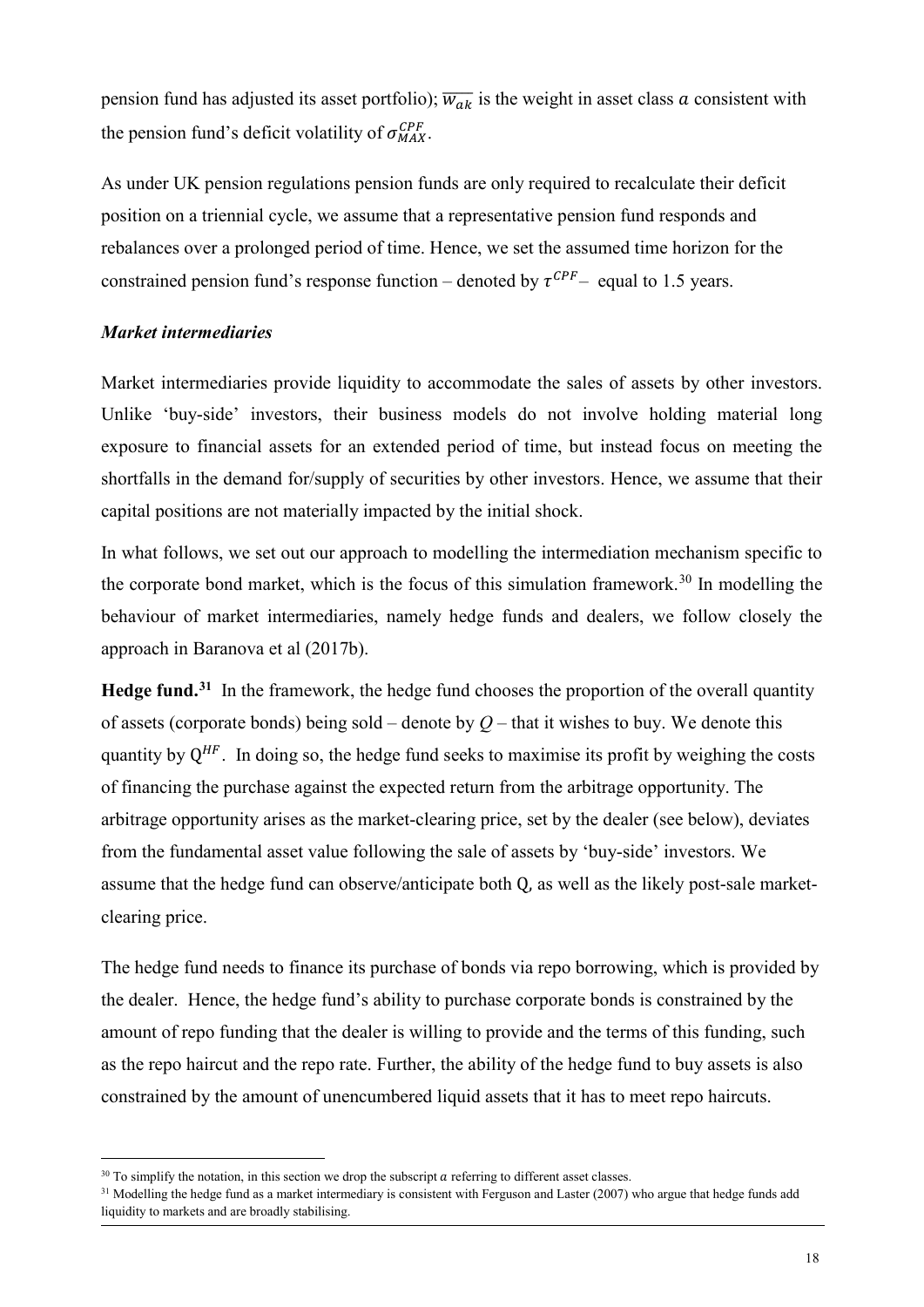Putting all of the above together, the hedge fund chooses  $Q^{HF*}$  to maximise its expected profit

$$
\max_{Q^{HF}} \{ Q^{HF}(D(Q^D) - R \times HP^{HF}) \} \tag{16}
$$

subject to the constraint

$$
Q^{HF} \times h^{HF} \le LA^{HF},
$$

where  $D(Q^D)$  is the expected percentage discount from the fundamental asset value as set by the dealer;  $Q^D$  is the amount of assets purchased by the dealer; R is the rate charged by the dealer on hedge fund's repo borrowing;  $HP^{HF}$  is the hedge fund's expected holding period for purchased assets;  $h^{HF}$  is the haircut on hedge fund's repo borrowing and  $LA^{HF}$  is the amount of unencumbered liquid assets held by the hedge fund.

We assume that the dealer behaves competitively. Hence, the repo rate R that it charges the hedge fund is set so that it fully covers dealer's funding and regulatory costs associated with this transaction. Specifically,

$$
R = FC + LR \times C \tag{17}
$$

where  $FC$  is dealer's own funding cost,  $LR$  is the amount of capital, as dictated by the regulatory leverage ratio, required for this transaction, and C is the dealer's cost of capital.

**Dealer.** The dealer plays a key role in supplying liquidity in the corporate bond market in this framework. In particular, the dealer clears the corporate bond market (i.e. buys the rest of the assets not purchased by the hedge fund). In clearing the market, it does two things.

First, the dealer chooses the amount of spare balance sheet capacity – denoted by SC – to provide for accommodating corporate bond sales. If this balance sheet capacity is insufficient to accommodate sales, we assume that the corporate bond market 'breaks'. By this we mean that the dealer runs out of the intermediation capacity and market liquidity becomes severely impaired. Transactions could still occur (e.g. if a dealer could directly match a seller and a buyer), but those are likely to happen at highly dislocated prices.

This spare balance sheet capacity *SC* at any given point in time is modelled as:

$$
SC = E \times OL - BS \tag{18}
$$

where E is dealer's equity capital; OL is dealer's optimal level of leverage; and BS is dealer's current balance sheet size.

Both the dealer's equity capital and optimal leverage are modelled to be decreasing functions of the exogenously determined level of market stress, which we proxy by the VIX index.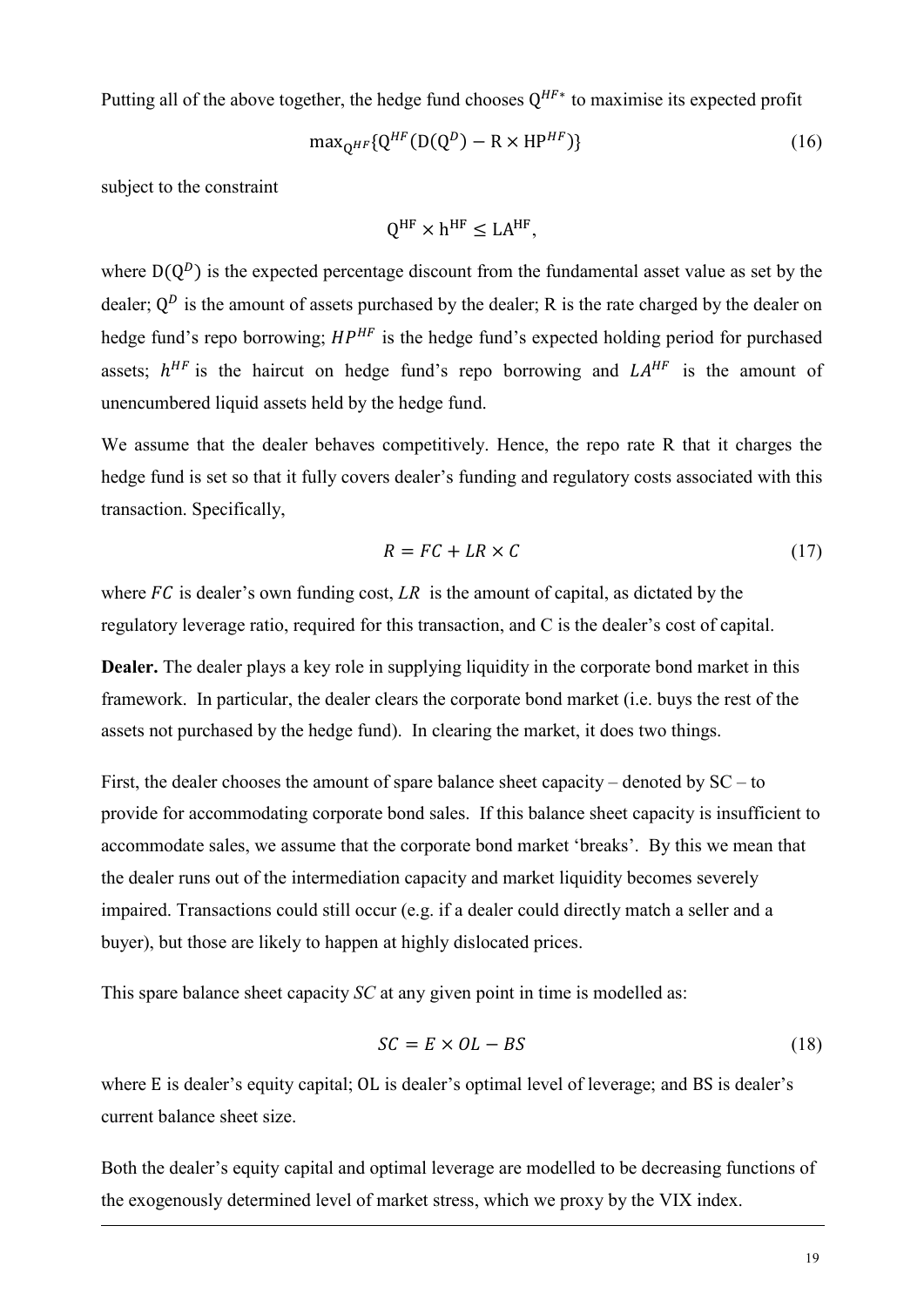Intuitively, during the periods of high market turmoil, the dealer is likely to incur losses on its positions, which reduces its equity capital (i.e. a fall in E) and therefore its ability to make markets. This relationship between dealer equity and the level of market stress is modelled empirically by regressing the return on equity for major global banks on the VIX index.<sup>[32](#page-20-0)</sup>

Dealer's optimal leverage (for any given level of E) and hence its willingness to make markets is also likely to fall as the level of market stress goes up. Following Baranova, Liu, and Noss (2016), we model dealer's optimal leverage theoretically using a knock-out barrier option framework. Under it – for any given level of market stress – the dealer chooses an optimal level of leverage that maximises its shareholders' value. We assume that the dealer is subject to a regulatory constraint on its minimum leverage ratio that – if breached – leads to its default and the claims of its equity holders being reduced to zero. As market stress – and hence asset volatility – increases, the threat of breaching the regulatory requirement causes the dealer to maintain larger voluntary capital buffers on top of its minimum leverage ratio requirement. This implies that dealer's optimal leverage declines as the level of market stress goes up, which reduces its willingness to intermediate markets. More detail on modelling dealer's optimal leverage is provided in **Annex 3**. [33](#page-20-1)

Given that the dealer's business model generally involves the provision of a range of financial services, we further assume that any firm-level spare balance sheet capacity of the dealer SC is allocated to different business lines, including the provision of repo funding and market-making, proportionately to their relative sizes in the current balance structure. We denote the share of spare balance sheet capacity allocated to repo and corporate bond market-making as share $P_{\text{reno}}^{BS}$ and  $share_{MM}^{BS}$  respectively. When there is spare balance sheet capacity at the market-making desk (i.e.  $Q^D \leq share_{MM}^{BS} \times SC$ ), the dealer will apply the marginal cost of capital – denoted by  $C_{desk}$  – to cover the associated regulatory costs when providing market-making services. When the market-making desk balance sheet capacity is exceeded (i.e.  $share_{MM}^{BS} \times SC < Q^D \leq SC$ ), the dealer can accommodate the sale by re-allocating capital from other business lines, but will

<span id="page-20-0"></span> $32$  In the past, small to moderate increases in the level of market stress have had a minor (or even positive impact) impact on dealers' equity capital. Whilst large increases in the level of market stress have had a much more material impact on their capital positions. Given this, we model changes in dealer's equity as a quadratic function of the changes in the level of market stress. See Annex 2 for more detail on the exact calibration.

<span id="page-20-1"></span><sup>&</sup>lt;sup>33</sup> This type of behaviour is consistent with the empirical evidence found by Adrian, Boyarchenko, and Shachar (2017), who show that institutions that face more regulations after the crisis have less ability to intermediate customer trades.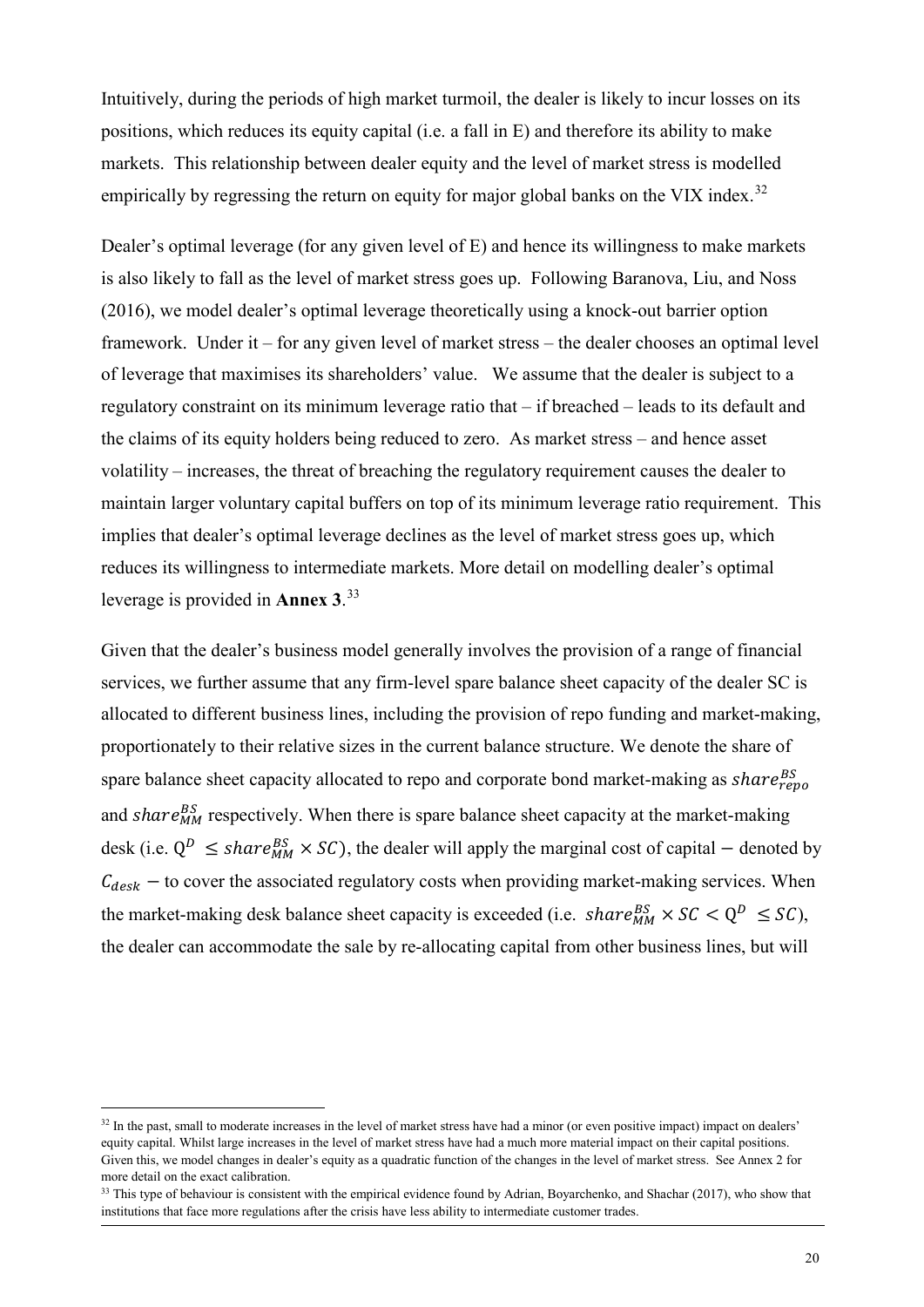apply a higher cost of capital for doing so – denoted by  $C_{alloc}$ .<sup>[34](#page-21-0)</sup> Once the dealer runs out of balance sheet capacity at the firm-level (i.e.  $Q^D \geq SC$ ), we assume the market is "broken".

Second, the dealer sets the new market-clearing price ('secondary shock price) at a discount from the primary shock asset price. This discount D is set so that it fully compensates the dealer for the costs of warehousing inventory on its balance sheet and, in nominal terms, can be calculated as:

$$
D(Q^{D}) = Q^{D} \times Cost(Q^{D}) \times HP^{D}(Q^{D})
$$
 (19)

where  $Q^D$  is the amount of assets purchased by the dealer;  $Cost(Q^D)$  is the cost of holding a unit of inventory on balance sheet for a unit of time;  $HP^{D}(Q^{D})$  is the dealer's expected inventory holding period.

 $Cost(Q^D)$  reflects the funding, hedging and regulatory costs incurred by the dealer when warehousing corporate bond inventory on its balance sheet. Specifically,

$$
Cost(QD) = H \times (LR \times C(QD) + FC(VIX) + HC(QD, VIX)) + (1 - H) \times
$$
  
(
$$
RWA(VIX) \times C(QD) + FC(VIX))
$$
 (20)

where  $H$  is the proportion of dealer inventory that is hedged; LR is the amount of equity capital, as dictated by the regulatory leverage ratio, required for this transaction;  $C(Q^D)$  is the dealer's cost of equity;  $HC(Q^D, VIX)$  is the cost of hedging interest and credit risk of corporate bond inventory;  $FC(VIX)$  is the dealer's funding cost; and  $RWA(VIX)$  is the risk-weighted capital requirement associated with the transaction.

Funding cost is the cost of funding corporate bond inventory in repo markets. We assume that the dealer pays the risk-free rate on the repo borrowing (given that it is over-collateralised), but needs to pay the unsecured funding cost on the over-collateralisation. We further assume that the unsecured funding cost just covers the expected loss on an unsecured loan to the dealer. Hence dealer's funding cost function can be described as:

$$
FC(VIX) = r_f + h^D(VIX) \times (PD(VIX) * LGD)
$$
 (21)

where  $r_f$  is the risk-free interest rate;  $h^D(VIX)$  is the haircut on dealer's repo borrowing;  $PD(VIX)$  is the dealer's probability of default;  $LGD$  is the dealer's expected loss given default.

<span id="page-21-0"></span><sup>&</sup>lt;sup>34</sup> For repo provision, we assume that once balance sheet capacity at the repo desk is exhausted, the dealer does not re-allocate capital from other businesses. This is due to how market contacts describe the provision of repo funding to clients as an ancillary business, provided in conjunction with other financial services.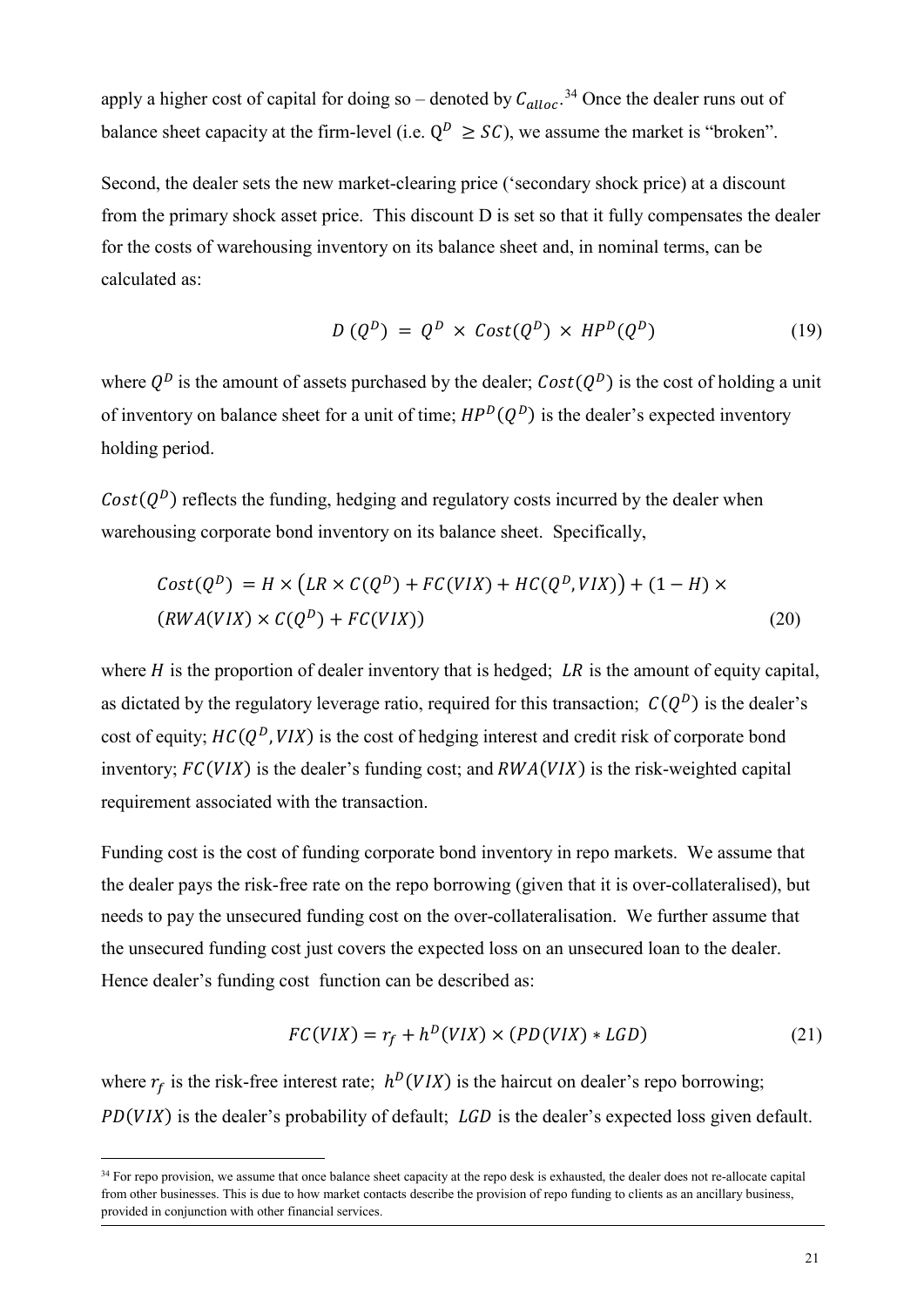As can be seen from equation (20), the hedging and capital costs of warehousing inventory are assumed to increase with the amount of assets that the dealer needs to purchase. Intuitively, hedging a large bond position is likely to move the price of hedging, increasing the cost per unit of inventory hedged. Also, as described above,  $C(Q^D)$  takes different values depending on whether the balance sheet capacity for purchasing corporate bonds is available at the marketmaking desk level  $(C_{desk})$  or needs to be re-allocated from other business lines  $(C_{\alpha lloc})$ . Further,  $Cost(Q^D)$  is also partly affected by the overall level of market stress, which we proxy with the VIX index. For example, haircuts and hence the cost of repo funding increase with the level of market stress.

Finally, the discount from the fundamental asset price is also partly determined by the time period over which the dealer expects to hold inventory on its balance sheet before offloading it to other investors  $HP^{D}(O^{D})$ . This time period increases with the quantity of corporate bonds purchased and decreases with the speed with which the dealer expects to sell those bonds to other investors. More specifically, following initial shocks to asset prices the dealer anticipates the reaction functions of the slower-moving investors whose constraints bind less tightly (e.g. pension funds) and adjusts its expected holding period accordingly, depending on whether and how quickly such investors are buying or selling corporate bonds. Exact calculation of  $HP(Q^D)$ is described below.

The price discount can also be expressed as the percentage of the value of assets bought by the dealer.

$$
D(Q^D)/Q^D = C(Q^D) \times HP^D(Q^D)
$$
 (22)

As this percentage discount is a quadratic function of  $Q^D$ , the schedule of discounts from the fundamental asset value will increase non-linearly with the amount of assets purchased by the dealer.

Important to note that we assume prices are at their fundamental values before the initial shock. This does not mean that no trading, including that in corporate bonds, occurs before the shock. However, we assume that any pre-shock trading is random and can be easily offset (matched) across market participants by the dealer, who, thus, can avoid warehousing inventory on its balance sheet and the costs associated with this.

More detail on the parametrisation of the dealer and the hedge fund is presented in **Annex 2.**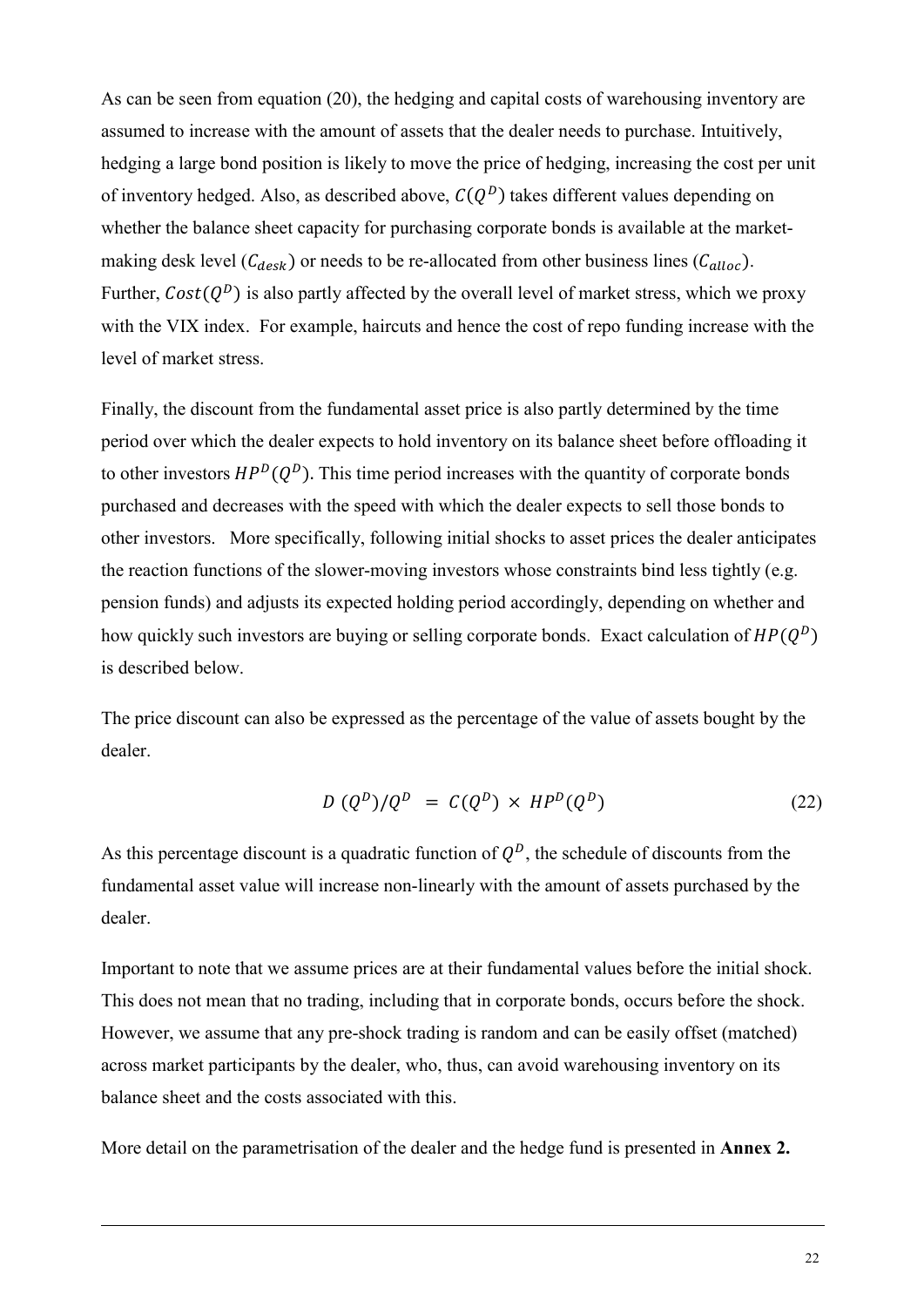# *Interaction between 'buy-side' investors and market intermediaries and the price impact of asset sales*

The interaction between 'buy-side' investors and market intermediaries in the framework is illustrated in **Diagram 2.** The type and sequencing of the interaction between 'buy-side' investors and market intermediaries depends on the degree to which their constraints bind.





When initial exogenous shocks to asset prices cause investors' constraints to bind more tightly (e.g. as is the case for open-ended and unit-linked funds, as well as for the insurer when its solvency falls below the target), they are forced to rebalance their portfolios promptly. Hence, we sum up the amount of corporate bonds that they wish to buy or sell, as estimated in equations  $(3)$ ,  $(4)$  and  $(11)$ , to find the net demand for liquidity:

$$
Q = \begin{cases} Q^{OEF} + Q^{ULF} & \text{if } SR > \varphi^{INS} \\ Q^{OEF} + Q^{ULF} + Q^{INS} & \text{otherwise} \end{cases}
$$
 (23)

Market intermediaries will need to absorb this net demand for liquidity (top left-hand side red box in **Diagram 2**). By framework set up,  $Q = Q^{HF} + Q^{D.35}$  $Q = Q^{HF} + Q^{D.35}$  $Q = Q^{HF} + Q^{D.35}$ 

Investors subject to flexible constraints (e.g. pension funds) or for whom exogenous shocks cause constraints to bind less tightly (e.g. insurers when their solvency goes above the target) are likely to rebalance their portfolios more slowly. When this is the case, we assume that such rebalancing does not directly affect the net demand for liquidity that market intermediaries need

<span id="page-23-0"></span><sup>&</sup>lt;sup>35</sup> Subject to the availability of dealer spare capacity.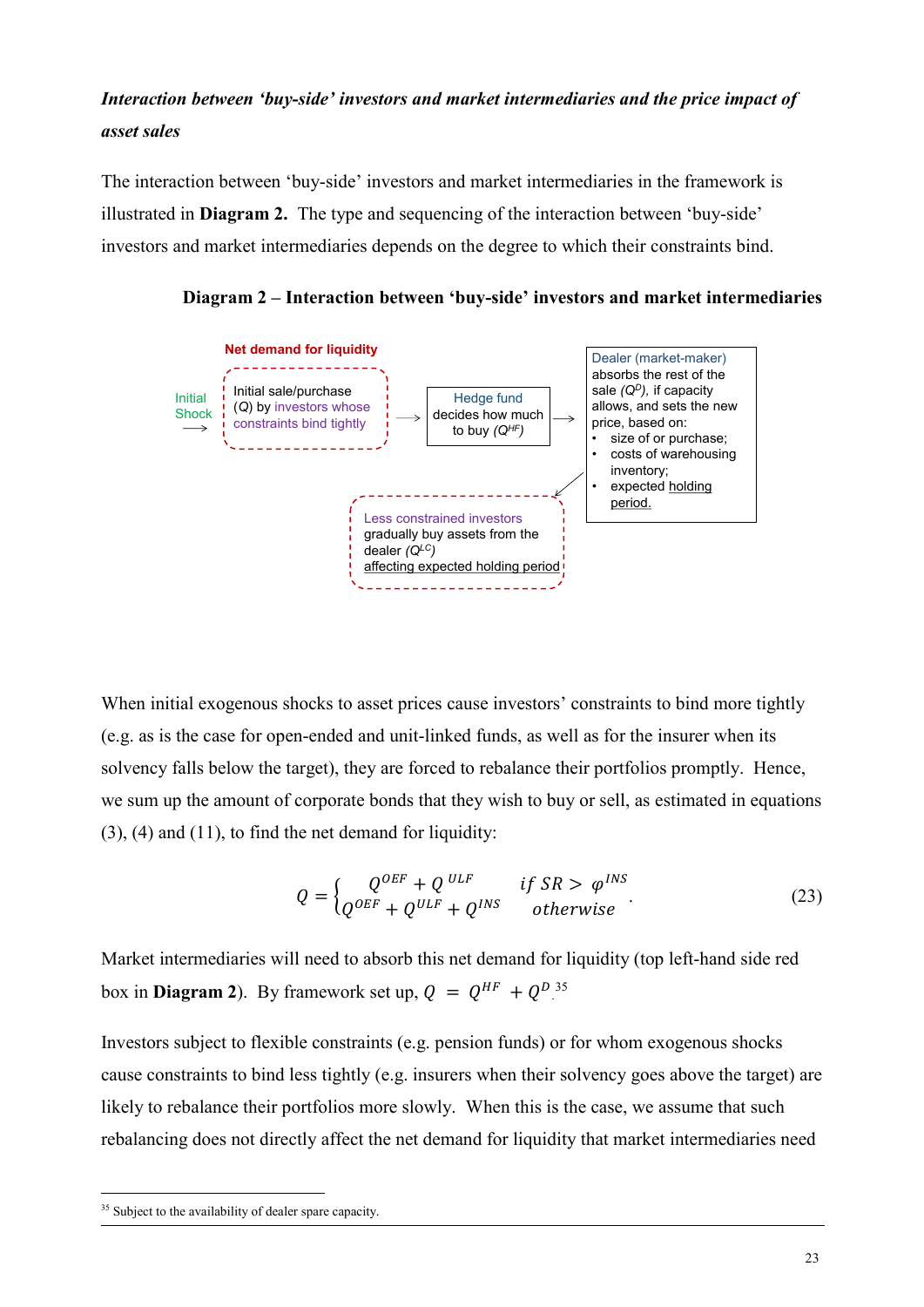to absorb. Instead, as mentioned above, this changes dealer's expectations regarding its inventory holding period – that is, how long it will take the dealer to sell assets to other investors without putting downward pressure on market prices (bottom red box in **Diagram 2**). Hence:

$$
HP^D(Q^D) = \frac{Q^D}{Q^{LC} + Q^{NT}}
$$
\n
$$
\tag{24}
$$

where  $O^{NT}$  is the amount of corporate bonds that the dealer could sell on a normal trading day (i.e. in the absence of any shocks) without exerting downwards pressure on market prices;  $Q^{LC}$ is the daily buying/selling of corporate bonds by less constrained investors triggered by the exogenous shock. We evaluate  $Q^{LC}$  as:

$$
Q^{LC} = \begin{cases} \frac{Q^{UPF}}{\tau^{UPF}} + \frac{Q^{CPF}}{\tau^{CPF}} + \frac{Q^{INS}}{\tau^{INS,rise}} & \text{if } SR > \varphi^{INS} \\ \frac{Q^{UPF}}{\tau^{UPF}} + \frac{Q^{CPF}}{\tau^{CPF}} & \text{otherwise} \end{cases}
$$
(25)

where  $Q^{INS}$ ,  $Q^{UPF}$  and  $Q^{CPF}$  are the amounts of corporate bonds sold and bought by less tightly constrained investors, as estimated in equations (11), (12) and (15) respectively; and  $\tau^{INS, rise}$ ,  $\tau^{UPF}$ ,  $\tau^{CPF}$  are their assumed rebalancing speeds in days.<sup>[36](#page-24-0)</sup>

This distinction between more and less constrained investors implies that even though less constrained investors might be able and willing to buy assets sold by other investors, unless they react quickly, large net demand for liquidity may still emerge and cause sharp moves in asset prices.

# *5. Model application*

We apply the framework described above to explore the potential amplification of instantaneous shocks in the investment-grade UK corporate bond market – a key funding market for the UK real economy.[37](#page-24-1)

In this application we do not attempt to pin down the single most likely type/size of shock and assess its impact. Instead, for each type of shock to corporate bond yields (i.e. that to the riskfree rate, credit and liquidity risk premia) we assess the impact of a range of shock sizes. This is equivalent to running a 'reverse' stress test that seeks to explore which types and sizes of the shock could test the resilience of the UK corporate bond market.

<span id="page-24-1"></span>

<span id="page-24-0"></span> $36$  See Annex 2 for the exact value of parameters specifying the re-balancing speed.<br> $37$  From here onwards, UK corporate bond market refers to investment-grade corporate bonds issued by UK-domiciled corporates, both financial and non-financial.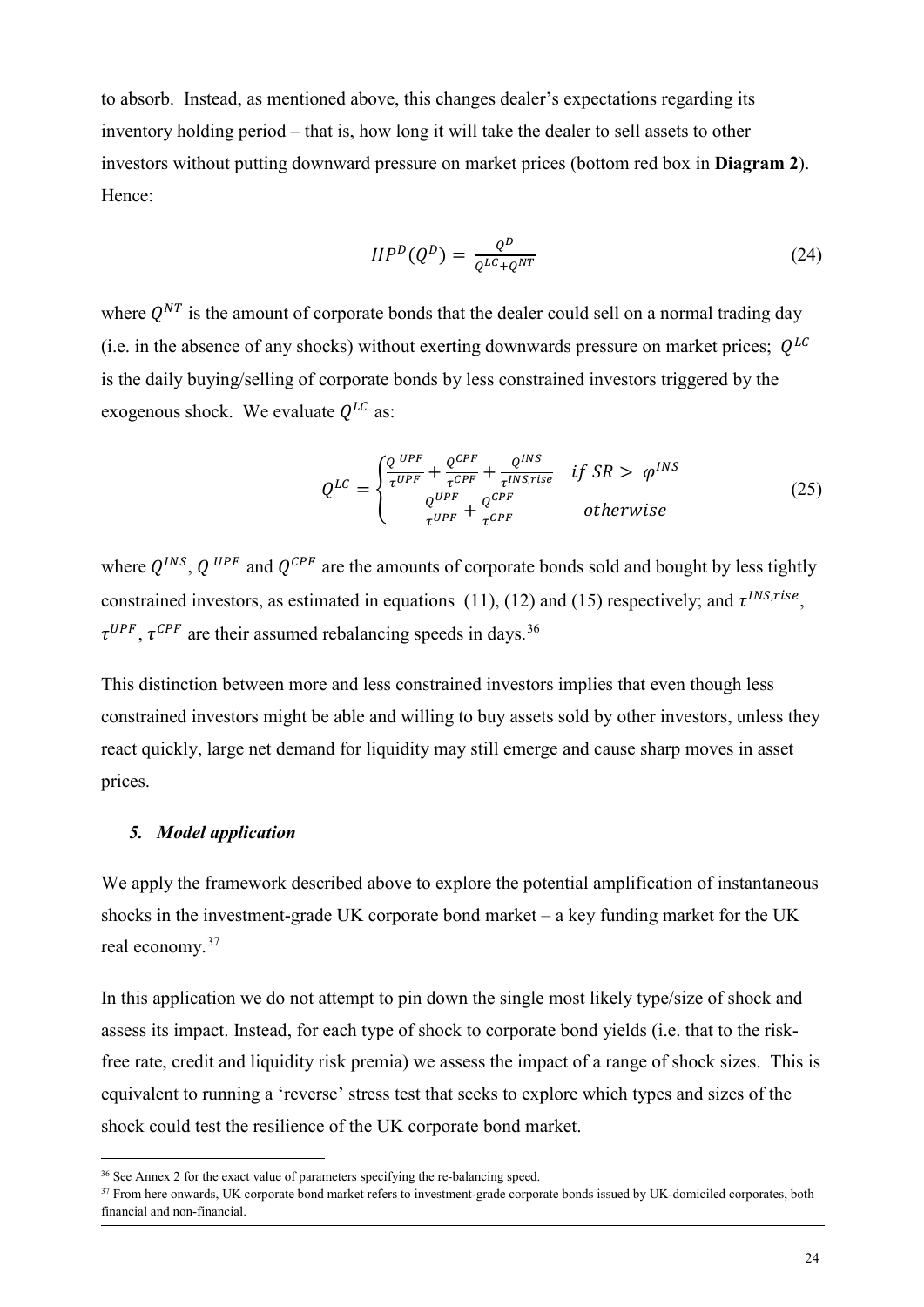To convert the shocks to the components of corporate bond yields into corresponding asset price falls, we use the following approach:

$$
shock_{ak} = \begin{cases} -\text{ yield}_{k} \times MD_{a}, & \text{if } a = government bonds, corporate bonds \\ 0, & \text{if } a = equity, cash, other assets \end{cases} \tag{26}
$$

where  $yield_k$  is the size of the exogenous shock to corporate bond yields of type *k* in percentage points;  $MD_a$  is the modified duration of a given fixed-income asset class.<sup>[38](#page-25-0)</sup>

In applying the framework, we try to capture those agents that would be most important for understanding stress amplification in this market. Our approach is to include as few representative agents as possible for each sector, whilst still capturing the most material nuances between business models that drive the differences in behaviour. For more detail on the scope and agents in the model see **Table 1.**

For open-ended funds we capture UK-domiciled funds and funds domiciled in the EU jurisdictions that have large fund industries and invest and market their shares heavily across Europe, including in the UK.<sup>[39](#page-25-1)</sup> For unit-linked funds, life insurers and pension funds, we focus on UK-domiciled entities as there tends to be a high degree of 'home bias' in their investment strategies (i.e. they tend to invest in assets of home currency and/or domicile).<sup>40</sup> By choosing this scope, we capture around two thirds of investors in UK investment-grade corporate bonds.

The remaining share of the market is held by a variety of overseas investors (such as investment funds domiciled outside of UK/Luxembourg/Ireland, non-UK insurers and pension funds, sovereign wealth funds), as well as other domestic investors (such as UK commercial banks). We do not capture those overseas investors as UK corporate bonds are likely to play only a minor role in their portfolios, and modelling them will materially increase the complexity of the framework. Further, at this stage we omit UK commercial banks from the framework due to the relatively low share of the UK investment-grade corporate bond market that they hold. Also, such holdings are small relative to the size of their capital positions, so shocks to corporate bond prices are unlikely to trigger material deleveraging behaviour by banks.<sup>[41](#page-25-3)</sup>

<span id="page-25-0"></span><sup>&</sup>lt;sup>38</sup> Shocks to the risk-free rate will affect the prices of both corporate and government bonds, whilst shocks to the credit and liquidity risk premia will affect the prices of corporate bonds only.

<span id="page-25-3"></span><span id="page-25-2"></span><span id="page-25-1"></span><sup>&</sup>lt;sup>39</sup> This is based on the analysis of asset allocations of open-ended funds domiciled in Europe, using Morningstar data.<br><sup>40</sup> See 'MQ5: Investment by insurance companies, pension funds and trusts Statistical bulletins' by more than 4% of their total Tier 1 capital (not risk-weighted). We believe their share of the broader UK investment-grade corporate bond market (as defined above) is similar to that of the sterling segment.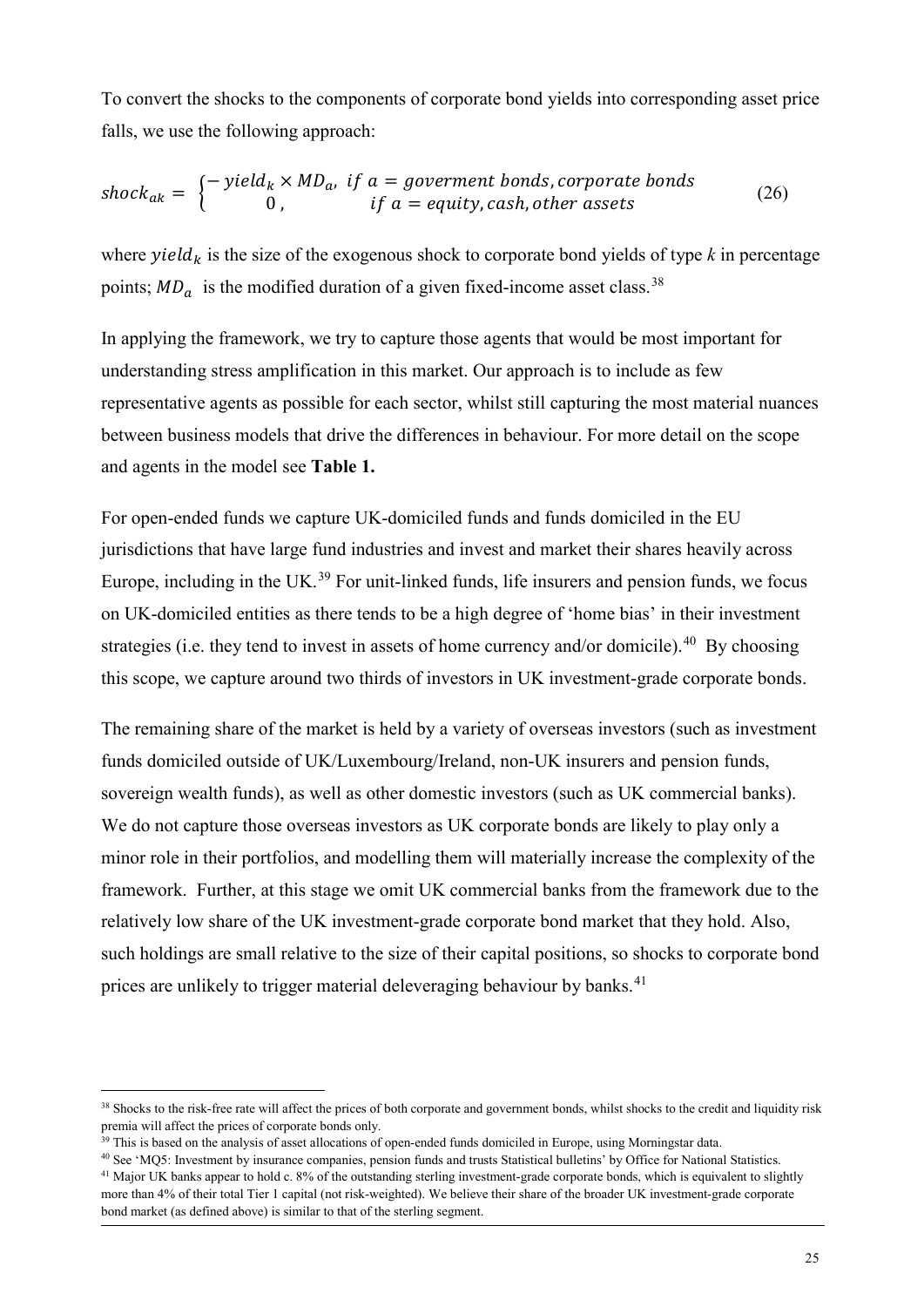| <b>Agent</b> type                | <b>Scope</b>                                                  | <b>Number of agents</b>                                                                                                                                                                                                                                                                                                                                         |
|----------------------------------|---------------------------------------------------------------|-----------------------------------------------------------------------------------------------------------------------------------------------------------------------------------------------------------------------------------------------------------------------------------------------------------------------------------------------------------------|
| Open-ended<br>funds              | UK funds plus funds<br>domiciled in Ireland<br>and Luxembourg | Four key agents corresponding to different fund<br>investment profiles (e.g. equity funds, corporate bond<br>funds, other fixed-income funds, mixed funds).                                                                                                                                                                                                     |
| <b>Unit-linked</b><br>funds      | UK-domiciled entities<br>only                                 | One agent corresponding to the whole sector.                                                                                                                                                                                                                                                                                                                    |
| Life insurers                    |                                                               | Two agents corresponding to two main types of life<br>insurers: a non-profit insurer (e.g. annuity writer)<br>investing primarily in corporate bonds (risky asset) and<br>government bonds and a with-profits insurer (e.g.<br>provider of savings products) investing primarily in<br>equity (risky asset) and fixed income securities (less<br>risky assets). |
| Defined-benefit<br>pension funds |                                                               | Two agents corresponding to funds supported by: (i)<br>financially constrained; and (ii) financially<br>unconstrained corporate sponsors.                                                                                                                                                                                                                       |
| <b>Hedge funds</b>               | Global, fixed income<br>strategies only                       | One representative agent.                                                                                                                                                                                                                                                                                                                                       |
| <b>Dealers</b>                   | Global largest dealers<br>$(G-16)$                            | One representative agent.                                                                                                                                                                                                                                                                                                                                       |

# **Table 1 – Representative agents in the framework**

For some sectors, such as unit-linked funds, we model a single representative agent.<sup>[42](#page-26-0)</sup> For others, the differences in business models and behaviours require greater granularity. For example, for open-ended investment funds we consider four types of funds pursuing different investment strategies. For insurers, we distinguish between a non-profit insurer (provider of annuity products) and with-profits insurer (provider of savings products) given that they have distinct business models and balance sheet structures. For pension funds, as described above, we distinguish between funds supported by a financially constrained and a financially unconstrained sponsor.

'Buy-side' agents in our framework vary in size and the composition of their balance sheets, and hence their importance for corporate bond markets (**Chart 1**). For example, unit-linked funds have a relatively small proportion invested in corporate bonds, whilst non-profit insurers have more than half of their assets invested in this asset class.

Given the focus of the simulation is on the UK investment-grade corporate bond market, we split asset holdings of all 'buy-side' investor into the following asset classes: UK investmentgrade corporate bonds, other investment-grade corporate bonds, high-yield corporate bonds, government bonds, equity, cash and equivalents, and other assets.

<span id="page-26-0"></span> $42$  This choice is driven by data constraints. However, we think that having one representative agent is sufficient for unit-linked funds, as such funds generally invest in a mix of asset classes, with policyholders switching their investments across funds with different risk profiles.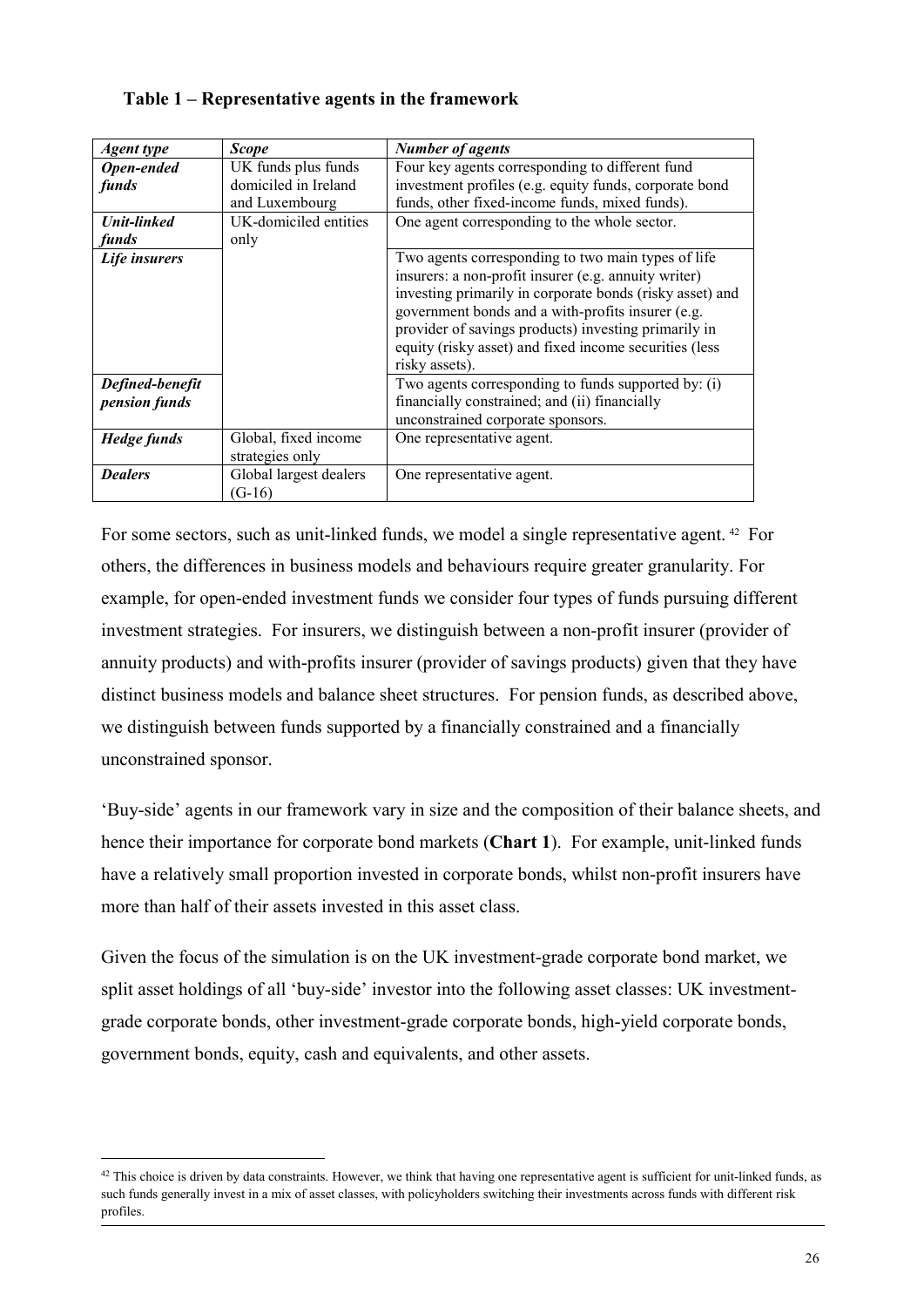

# **Chart 1 – Balance sheet size and structure of 'buy-side investors'[43](#page-27-0)**

Source: Morningstar, Solvency II regulatory data, ONS.

For liquidity providers, following Baranova et al (2017a), we focus on largest global dealers (socalled G-16) and global hedge funds pursuing fixed-income strategies. This is because largest global dealers and hedge funds intermediate all major corporate bond markets. We also largely follow the parametrisation of the global hedge fund and the dealer from Baranova et al (2017b). However, given that our focus is on a particular segment of the corporate bond market (i.e. UK investment-grade corporate bonds, as opposed to the global corporate bond market as in Baranova et al (2017b)), we adjust the balance sheet capacity that global hedge funds and dealers might be willing to allocate for intermediating the UK segment of the market. More specifically, before applying the hedge fund/dealer pricing mechanism parametrised for the global corporate bond market, we scale up the net sales of UK investment-grade corporate bonds by dividing them by the share of UK investment-grade corporate bonds in the global corporate bond market ( $Share_{UKIG}$ ).

As described in **Section 4**, both dealer spare balance sheet capacity and the price discount that it sets are a function of the VIX index, which is an exogenous variable. For internal consistency we map the value of exogenous initial shocks to the components of corporate bond yields to the values of the VIX index. We do so by regressing the level of the VIX index on changes in credit spreads; and separately the level of the VIX index on changes in the risk-free rate, with the latter proxied by government bond yields.<sup>[44](#page-27-1)</sup>

<span id="page-27-1"></span><span id="page-27-0"></span><sup>&</sup>lt;sup>43</sup> The chart shows 'buy-side' investors' holdings of global corporate bonds.<br><sup>44</sup> More specifically, we regress three-month average level of the VIX index on monthly changes in global investment-grade corporate bond spreads; and the three-month average level of the VIX index on monthly changes in 10-year UK government bond yields for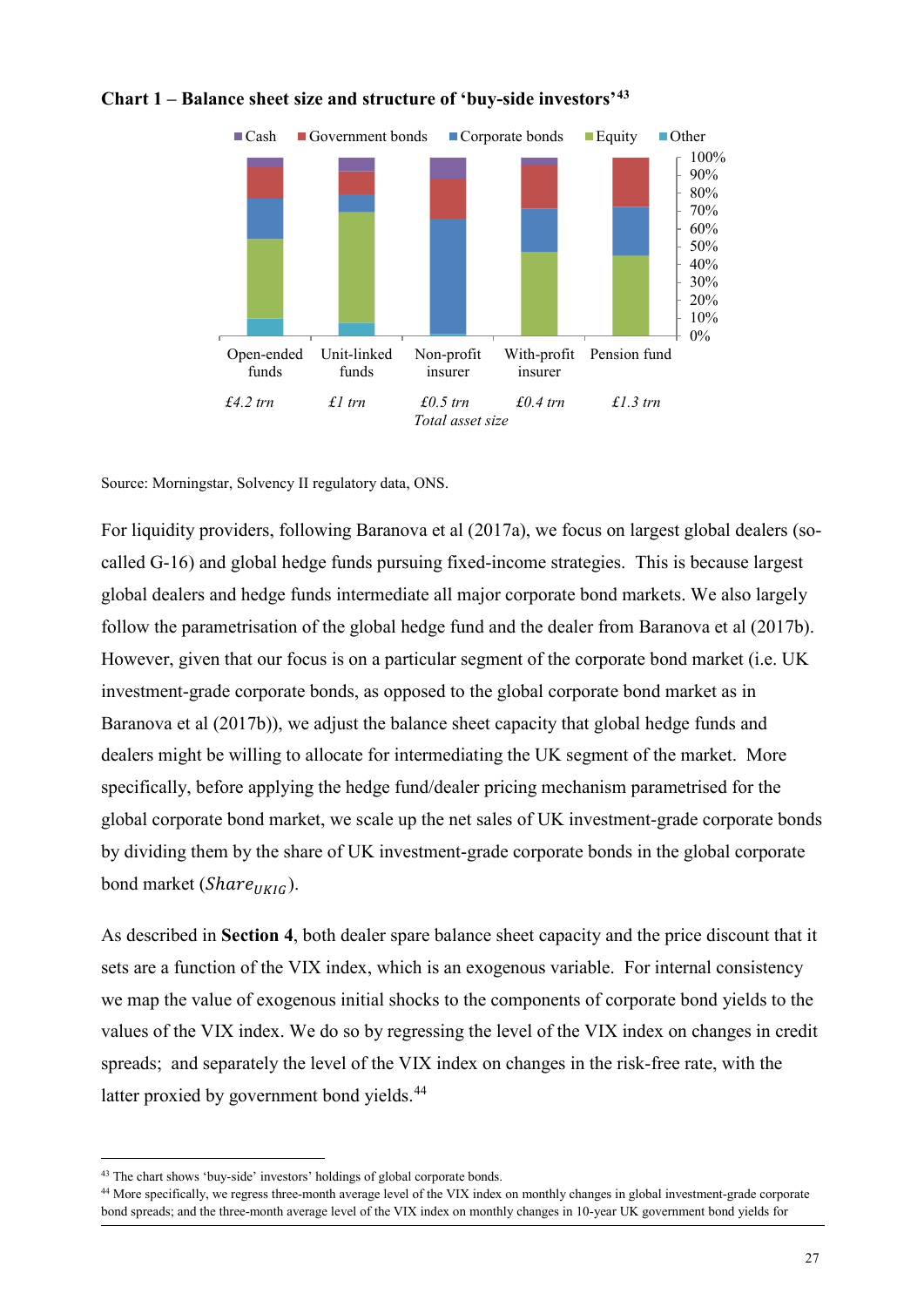Full detail on the parametrisation of the model for the UK investment-grade corporate bond market is provided in **Annex 2**.

# **6. Framework outputs**

The framework described in this paper allows us to produce the following outputs:

- The quantity of corporate bonds bought/sold by different types of market participants for a given type and size of shock to asset prices.
- How moves in corporate bond prices can be amplified by the buying/selling behaviour of different investors.
- Market breaking points the magnitudes of different types of shocks that trigger net asset sales that could test the ability of dealers to absorb them. We explore two types of market breaking points: one where corporate bond sales start to exceed the spare balance sheet capacity of the dealers' market-making desk; and the other where firm-level spare balance sheet capacity is exhausted.

In what follows, we present the results of the application of the framework for exploring stress dynamics in the UK investment-grade corporate bond market.

# *Single-factor initial shocks to corporate bond yields*

**Chart 2** shows the amount of UK investment-grade corporate bonds bought and sold by constrained investors (**Chart 2a**) and less constrained investors (**Chart 2b**) for a range of initial shocks to the credit risk premia component of corporate bond yields. The net demand for liquidity from constrained investors is mainly driven by open-ended investment funds' selling behaviour in response to investor redemptions. As insurers' solvency positions deteriorate, the non-profit insurer sells riskier corporate bonds and buys government bonds, whilst the withprofit insurer sells riskier equities and buys fixed income assets (including corporate bonds). In aggregate, this results in roughly zero net demand for liquidity in corporate bond markets by life insurers. The pension fund supported by a strong (i.e. financially unconstrained) sponsor gradually provides liquidity to the dealer when shocks are large enough to cause asset class

shocks to the risk-free rate. Essentially, we are estimating the likelihood of sharp adverse moves in corporate bond yields occurring amidst prolonged elevated level of financial market stress. This is done for consistency with Baranova et al (2017b) that we draw on, where the behaviour of the dealer is assumed to vary in response to prolonged episodes of market stress (as measured by the quarterly average of the VIX index), as opposed to short-term volatility spikes. For changes in the risk-free rate the relationship with the VIX index is not statistically significant. Hence, for this type of shock we do not vary the level of market stress with the shock size and keep the level of the VIX index fixed at its historical average.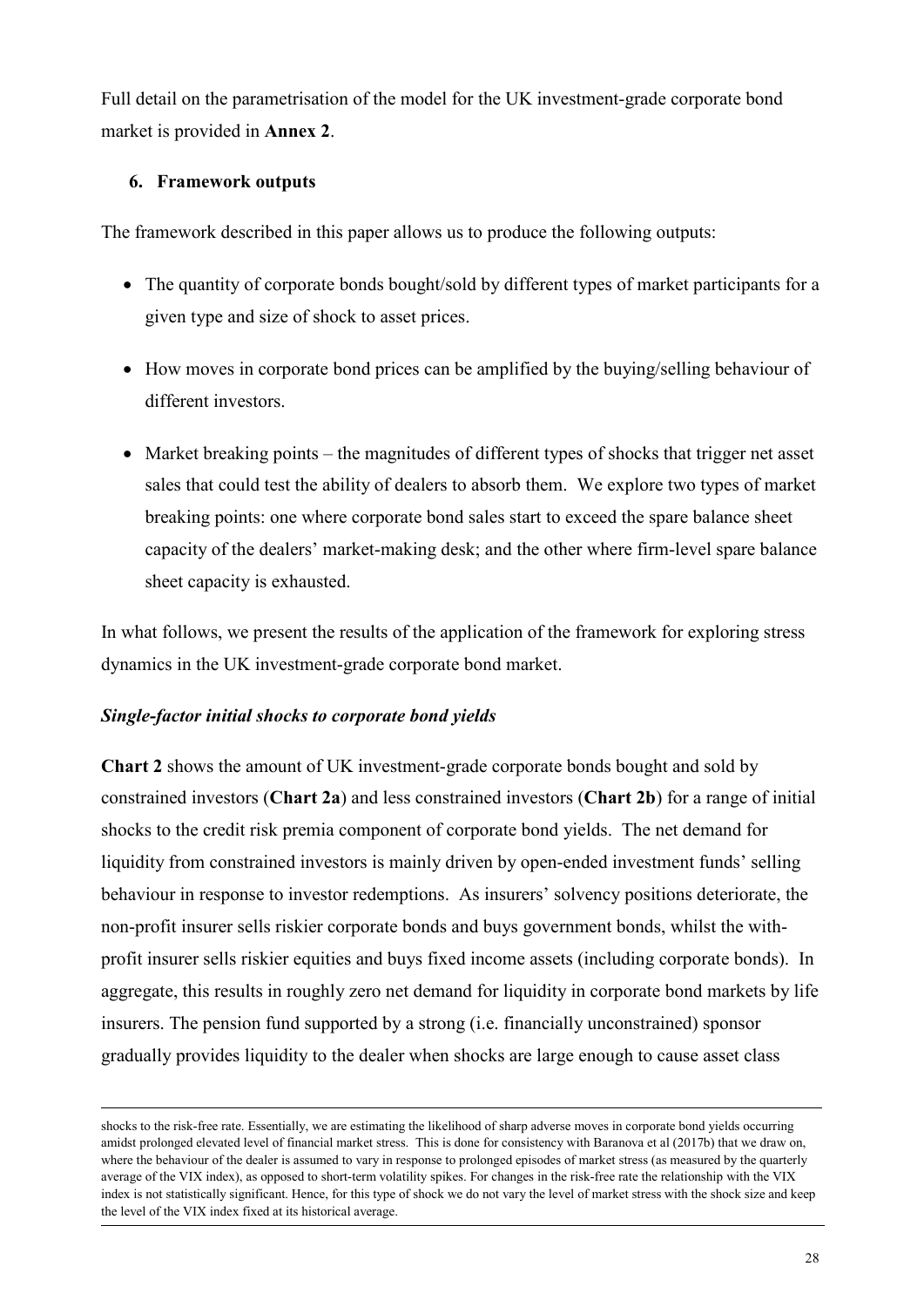weights to deviate from the target range. The pension fund supported by a weak (i.e. financially constrained) sponsor does not re-balance, as the credit shock does not cause the volatility of the pension fund deficit to exceed the maximum permitted level.

**Chart 2 – Buying and selling behaviour of more tightly and less tightly constrained investors for a range of initial shocks to the credit risk component of corporate bond yields[45](#page-29-0)**



**a. More tightly constrained investors b. Less tightly constrained investors**



Note: Re-balancing behaviour for unconstrained investors is shown on a monthly basis (i.e. how much corporate bonds they would buy/sell over a period of a month).

# **Chart 3 – Relative magnitudes of selling/buying behaviours in the UK corporate bond market by type of market participant for an initial shock of 60bps**

### **a. More tightly constrained investors b. Less tightly constrained investors**





Note: Re-balancing behaviour for unconstrained investors is shown on a monthly basis (i.e. how much corporate bonds they would buy/sell over a period of a month).

<span id="page-29-0"></span> <sup>45</sup> In these charts positive numbers reflect purchases of corporate bonds, negative numbers sales.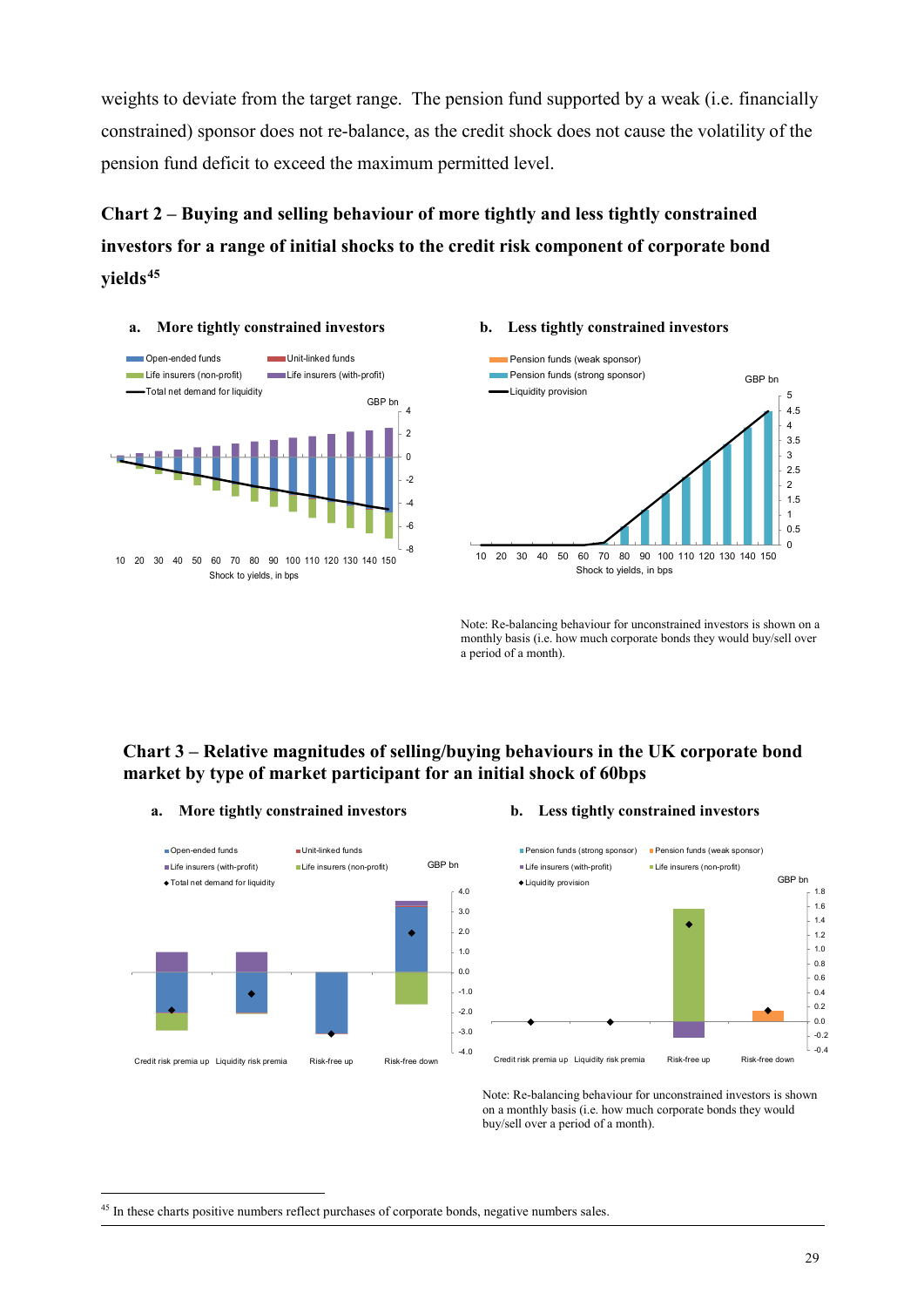**Chart 3** summarises the estimated selling/buying behaviours in the UK investment-grade corporate bond market for four types of shocks to asset prices, when the size of the initial shock takes a value of 60bps. More detailed results for the buying and selling behaviour of different investor types are shown in **Annex 1.**

We find that shocks to credit risk premia generate a strong selling pressure, mainly driven by open-ended funds and offset somewhat by the aggregate behaviour of life insurers. By comparison, the selling pressure following shocks to liquidity risk premia is smaller.<sup>[46](#page-30-0)</sup> This is because, under Solvency II, non-profit insurers are more able to look through the impact of liquidity shocks on their capital positions (as compared to credit shocks), which causes them to de-risk by selling corporate bonds to a lesser extent.<sup>[47](#page-30-1)</sup> An increase in the risk-free rate generates significant selling pressure in aggregate, mostly due to large redemptions from open-ended investment funds. Shocks to the risk-free rate result in larger redemptions from funds than shocks to credit spreads, since they cause losses on funds' both government and corporate bond holdings, whilst shocks to the components of credit spreads (i.e. credit and liquidity) impact corporate bond prices only. An increase in the risk-free rate is a positive shock for insurers, as it reduces the value of their liabilities by more than the value of their assets, thus improving their solvency positions. This incentivises their gradual rebalancing towards riskier assets (i.e. towards corporate bonds for the non-profit insurer, and towards equity for the with-profits insurer). Finally, a decrease in the risk-free rate results in a net supply of liquidity in the UK corporate bond market, as open-ended funds' buying behaviour is able to fully absorb the selling pressure from life insurers.

Although material in size, unit-linked funds sell only a limited quantity of corporate bonds. This is due to the low sensitivity of policyholder switching requests to losses, as well as the relatively low share of corporate bonds in their portfolios.

In general, the pension fund supported by a financially unconstrained ('strong') sponsor will be incentivised to gradually buy fixed income assets, including corporate bonds, as the weight on this asset class in the portfolio falls below the target range following shocks to credit and liquidity risk premia. All types of shock equal to 60 bps do not cause the asset weights to

<span id="page-30-1"></span><span id="page-30-0"></span><sup>&</sup>lt;sup>46</sup> The selling pressure by open-ended funds is the same for shocks to credit and liquidity risk premia, as in the framework fund investors focus on losses/gains when deciding whether to redeem/subscribe and abstract from the fundamental drivers of those losses.<br><sup>47</sup> Solvency II 'matching adjustment' provision allows for a greater reduction in insure liquidity shocks, as compared to credit shocks. In practice, when corporate bond spreads move it is not straightforward to determine whether the driver of the move is credit or liquidity risk. That said, given that liquidity shocks cause a lesser impact on insurers' solvency, insurers develop models that help distinguish between the two and secure less stringent regulatory treatment.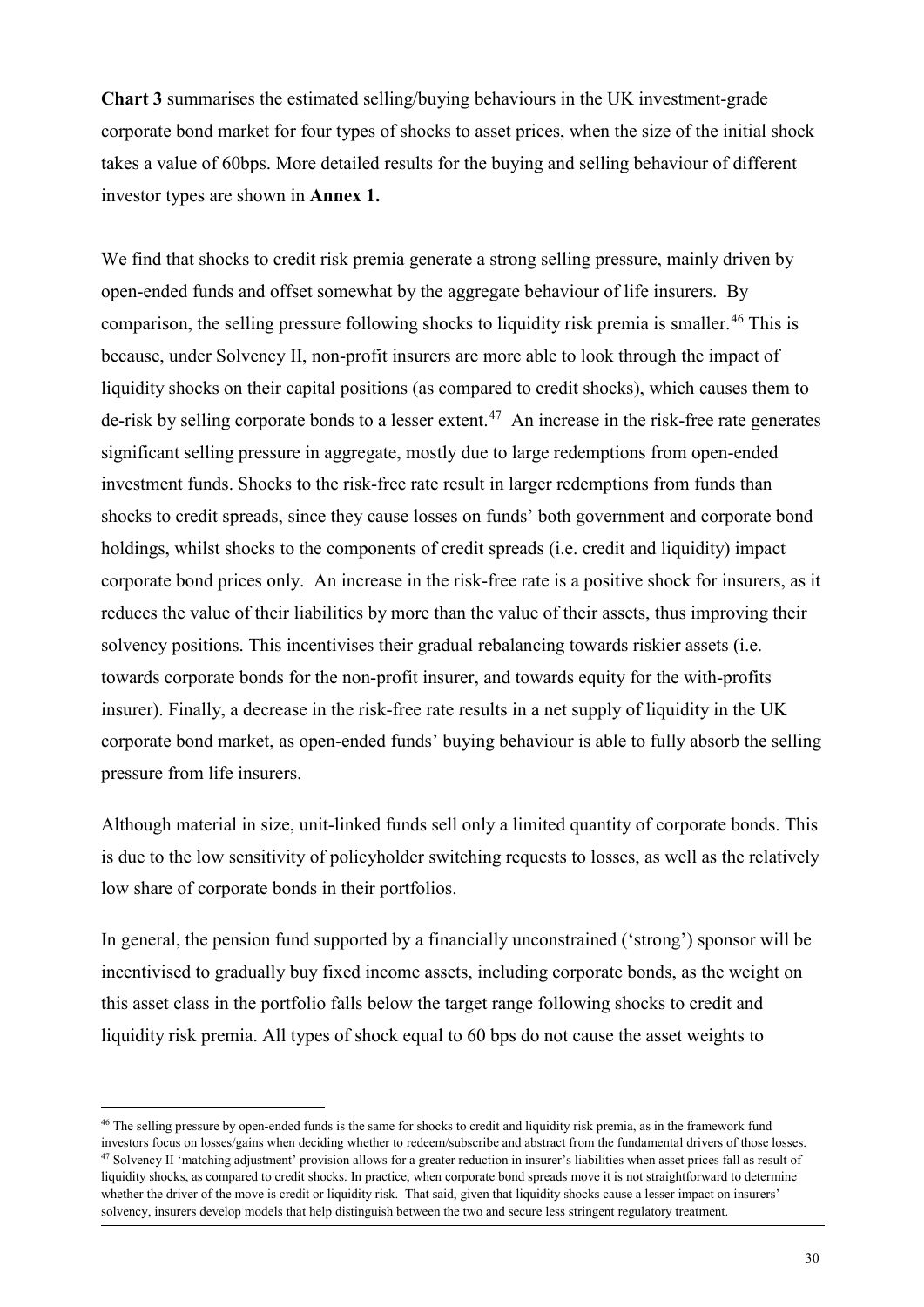deviate outside the target range and, hence, trigger no re-balancing behaviour by this type of pension funds.

The pension fund supported by a financially constrained ('weak') sponsor adjusts its asset allocations only if the volatility of its deficit increases beyond the maximum tolerance level. This tolerance level is breached for falls in the risk-free rate of 60bps and above, which encourages the funds to buy fixed income assets, including corporate bonds. The tolerance level is not breached for any other type of shock examined.

**Chart 4** shows estimates of the potential amplification effect, expressed as the additional increase in UK corporate bond yields, over and above the initial shock. Results are shown for different types and sizes of the initial shock. In line with the magnitude of the selling pressure described earlier, initial increases in credit risk premia and the riskfree rate (blue and red lines) are amplified significantly, whilst the amplification of liquidity shocks (green line) is more moderate.





Notes: Where solid lines end reflects the point where dealers run out of desk-level capacity; dashed lines end where dealers run out of spare capacity at the firm level.

More specifically, an initial 60 bps shock to credit risk premia is likely to be amplified by an extra 26 bps, as compared to 13 bps amplification for a similar-sized shock to liquidity risk premia. Given that shocks to the risk-free rate affect all fixed income assets and cause largest losses for investors, they also cause the largest amplification. In particular, a 60 bps shock to the risk-free rate can be amplified by another 38 bps.

Putting this in the context of historical moves in UK investment-grade corporate bond spreads and yields, for all types of shock the sum of the initial shock and the amplification is somewhat higher than the largest historical weekly increase in spreads/yields, but lower than the largest historical monthly move.<sup>[48](#page-31-0)</sup>

For large shocks, less constrained investors, such as pension funds, face incentives to rebalance, which moderates the amplification of initial shocks (as manifested in the slope of all lines flattening for larger shock sizes). For example, the amplification effect for the credit risk shock

<span id="page-31-0"></span><sup>&</sup>lt;sup>48</sup> Here we take the moves in sterling investment-grade corporate bond spreads/yields as a proxy for the UK market as whole. Largest weekly increases in spreads and yields were observed in Sep 2008 and amounted to 74 and 67 bps respectively. Largest monthly increases in spreads and yields were observed in Sep-Oct 2008 and amounted to 122 and 132 bps respectively.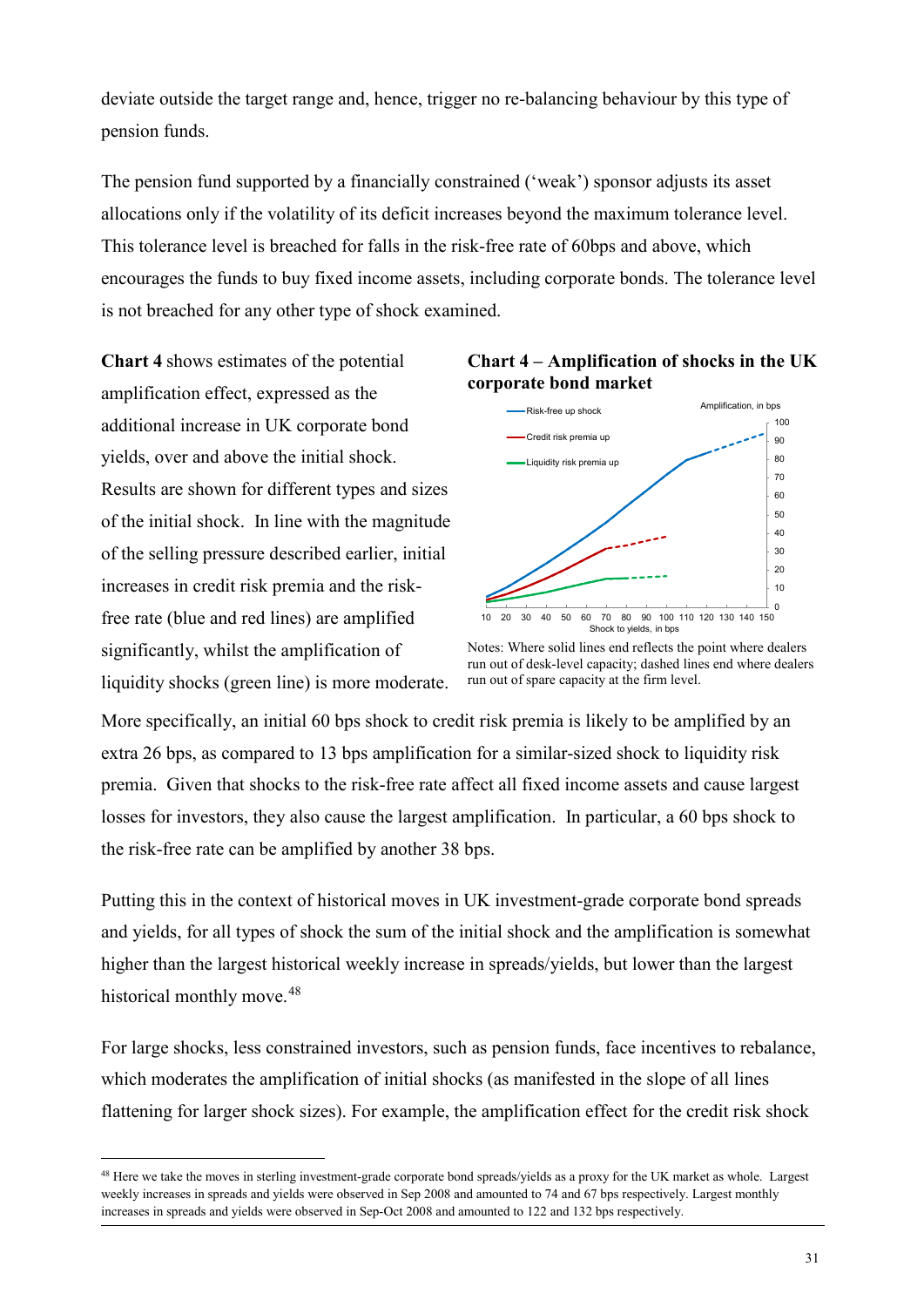flattens after the shock size of 70 bps, the point at which the pension fund with the 'strong' sponsor starts having incentives to rebalance.

As illustrated in **Chart 4**, shocks to credit and liquidity risk premia of 70-80 bps, which are roughly in line with the largest historical weekly moves in investment-grade corporate bond spreads, could exhaust the capacity of the dealer's market-making desk to absorb corporate bond sales (the point on the horizontal axis where solid red and green lines end). If the dealer can reallocate spare capital from other business lines, shocks to credit and liquidity risk premia of up to 100 bps can be absorbed without a 'market dislocation' (the point on the horizontal axis where red and green dashed lines end).

We find that for increases in the risk-free rate, dealers are likely to be able to intermediate the market for larger shock sizes (blue line). This is because in the parametrisation of the framework increases in the risk-free rate are assumed to occur against a backdrop of low levels of market stress, proxied by the VIX index. Historically, risk-free interest rates have tended to rise amidst an improving macro outlook and low overall market volatility (when dealer's business models are typically under less pressure).<sup>[49](#page-32-0)</sup> However, this assumption might overstate the ability of dealers to make markets should a rise in the risk-free rate be driven by a snap-back in term premia or inflation expectations and not be accompanied by improvement in the macro outlook.

# *Multifactor initial shocks to corporate bond yields*

The results above are based on single-factor shocks to corporate bond yields. However, our framework is flexible and can also be used to explore the implications of multifactor shocks to yields. Below we present the results for a multifactor shock equal to 60 bps, split equally across the risk-free, credit and liquidity components of corporate bond yields. We also compare these results to those for single-factor shocks of the same magnitude (i.e. 60 bps). For comparability, for the multifactor and single-factor shocks, we assume that the level of the VIX index is fixed and equal to its historical average of 20 per cent.

**Chart 5** shows the buying and selling behaviour in the UK investment-grade corporate bond market for a multifactor shock and a single-factor credit risk shock, both equal to 60bps. In both cases, the net demand for liquidity by constrained investors is mainly driven by openended funds. The magnitude of the buying and selling behaviour of with-profit and non-profit insurers respectively is smaller following a multifactor shock, as compared to a credit shock.

<span id="page-32-0"></span> <sup>49</sup> For more information on the role that the VIX index plays in the framework, see Sections 3, 4 and Annex 2.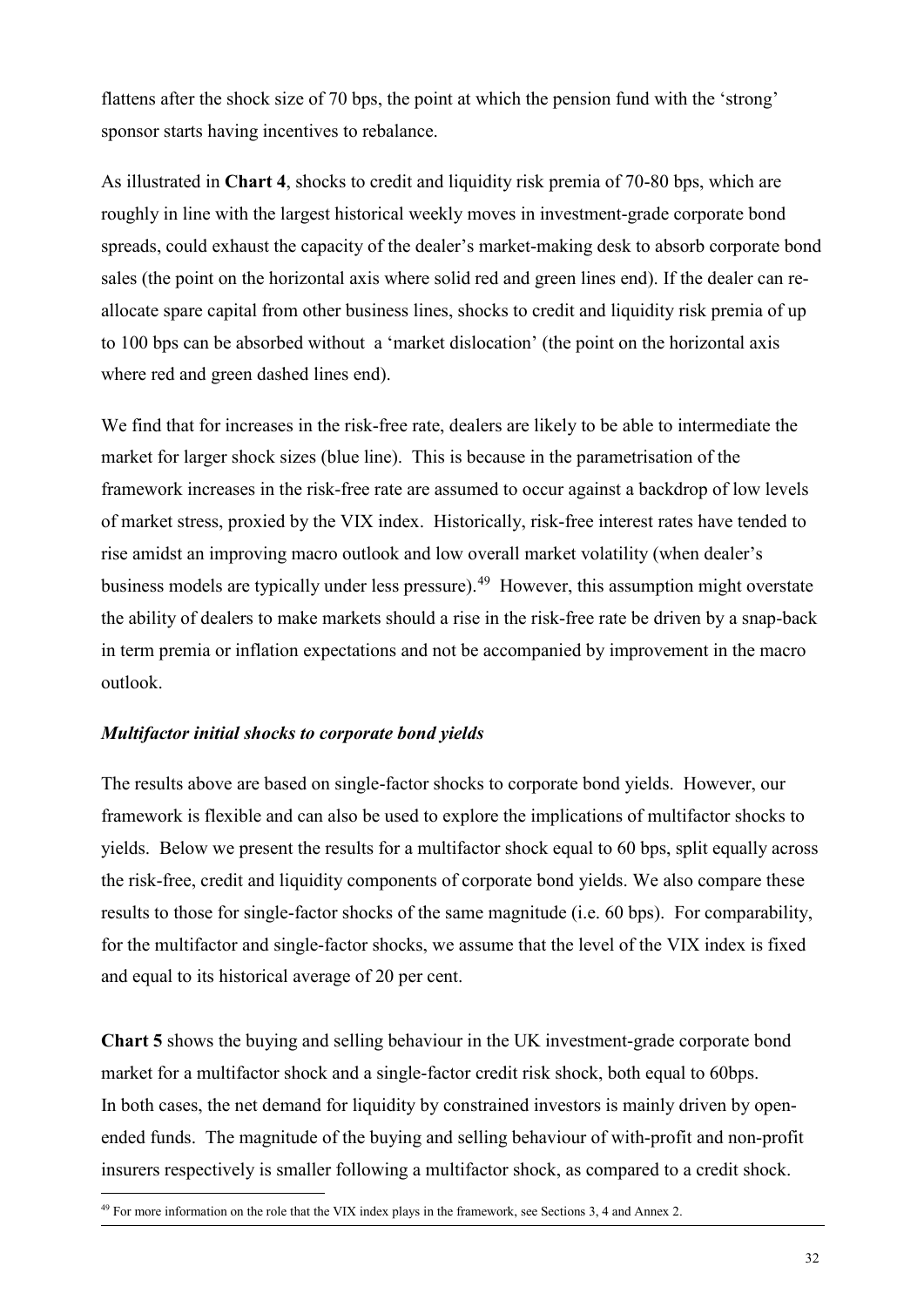This is due to how, under the multifactor shock, the moves in the risk-free rate component improve insurers' solvency positions (as such shocks reduce the value of insurers' liabilities by more than that of their assets) and incentivise them to buy risky assets. This partially offsets the sales of risky assets prompted by the shock to the liquidity and credit components of corporate bond yields. In both cases the shock of 60 bps is not large enough to trigger rebalancing behaviour by pension funds.

# **Chart 5 – Buying and selling behaviour in the UK IG corporate bond market of investors for a single-factor (credit risk) and a multifactor shock of 60 bps.**



# **Chart 6 – Amplification of shocks in the UK IG corporate bond market for a single-factor and a multifactor shock of 60 bps.**



**Chart 6** compares the amplification effects in the UK investment-grade corporate bond market under a 60 bps multifactor shock and the three single-factor shocks of the same size. The multifactor shock of 60 bps triggers a smaller amplification than a single-factor risk-free rate shock, similar amplification to a single-factor credit shock, and larger amplification than a single-factor liquidity shock.

# *7. Sensitivity analysis*

In this section we investigate how sensitive our results are to some of the key modelling assumptions: (i) the assumption that the hedge fund provides liquidity alongside the dealer; (ii) the calibration of the relationship between the initial shock and the level of the VIX index, that we use as a proxy for market stress, and (iii) the speed with which institutional investors, such as insurers, respond to the initial shock.

# *Sensitivity 1: Hedge fund as a liquidity provider*

Results presented above assume that the hedge fund, acting in a profit-maximising manner, purchases some of the corporate bonds sold by the 'buy-side' investors, thus providing liquidity to the market. However, empirical evidence on the behaviour of hedge funds under stress is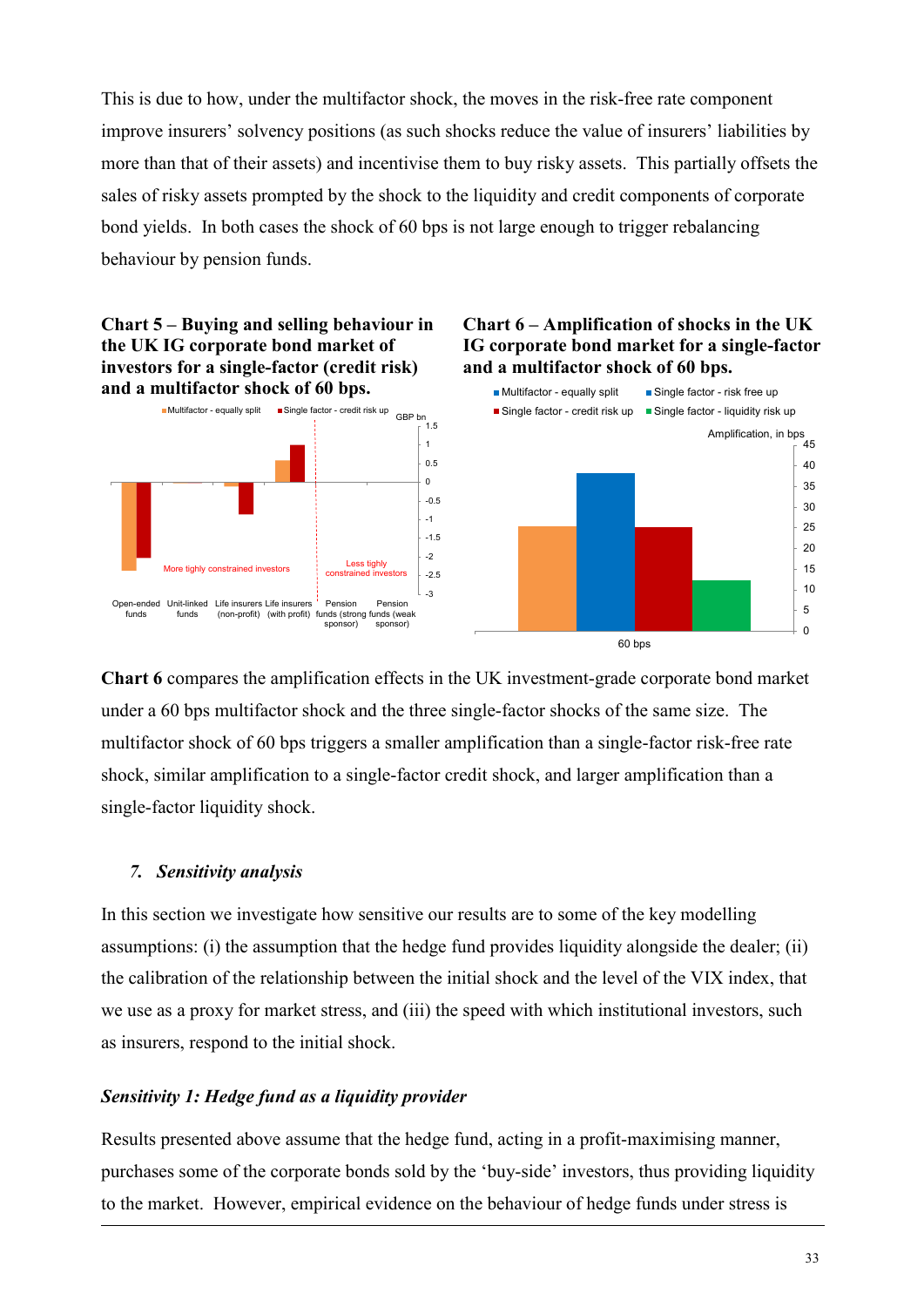mixed. <sup>[50](#page-34-0)</sup> We therefore test the alternative assumption that hedge funds act neutrally and neither buy nor sell in response to the initial shock and asset sales by 'buy-side' investors.

**Chart 7** shows the comparison of model results when the hedge fund provides liquidity in the market and when it does not. When the hedge fund does not purchase some of the bonds sold by 'buy-side' investors, the dealer has to accommodate more assets on its balance sheet.

This implies that, for a given type of shock, the **Chart 7 – Sensitivity of model outputs to**  price impact of asset sales will be higher and the balance sheet capacity of the marketmaking desk will be exhausted for smaller shock sizes. In particular, for a 60 bps credit and liquidity shocks the amplification effect is 14% and 7% higher respectively, when the hedge fund does not provide liquidity. Also in this scenario credit shocks of 70 bps could exhaust the balance sheet capacity of the market-making desk, as compared to 80 bps in the baseline case (**Chart 7**).

**assumptions on hedge fund behaviour**



Notes: Where solid lines end reflects the point where dealers run out of desk-level capacity; dashed lines end where dealers run out of spare capacity at firm-level.

# *Sensitivity 2: Mapping between exogenous initial shocks and market stress*

As mentioned in **Section 3**, dealer's ability and willingness to intermediate markets are assumed to decline as the overall level of market stress goes up. Also, dealer's costs of warehousing corporate bond inventory are assumed to increase with the level of market stress. Hence, we explore the sensitivity of the results to the assumed strength of the relationship between different types of initial shocks and market stress (as proxied by the VIX index).<sup>[51](#page-34-1)</sup>

For the relationship between the VIX index and credit spreads (used for shocks to credit and liquidity risk premia), we test the sensitivity of the results to increasing/decreasing the beta from the regression of the VIX index on credit spreads by one standard deviation.

<span id="page-34-1"></span><span id="page-34-0"></span><sup>&</sup>lt;sup>50</sup> In particular, Ferguson and Laster (2007) argue that hedge funds add liquidity to markets and are broadly stabilising. In contrast, Choi and Shachar (2013) find that, during the 2007–09 financial crisis, hedge funds demanded liquidity in the corporate bond market. <sup>51</sup> The estimation of the baseline relationship between the level of the VIX index and initial shocks is described in Section 5, with more detail provided in **Annex 2.**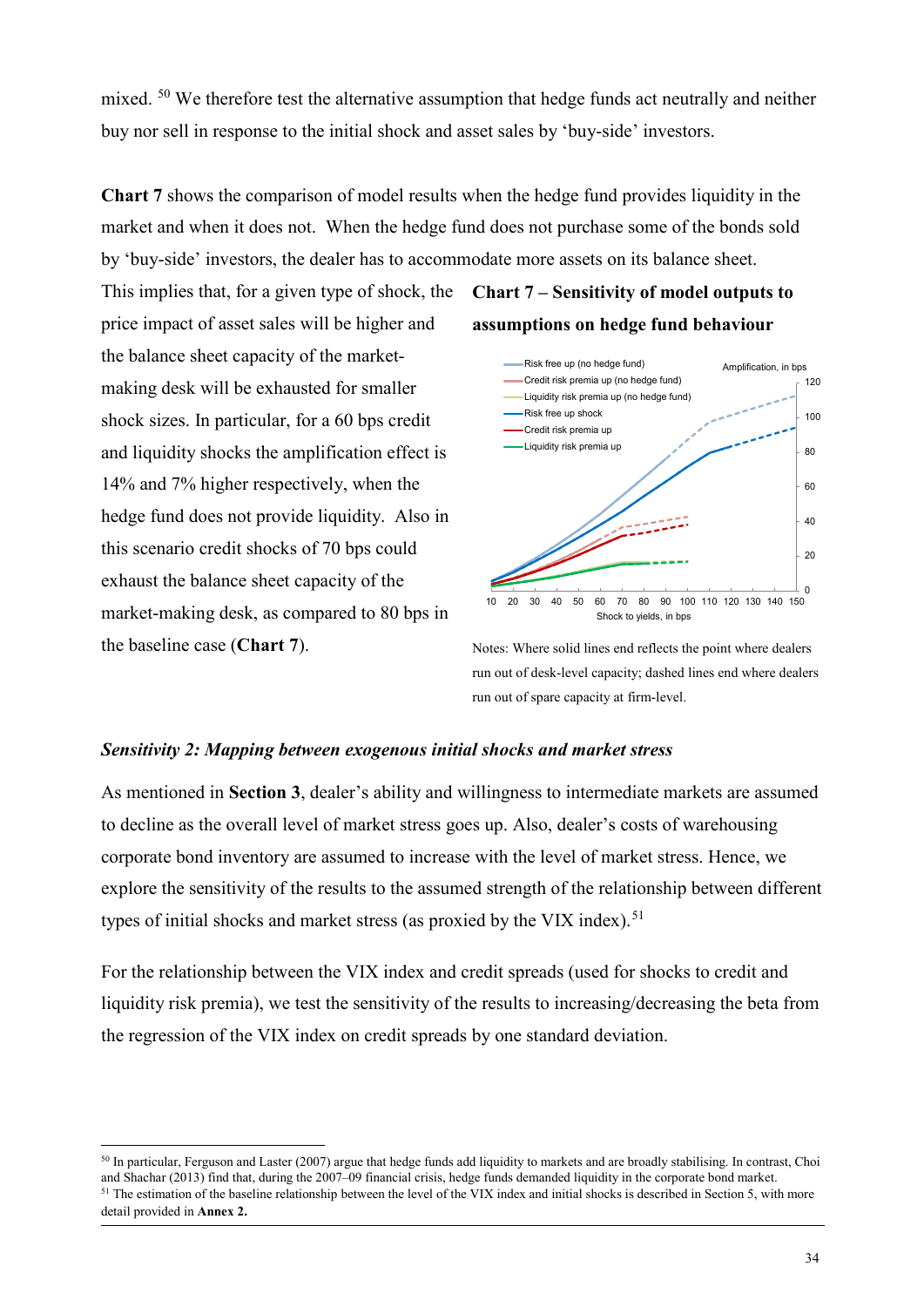For the risk-free rate shock, we apply a different sensitivity check.<sup>52</sup> In particular, we run a separate regression between the level of the VIX index and changes in inflation expectations, as inferred from the ten-year UK breakeven inflation rates.<sup>[53](#page-35-1)</sup>

We further test the sensitivity around this estimate, by increasing/decreasing the coefficient from this regression by one standard deviation. Results of this sensitivity analysis are presented in **Table 2**.

In general, for all types of shock a stronger relationship between the initial shock and the level of market stress decreases the size of the shock that could test the ability of dealer's market-making desk to absorb asset sales and marginally increases the price impact of sales.

| Table 2 – Sensitivity of model outputs to the |
|-----------------------------------------------|
| mapping between initial shocks and the level  |
| of the VIX index                              |

| <b>Scenario</b>                                                                     | <b>Amplific</b><br>ation for<br>60 bps<br>shock | Desk-<br>level<br>market-<br>breaking<br>point |
|-------------------------------------------------------------------------------------|-------------------------------------------------|------------------------------------------------|
| Credit spread vs. VIX (baseline)                                                    | 26.3                                            | 80                                             |
| Credit spread vs. VIX (+ 1 st.<br>dev)                                              | 26.6                                            | 70                                             |
| Credit spread vs. VIX (- 1 st.<br>dev)                                              | 26.0                                            | <b>90</b>                                      |
| Risk-free rate vs. VIX (baseline,<br>based on 10-year gov. bond<br>yield)           | 38.2                                            | 130                                            |
| Risk-free rate vs. VIX (based on<br>10-year inflation break-even)                   | 38.6                                            | 90                                             |
| Risk-free rate vs. VIX (based on<br>10-year inflation break-even, +<br>$1$ st.dev.) | 39.0                                            | 80                                             |
| Risk-free rate vs. VIX (based on<br>10-year inflation break-even, -<br>$1$ st.dev.) | 38.2                                            | 110                                            |

Note: results for the credit spread mapping refer to credit shock only.

# *Sensitivity 3: Speed of response of institutional investors*

Here we vary the assumption regarding the speed with which insurers rebalance their portfolios, including holdings of corporate bonds, following a deterioration in solvency. In particular, instead of assuming that they react quickly and contribute to the net demand for liquidity that the dealer needs to absorb (as shown in **Chart 3**), we assume that they rebalance gradually (i.e. over a one-month period).<sup>[54](#page-35-2)</sup> Such an alternative assumption means that the dealer will factor in insurers' rebalancing behaviour when determining its expected holding period for corporate bond inventory.

**Chart 8** shows the results of the simulation for credit and liquidity shocks<sup>[55](#page-35-3)</sup> under this alternative assumption and compares them to the baseline results (i.e. as shown in **Chart 4**).

<span id="page-35-0"></span> $52$  This is due to the beta from the baseline regression of the VIX index on changes in the risk-free rate not being statistically significant.<br> $53$  This relationship is statistically significant at 5%.

<span id="page-35-1"></span>

<span id="page-35-2"></span> $54$  This assumption is similar to that when insurer solvency position improves following the shock.

<span id="page-35-3"></span><sup>&</sup>lt;sup>55</sup> We do not explore an upwards shock to the risk-free rate here. For this type of shock insurers' solvency positions improve and we already assume that they rebalance more slowly.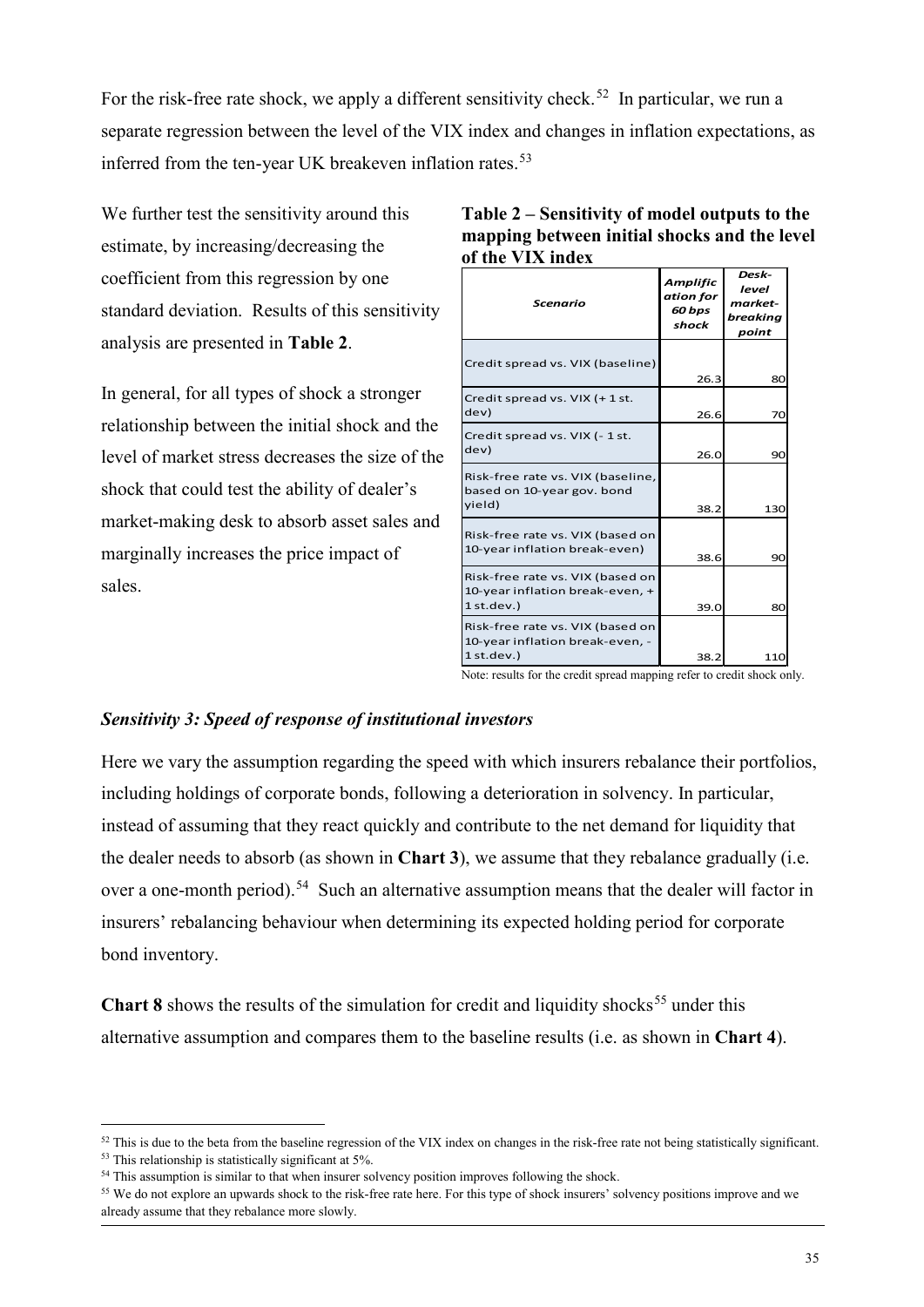For a credit shock (when insurers in aggregate are very marginal net buyers of corporate bonds<sup>56</sup>) their slower rebalancing leads to higher net demand for liquidity that dealers need to absorb and lower expected holding period per unit of inventory. This in turn results in a somewhat higher price impact for all shock sizes. For a liquidity shock, we see more difference in results as insurers are more material net buyers of corporate bonds. The price impact is much larger as insurers' aggregate behaviour no longer directly offsets the selling by openended investment funds. Also, the size of the shock that could test the capacity of the dealer to make markets is smaller.

# **Chart 8 – Sensitivity of model outputs to assumption on the speed of response of insurance companies**



Notes: Where solid lines end reflects the point where dealers run out of desk-level capacity; dashed lines end where dealers run out of spare capacity at firm-level.

### *Other key model parameters*

In addition to the assumptions tested above, model results are also driven by a large number of parameters, as detailed in **Annex 2**. However, some of those have a more material impact on model outputs than others. More specifically, the key parameter driving the behaviour of the open-ended investment funds is the sensitivity of fund flows to fund losses  $(\sigma_i)$ . For insurers, it is the level of their target solvency ratio ( $\varphi^{INS}$ ) relative to their current solvency position (SR),<sup>[57](#page-36-1)</sup> as well as the sensitivity of insurers' liabilities to changes in the value of insurers' assets  $\left( el_{L}\right)$ . For the pension fund with a 'strong' sponsor, it is the width of the tolerance range for asset class weights  $(w_a^{LB}, w_a^{UB})$ . For the dealer, it is the distance between the actual pre-shock leverage ratio (*E/BS*) and that required by the regulations (*LRreg*), as well as the share of the dealer's balance sheet allocated to market-making corporate bonds ( $share_{MM}^{BS}$ ) and the daily amount of corporate bonds that the dealer can offload to other investors in normal market conditions without impacting the price  $(Q^{NT})$ .

<span id="page-36-0"></span><sup>&</sup>lt;sup>56</sup> The sale of corporate bonds by a non-profit insurer is less than the purchase by a with-profit insurer.  $57$  In the baseline model calibration we assume that pre-shock solvency ratio is equal to the target.

<span id="page-36-1"></span>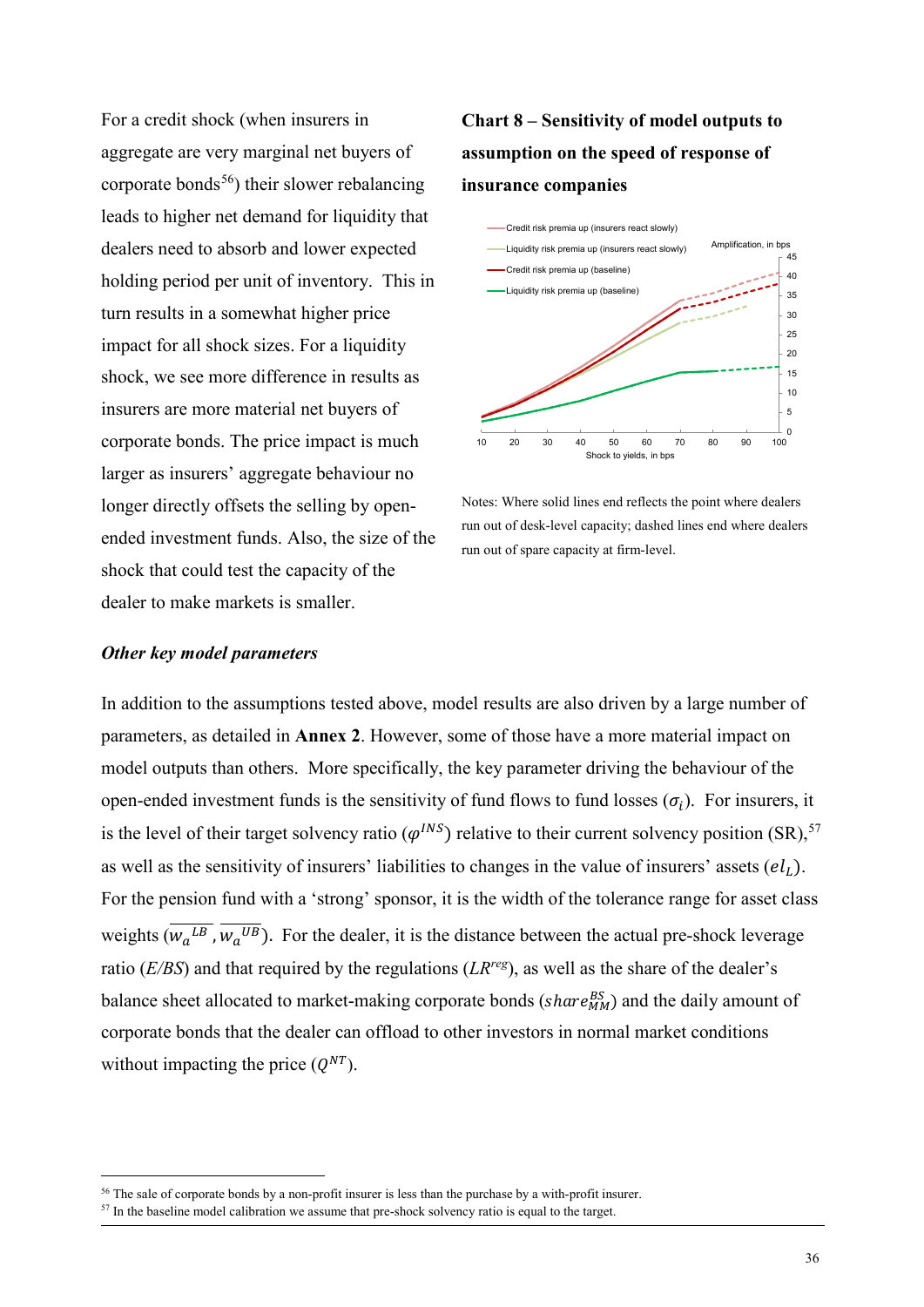# *8. Conclusion*

The framework described in this paper is a useful tool for exploring the amplification of asset price shocks in the financial system. In particular, it allows us to 'zoom in' on one type of amplification channel (i.e. fire-sales) and its impact on a financial market (i.e. corporate bonds) that plays an important role in facilitating funding to the real economy.

Although the framework is based on simple models of representative market participants, it still yields useful insights for systemic risk assessment.

In particular, the magnitude of the amplification of shocks to corporate bond prices depends on the origin of the shock, and the extent to which a given type of shock negatively affects other assets classes and different types of investors.

The likelihood of market dislocation (i.e. the case when the demand for liquidity in corporate bond markets begins to exceed the capacity of dealers to absorb it) depends on the speed of reaction of buy-side investors that are forced to sell assets to avoid breaching their constraints. It also depends on the ability and willingness of the dealer to allocate capital to market-making corporate bonds, which in turn are influenced by the extent to which shocks to corporate bond prices coincide with the wider market stress that the dealer is exposed to.

We also find that the buying behaviour of long-term institutional investors, such as pension funds, could partly mitigate the amplification effects, especially in the case of large shocks. That said, even in the presence of such buying behaviour, large-scale moves in asset prices are possible if those investors are slower-moving and cannot directly offset the immediate demand for liquidity arising from the behaviour of constrained investors.

This framework is not without limitations and can be thought of as an intermediate step towards building a more granular and realistic simulation of system-wide stress. More specifically, this work could be extended along several dimensions. One extension could involve adding to the current framework a representative agent corresponding to commercial banks. Other possible extensions include increasing the granularity and heterogeneity of agents, representing different types of market participants, and asset classes, including to better capture the strength of contagion via common asset holdings.<sup>[58](#page-37-0)</sup> However, these extensions will likely materially increase the complexity of the framework.

<span id="page-37-0"></span><sup>&</sup>lt;sup>58</sup> This is particularly relevant if we were to incorporate additional rounds of behavioural responses into our framework.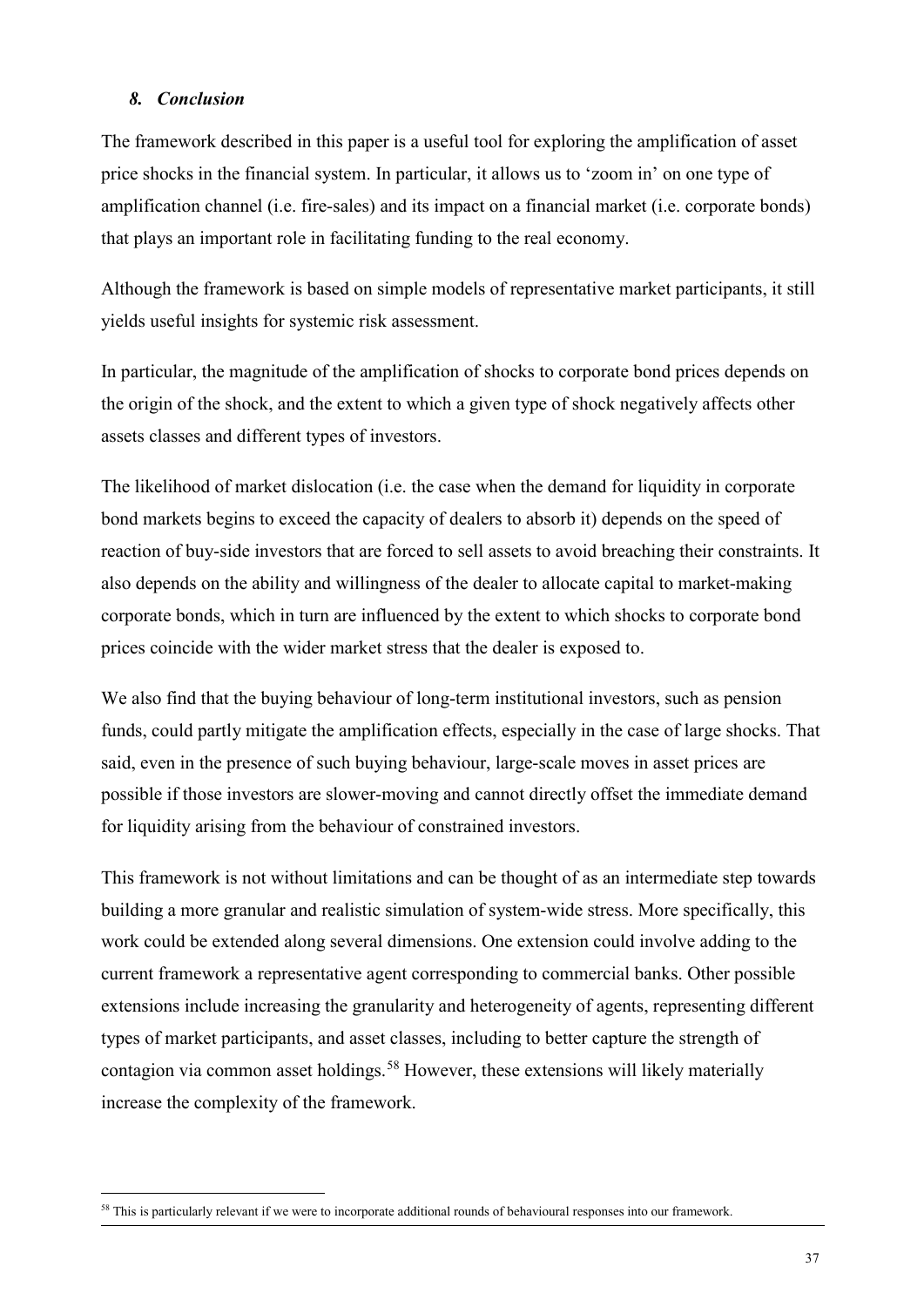In the meantime, this framework could be a useful tool for central banks and other policymakers. It could be used to quantify the potential amplification of fundamental shocks to asset prices driven by market participant behaviour. It could also be used for exploring the 'market-breaking points' – the types and magnitudes of shock that could test the ability of corporate bond markets to absorb asset sales and cause disorderly moves in corporate bond prices and corporate funding costs. Finally, it could be a useful tool when seeking to develop macro-prudential policies targeted at making market-based finance more resilient.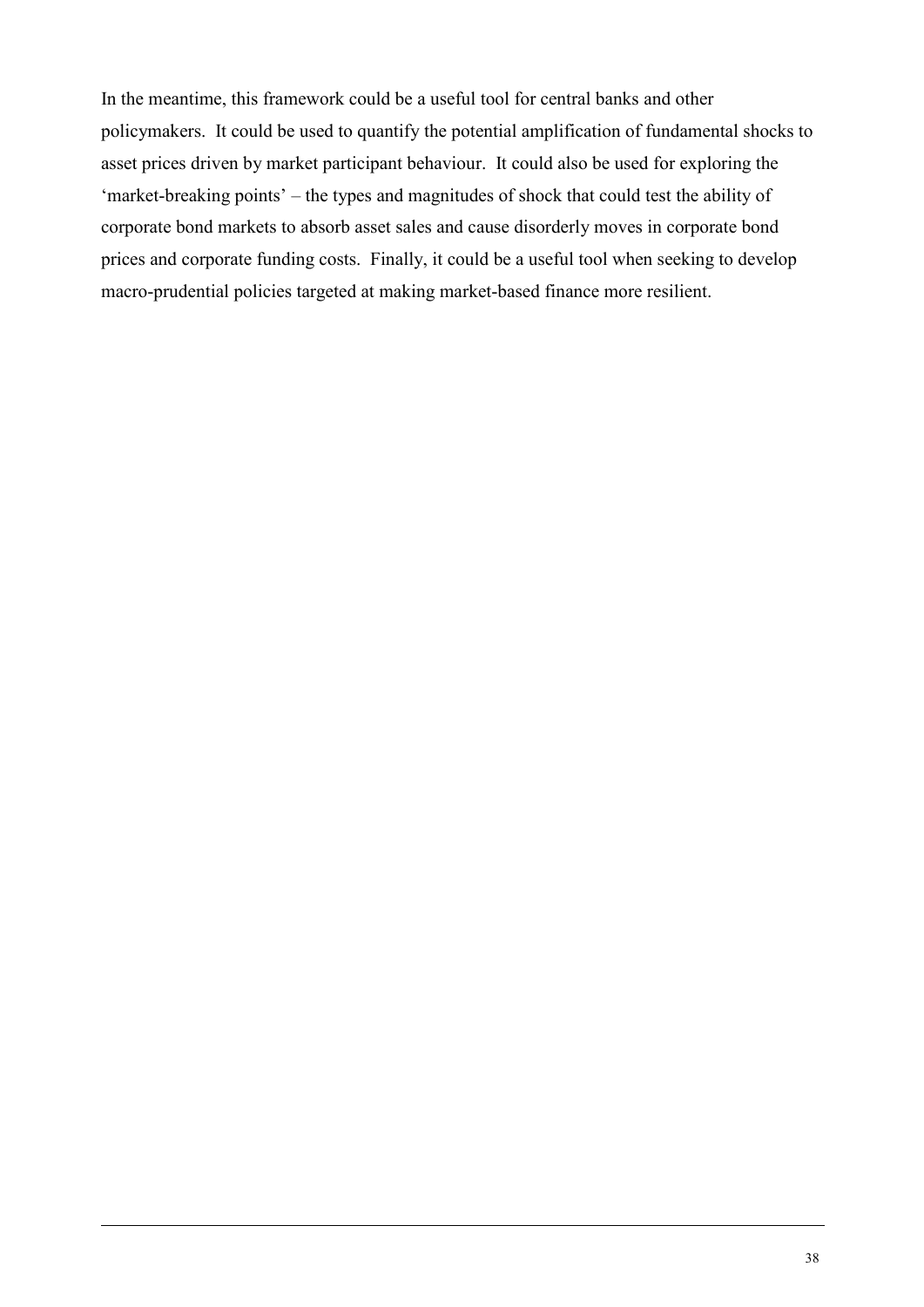# *References*

Adrian, T., N. Boyarchenko, and O. Shachar. (2017). Dealer balance sheets and bond liquidity provision. *Journal of Monetary Economics, 89, 92-109.*

Almeida, H., M. Campello, B. Laranjeira and S. Weisbenner (2009). Corporate debt maturity and the real effect of the 2007 credit crisis. *NBER Working Paper No. 14990.* 

Anderson, N., L. Webber, J. Noss, D. Beale and L. Crowley-Reidy (2015). The resilience of financial market liquidity. *Bank of England Financial Stability Paper, 34.*

Bank of England (2016), Financial Stability Report, November 2016.

Bank of England (2018), Financial Stability Report, June 2018.

Baranova, Y., Z. Liu, and J. Noss. (2016).The role of collateral in supporting liquidity. *Staff Working Paper No. 609.* Bank of England.

Baranova, Y., J. Coen, P. Lowe, J. Noss, and L. Silvestri (2017a). Simulating stress across the financial system: the resilience of corporate bond markets and the role of investment funds. *Bank of England Financial Stability Paper, 42*.

Baranova, Y., Z. Liu, and T. Shakir (2017b). Dealer intermediation, market liquidity and the impact of regulatory reform. *Bank of England Staff Working Paper No. 665.* 

Blake, D. (2003). UK pension fund management after Myners: The hunt for correlation begins. *Journal of Asset Management, Vol. 4. 1, 32-72.*

Bookstaber, R., and M. Paddrik (2015)*.* An Agent-based Model for Crisis Liquidity Dynamics. *Office of Financial Research, 1–34.*

Bookstaber, R., M. Paddrik, and B. Tivnan (2017). An agent-based model for financial vulnerability. *Journal of Economic Interaction and Coordination, 1-34.*

Calimani, S., G. Halaj and D. Żochowski (2017). Simulating fire-sales in a banking and shadow banking system. *European Systemic Risk Board Working Paper Series, No. 46.*

Campello, M., J.R. Graham, and C.R. Harvey (2010). The real effects of financial constraints: Evidence from a financial crisis. *Journal of Financial Economics, Vol. 97, Issue 3.*

Cetorelli, N., F. Duarte, and T. Eisenbach (2016). Are Asset Managers Vulnerable to Fire Sales? *Liberty Street Economics.*

Choi, J., and Y. Huh (2017). [Customer Liquidity Provision: Implications for Corporate Bond](https://ideas.repec.org/p/fip/fedgfe/2017-116.html)  [Transaction Costs.](https://ideas.repec.org/p/fip/fedgfe/2017-116.html) *[Finance and Economics Discussion Series](https://ideas.repec.org/s/fip/fedgfe.html) 2017-116*. Board of Governors of the Federal Reserve System (U.S.).

Choi, J., and O. Shachar (2013). Did liquidity providers become liquidity seekers? *Federal Reserve Bank of New York Staff Report No. 650.*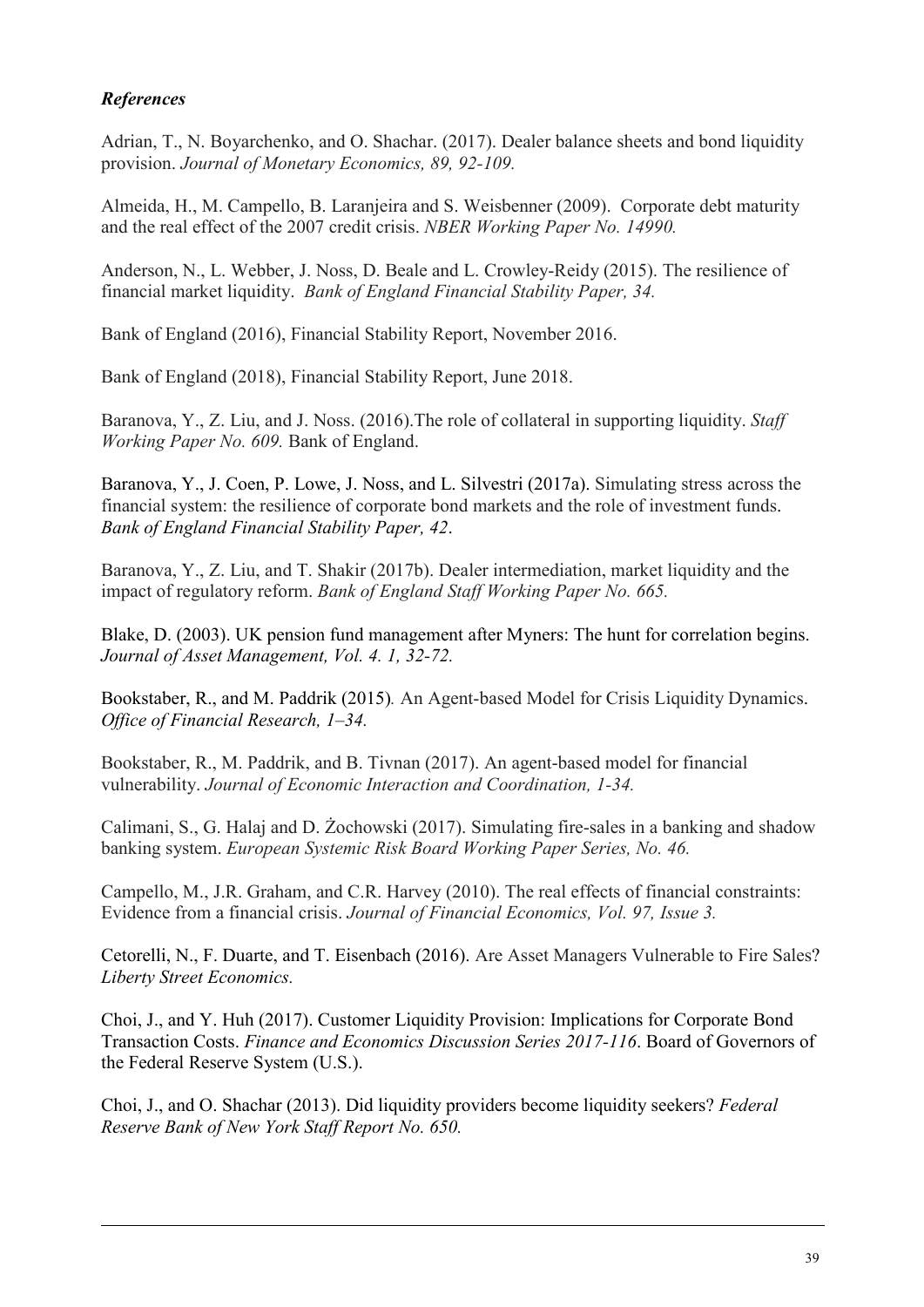Committee on the Global Financial System (2010). The role of margin requirements and haircuts in pro-cyclicality. *CGFS Papers No. 36*

Cont, R., and E. Schaanning (2017). Fire sales, indirect contagion and systemic stress testing, *Working Paper 2017/2*, *Norges Bank.*

Czech, R. and M. Roberts-Sklar (2017). Investor Behaviour and Reaching for Yield: Evidence from the Sterling Corporate Bond Market*. Bank of England Staff Working Paper 68*5.

Douglas, G., J. Noss, and N. Vause (2017). The impact of Solvency II regulations on life insurers' investment behaviour. *Bank of England Staff Working Paper 664*.

Ellul, A., C. Jotikasthira, and C.T. Lundblad (2011). Regulatory pressure and fire sales in the corporate bond market. *Journal of Financial Economics 101, 596-620.*

Ferguson, R., and D. Laster (2007). Hedge funds and systemic risk. *Banque de France Financial Stability Review, No. 10..* 

Financial Stability Board (2018). Global Shadow Banking Monitor 2017.

Fricke, C., and D. and Fricke (2017). Vulnerable Asset Management? The Case of Mutual Funds. *[Discussion Papers](https://ideas.repec.org/s/zbw/bubdps.html) 32, Deutsche Bundesbank.*

Gehde-Trapp, M., Y. Gündüzc, Y. and J. Nasevd (2015). The liquidity premium in CDS transaction prices: Do frictions matter? *Journal of Banking & Finance, Volume 61, pp. 184– 205.*

Goldstein, I., H. Jiang, and D. T. Ng (2017). Investor flows and fragility in corporate bond funds. *Journal of Financial Economics, 126 (3), pp. 592–613.*

Greenwood, R., A. Landier, and D. Thesmar (2015). Vulnerable banks. *Journal of Financial Economics , 115 (3), pp. 471–485.*

Gruic, B., M. Hattori, and H.S. Shin (2014). Recent changes in global credit intermediation and potential risks. *BIS Quarterly Review, September 2014.* 

Hałaj, G. (2018). [Agent-based model of system-wide implications of funding risk,](https://ideas.repec.org/p/ecb/ecbwps/20182121.html) *[Working](https://ideas.repec.org/s/ecb/ecbwps.html)  [Paper Series](https://ideas.repec.org/s/ecb/ecbwps.html) 2121*, European Central Bank.

King, M. (2009). The cost of equity for global banks: a CAPM perspective from 1990 to 2009, *BIS Quarterly Review, September 2009.*

Mallaburn, D., M. Roberts-Sklar, and L. Silvestri (forthcoming). The resilience of trading networks: evidence from the sterling corporate bond market*. Bank of England Staff Working Paper.* 

Manconi, A., M. Massa, and A. Yasuda (2012*).* The role of institutional investors in propagating the crisis of 2007–2008. *Journal of Financial Economics 104 (3), 491–518.*

Merton, R. C. (1974). On the Pricing of Corporate Debt: The Risk Structure of Interest Rates. *Journal of Finance, 29, 449-70.*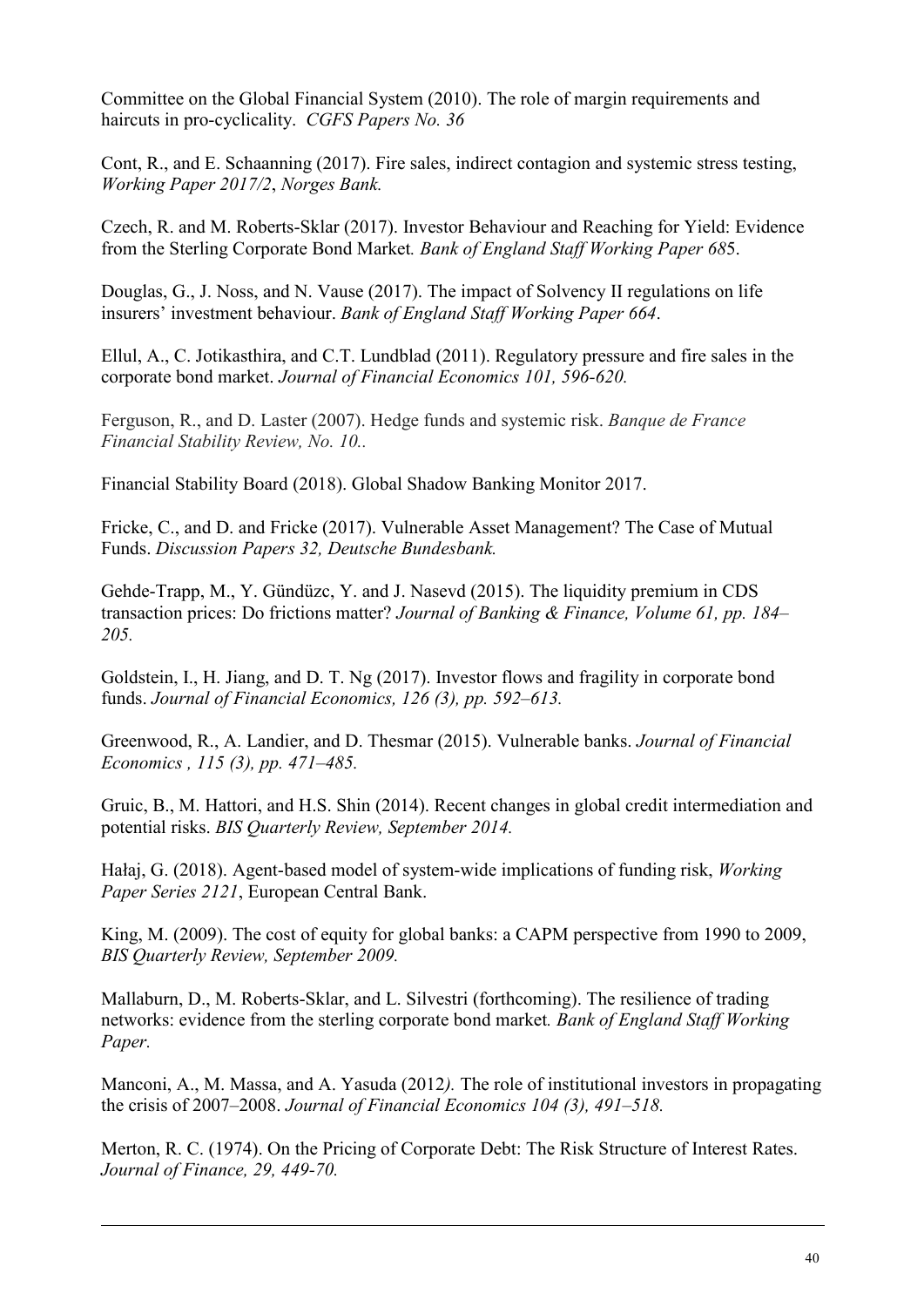Morris, S., I. Shim, and H.S.Shin (2017). Redemption risk and cash hoarding by asset managers. *BIS Working Papers No 608.*

Rousova, L.F., and M. Giuzio (2018). Insurers' investment strategies: pro-cyclical or countercyclical. *European Central Bank (forthcoming).* 

Sweeting, P. (2005). Funding and Asset Allocation Strategies - Why Firms and Trustees Behave as They Do. *Working Paper presented to the 2005 U.K. Finance and Investment Board Conference.*

Timmer, Y. (2018). Cyclical investment behaviour across financial institutions. *Journal of Financial Economics, 129 (2018), pp. 268-286.*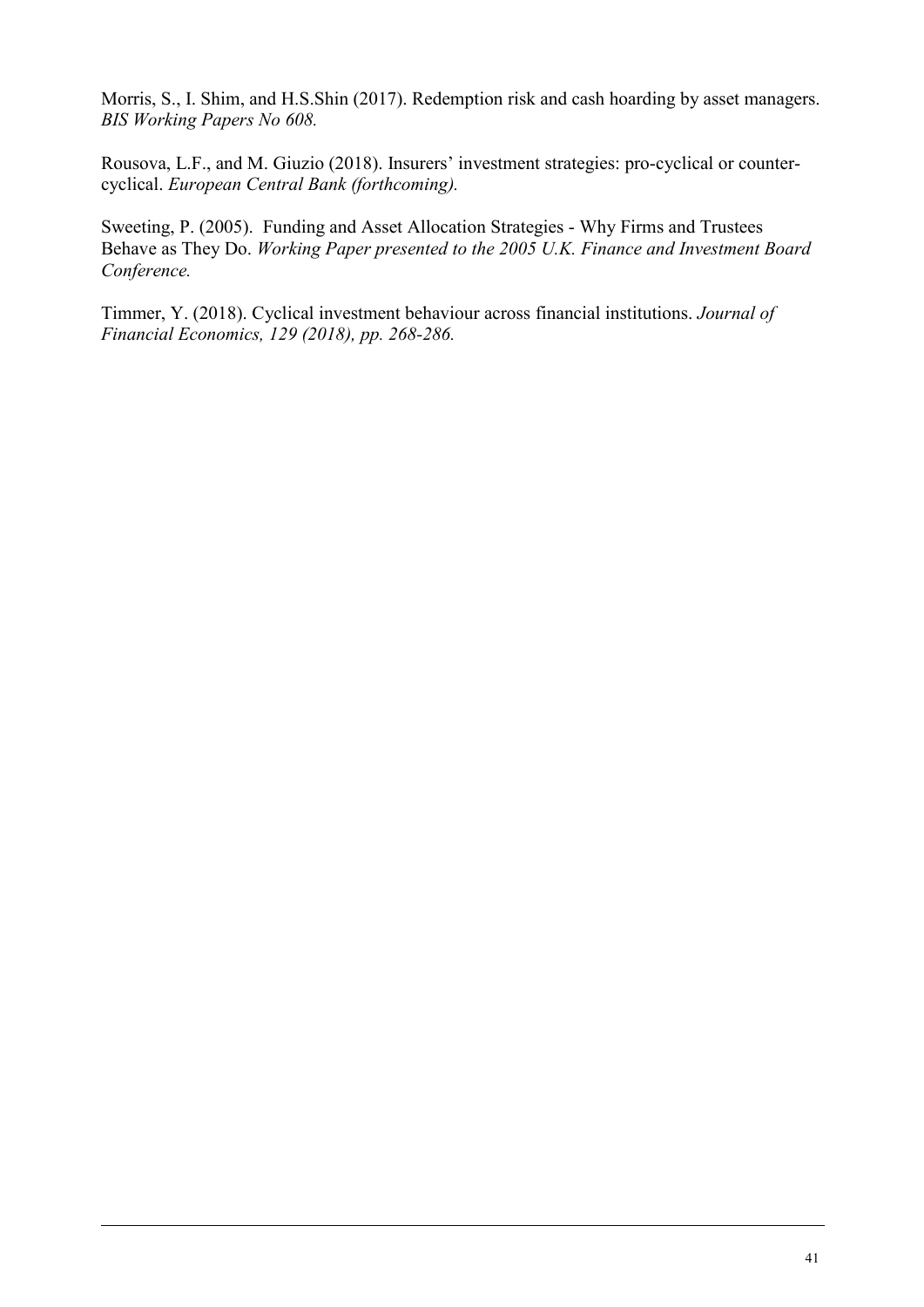# **Annex 1 – Buying and selling behaviour of investors in the UK corporate bond market for different types of shocks**

Charts in **Table A** summarise the buying and selling behaviour of different market participants in the UK investment-grade corporate bond market for different types of exogenous shocks. In the charts we show separately the behaviour of constrained investors that rebalance quickly and drive the net demand for liquidity; and less constrained/unconstrained investors that rebalance by gradually trading with the dealer and thus influence the dealer's expected inventory holding period.

# **Table A – Buying/selling behaviour of constrained and less constrained investors for different types of shocks\***

Liquidity shock – immediate net demand for liquidity from constrained investors



Liquidity shock – gradual liquidity provision by less constrained/unconstrained investors



Risk-free rate down shock – immediate net demand for liquidity from constrained investors



Risk-free rate down shock – gradual liquidity provision by less constrained/unconstrained investors

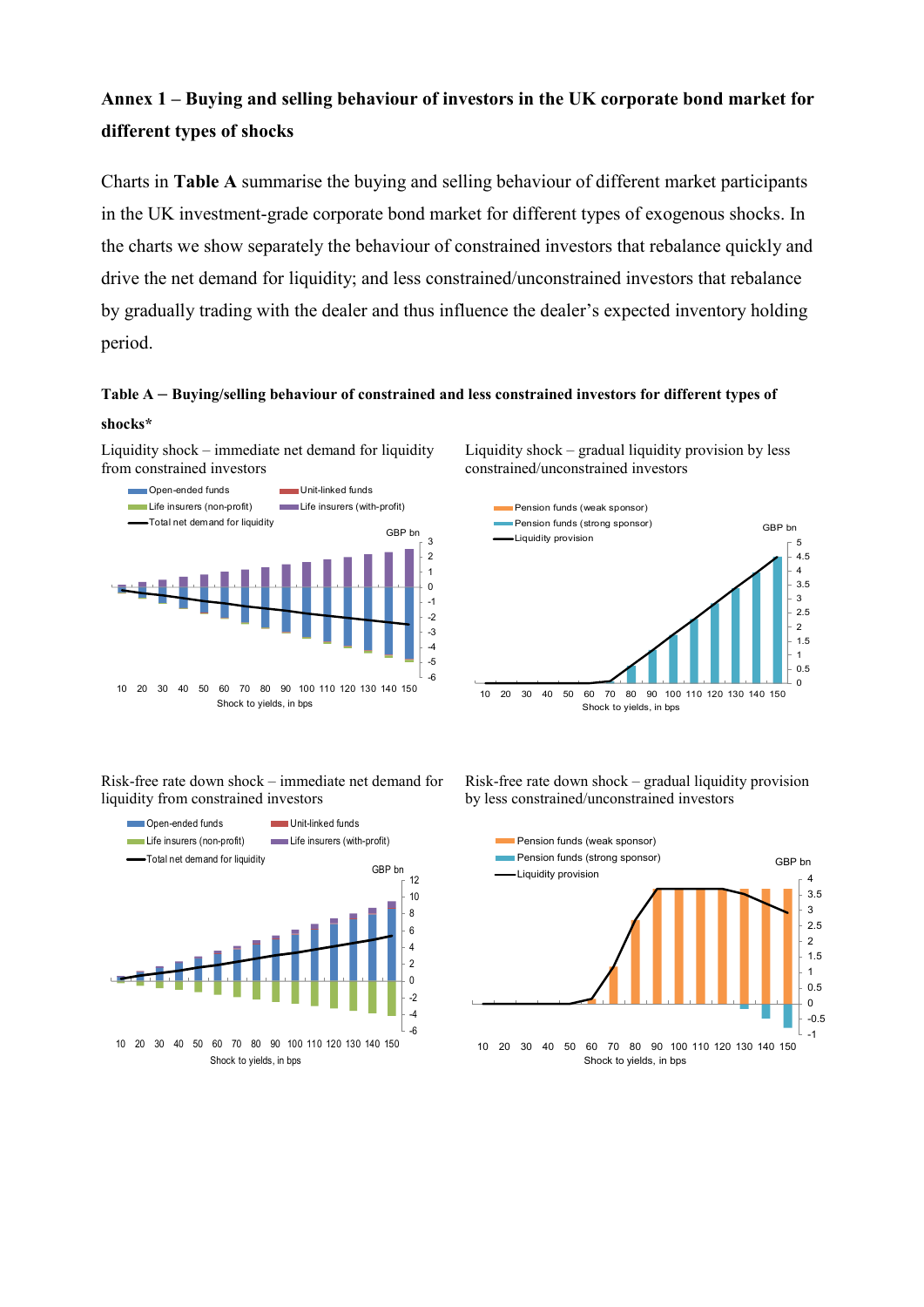Risk-free rate up shock – immediate net demand for liquidity from constrained investors



Risk-free rate up shock – gradual liquidity provision by less constrained/unconstrained investors



\*Rebalancing behaviour for unconstrained investors is shown on a monthly basis (i.e. how much corporate bonds they would buy/sell over a period of a month).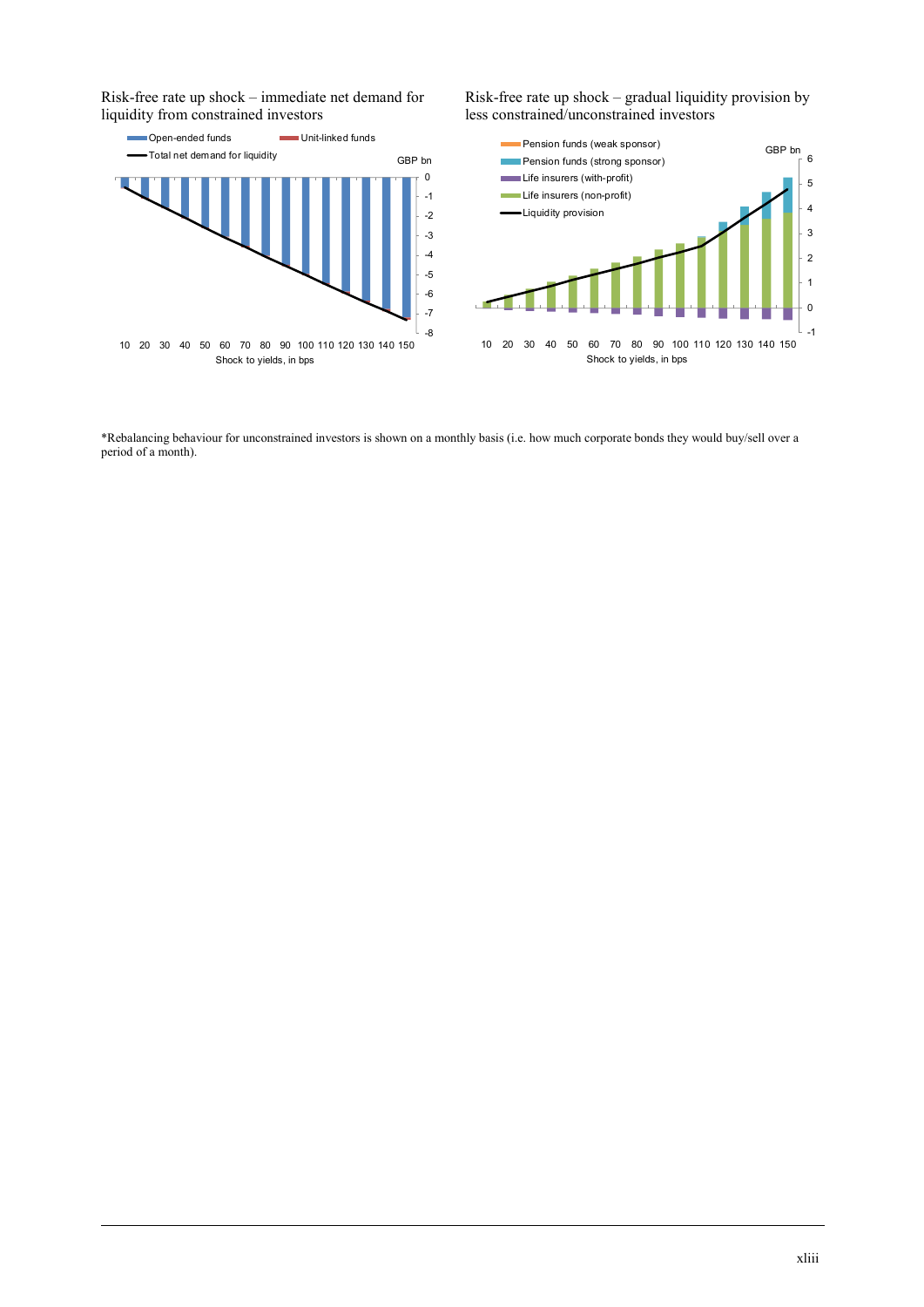| Variable                                                                            | <b>Description</b>                                                                                         | <b>Calibration</b>                                                                                                                                                                                                                                                                                                                                                                                                                                                                                                                                                                              | Data source                                                                                                                                                                                                                                                                                                                                                    |  |  |
|-------------------------------------------------------------------------------------|------------------------------------------------------------------------------------------------------------|-------------------------------------------------------------------------------------------------------------------------------------------------------------------------------------------------------------------------------------------------------------------------------------------------------------------------------------------------------------------------------------------------------------------------------------------------------------------------------------------------------------------------------------------------------------------------------------------------|----------------------------------------------------------------------------------------------------------------------------------------------------------------------------------------------------------------------------------------------------------------------------------------------------------------------------------------------------------------|--|--|
|                                                                                     | <b>Initial shock (section 5)</b>                                                                           |                                                                                                                                                                                                                                                                                                                                                                                                                                                                                                                                                                                                 |                                                                                                                                                                                                                                                                                                                                                                |  |  |
| $\boldsymbol{k}$<br>$shock_{ak}$                                                    | Type of shock<br>Fall in price of asset<br>a following a shock<br>to yields of type $k$                    | Risk free, credit and liquidity<br>$shock_{ak} = - yield_k \times MD_a$<br>where:<br>$MD_{IGcorp} = 5.9; MD_{HYcorp} = 3.5;$<br>$MD_{Gov} = 8.4$ .<br>No impact on equities, cash and<br>other assets.                                                                                                                                                                                                                                                                                                                                                                                          | Assumption<br><b>BofAML</b> Global<br>Index System,<br>Bloomberg.                                                                                                                                                                                                                                                                                              |  |  |
| yield                                                                               | Change in risk-free,<br>credit and liquidity<br>components of bond<br>yields                               | From 1 to 150 basis points                                                                                                                                                                                                                                                                                                                                                                                                                                                                                                                                                                      | Exogenous                                                                                                                                                                                                                                                                                                                                                      |  |  |
| Mapping between<br>the initial shock to<br>yields and the level<br>of the VIX index | To capture the extent<br>to which initial<br>shocks tend to be<br>associated with<br>broader market stress | Credit/liquidity shock:<br>$VIX = 18.6 + 0.21 \times yield$<br>Risk-free shock:<br>$VIX = 20$ (fixed at its historical<br>average).                                                                                                                                                                                                                                                                                                                                                                                                                                                             | Credit/liquidity<br>shock: based on a<br>linear regression of<br>three-month average<br>level of the VIX<br>index on monthly<br>changes in global<br>investment-grade<br>corporate bond<br>spreads.<br>Risk-free shock: the<br>relationship between<br>VIX and changes in<br>UK government<br>bond yields is not<br>statistically<br>significant.              |  |  |
|                                                                                     |                                                                                                            | Open-ended investment funds(section 4)                                                                                                                                                                                                                                                                                                                                                                                                                                                                                                                                                          |                                                                                                                                                                                                                                                                                                                                                                |  |  |
| $A^{OEF_i}$                                                                         | Total initial assets of<br>fund category i                                                                 | $A^{OEF}$ equity = £1,445 bn;<br>$A^{OEF_{allocation}}$ £1,108 bn;<br>$A^{OEF}$ corp bonds <sup>=</sup> £850 bn;<br>$A^{OEF}$ gov bonds <sup>=</sup> £600 bn.                                                                                                                                                                                                                                                                                                                                                                                                                                   | Morningstar. Data as<br>of end-2015.                                                                                                                                                                                                                                                                                                                           |  |  |
| $H_a^{OEFi}$                                                                        | Initial holdings of<br>asset a by fund<br>category i                                                       | $H_{UKIG, equality} = \pounds 1 \text{bn};$<br>$H_{nonUKIG, equality} = \pounds 2bn;$<br>$H_{HY, equality} = \pounds1$ bn;<br>$H_{EQ, equity} = \pounds1,385$ bn;<br>$H_{GOV, equity} = \pounds2$ bn;<br>$H_{CASH, equity}$ = £26 bn;<br>$H_{OTHER, equity} = \pounds 28$ bn;<br>$H_{UKIG, allocation} = \pounds 42$ bn;<br>$H_{nonUKIG, allocation} = \pounds 88$ bn;<br>$H_{HY, allocation} = \pounds82$ bn;<br>$H_{EQ, allocation} = \pounds464$ bn;<br>$H_{GOV,allocation} = \pounds233 \text{ bn};$<br>$H_{CASH, allocation} = \pounds103$ bn;<br>$H_{OTHER, allocation} = \pounds 96$ bn; | Morningstar. Data as<br>of end-2015.<br>UK IG and nonUKIG<br>refer to UK and non-<br>UK investment-grade<br>corporate bonds<br>respectively. HY<br>refers to global high-<br>yield corporate<br>bonds, $EQ$ to global<br>equity, GOV to<br>global government<br>bonds, CASH to cash<br>and cash equivalents,<br>OTHER to other<br>assets not covered<br>above. |  |  |

# **Annex 2 – Parametrisation of key model variables**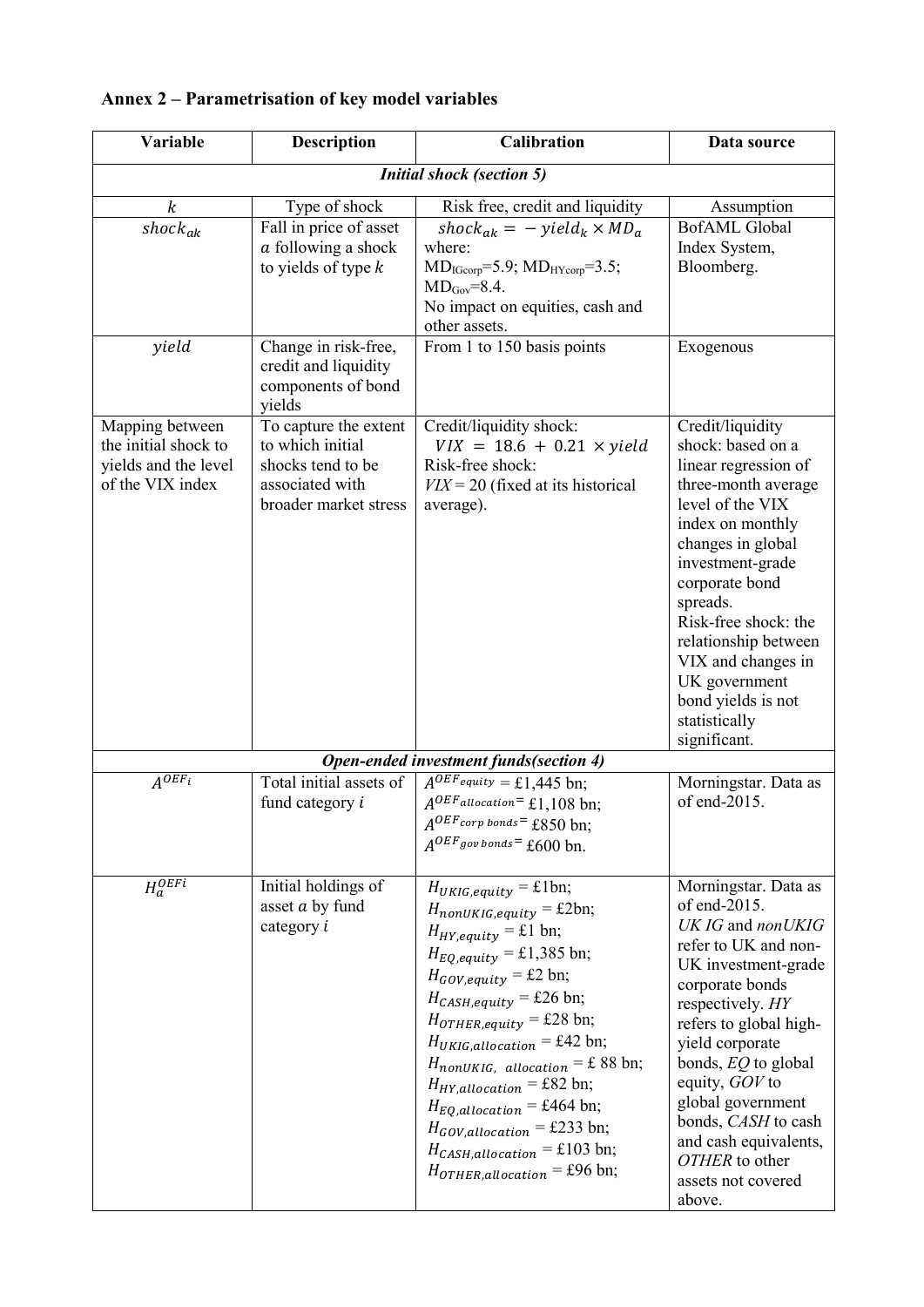|                           | Pro-cyclicality of                                                                         | $H_{UKIG, \text{corp bonds}} = \pounds128 \text{ bn};$<br>$H_{nonUKIG, \text{corp bonds}} = \pounds 271 \text{ bn};$<br>$H_{HY,corp\,bonds} = \pounds189$ bn;<br>$H_{EQ,corp\,bonds} = \pounds1 \text{ bn};$<br>$H_{GOV, \text{corp bonds}} = \pounds 121 \text{ bn};$<br>$H_{CASH, \text{corp bonds}} = \pounds 26 \text{bn};$<br>$H_{OTHER, comp\ bonds} = \pounds114 \text{ bn};$<br>$H_{UKIG, gov bonds} = \pounds 38 \text{ bn};$<br>$H_{nonUKIG, gov bonds} = \pounds 80$ bn;<br>$H_{HY, gov bonds} = \pounds 20$ bn;<br>$H_{EQ, gov bonds} = \pounds1 \text{ bn};$<br>$H_{GOV, gov bonds} = \pounds 384 \text{ bn};$<br>$H_{CASH, gov bonds} = \pounds 24 \text{ bn};$<br>$H_{OTHER, gov bonds} = \pounds 54$ bn.<br>Calibrated using panel regression | <b>Monthly Morningstar</b>                                                                                                                        |
|---------------------------|--------------------------------------------------------------------------------------------|---------------------------------------------------------------------------------------------------------------------------------------------------------------------------------------------------------------------------------------------------------------------------------------------------------------------------------------------------------------------------------------------------------------------------------------------------------------------------------------------------------------------------------------------------------------------------------------------------------------------------------------------------------------------------------------------------------------------------------------------------------------|---------------------------------------------------------------------------------------------------------------------------------------------------|
| $\sigma_i^{OEF}$          | investors of fund                                                                          |                                                                                                                                                                                                                                                                                                                                                                                                                                                                                                                                                                                                                                                                                                                                                               |                                                                                                                                                   |
|                           | category <i>i</i> (i.e.                                                                    | as in Baranova et al. (2017a).                                                                                                                                                                                                                                                                                                                                                                                                                                                                                                                                                                                                                                                                                                                                | data on fund returns<br>and redemptions                                                                                                           |
|                           | investor redemptions                                                                       | $\sigma_{equity} = 0.1;$                                                                                                                                                                                                                                                                                                                                                                                                                                                                                                                                                                                                                                                                                                                                      | covering 2005-2015.                                                                                                                               |
|                           | in response to a $1\%$                                                                     | $\sigma_{allocation} = 0.2;$                                                                                                                                                                                                                                                                                                                                                                                                                                                                                                                                                                                                                                                                                                                                  |                                                                                                                                                   |
|                           | loss).                                                                                     | $\sigma_{corp\,bonds}=0.6;$                                                                                                                                                                                                                                                                                                                                                                                                                                                                                                                                                                                                                                                                                                                                   |                                                                                                                                                   |
|                           |                                                                                            | $\sigma_{\text{gov bonds}} = 0.3.$                                                                                                                                                                                                                                                                                                                                                                                                                                                                                                                                                                                                                                                                                                                            |                                                                                                                                                   |
|                           |                                                                                            | Unit-linked funds(section 4)                                                                                                                                                                                                                                                                                                                                                                                                                                                                                                                                                                                                                                                                                                                                  |                                                                                                                                                   |
| $H_a^{ULF}$               | Initial holdings of<br>asset a by unit-<br>linked fund ULF                                 | $\sum H_a^{ULF} = \pounds 1,000$ bn;<br>$H_{UKIG}^{ULF}$ = £29 bn;<br>$H_{nonUKIG}^{ULF}$ = £40 bn;<br>$H_{HY}^{ULF}$ = £32 bn;<br>$H_{EQ}^{ULF}$ = £618 bn;<br>$H_{GOV}^{ULF}$ = £127 bn;<br>$H_{CASH}^{ULF}$ = £77 bn;<br>$H_{OTHER}^{ULF} = \pounds 76$ bn.                                                                                                                                                                                                                                                                                                                                                                                                                                                                                                | Based on Bank of<br>England survey of<br>unit-linked insurers<br>(findings discussed<br>in Bank of England<br>$(2016)$ ). Data as of<br>end-2015. |
| $\sigma^{\overline{ULF}}$ | Switching rate of<br>policyholders in unit<br>linked funds in<br>response to a 1%<br>loss. | $\sigma^{ULF} = 0.13$ .<br>Life insurance companies (section 4)                                                                                                                                                                                                                                                                                                                                                                                                                                                                                                                                                                                                                                                                                               | Estimated based on<br>Bank of England<br>survey of unit-linked<br>insurers (findings)<br>discussed in Bank of<br>England (2016)).                 |
| $A^{INS}$                 | Value of insurers'                                                                         | Non-profit insurer                                                                                                                                                                                                                                                                                                                                                                                                                                                                                                                                                                                                                                                                                                                                            | Solvency II                                                                                                                                       |
|                           | total initial assets                                                                       | $A^{INS}$ = £474bn.<br>With-profit insurer<br>$A^{INS}$ =£397 bn.                                                                                                                                                                                                                                                                                                                                                                                                                                                                                                                                                                                                                                                                                             | regulatory data. As<br>of H1 2016.                                                                                                                |
| $Ii$ INS                  | Values of insurers'<br>total initial liabilities                                           | Non-profit insurer<br>$L_{MA}^{INS}$ = £350 bn;<br>$L_{RM}^{INS}$ = £24 bn;<br>$L_{TM}^{INS} = -\pounds 22$ bn.<br>With-profit insurer<br>$L_{MA}^{INS}$ = = £360 bn;<br>$L_{RM}^{INS} = \pounds6.3 \text{ bn};$<br>$L_{TM}^{INS}$ = - £5.9bn.                                                                                                                                                                                                                                                                                                                                                                                                                                                                                                                | Solvency II<br>regulatory data. As<br>of H1 2016.                                                                                                 |
| $SCR^{INS}$ (pre-shock)   | Values of insurers'                                                                        | Non-profit insurer                                                                                                                                                                                                                                                                                                                                                                                                                                                                                                                                                                                                                                                                                                                                            | Calibrated in line                                                                                                                                |
|                           | regulatory capital                                                                         | $\mathcal{S} C R^{\hat{I} N S} = \pounds 87$ bn.                                                                                                                                                                                                                                                                                                                                                                                                                                                                                                                                                                                                                                                                                                              | with Solvency II                                                                                                                                  |
|                           | requirements                                                                               | With-profit insurer                                                                                                                                                                                                                                                                                                                                                                                                                                                                                                                                                                                                                                                                                                                                           | guidance and set so                                                                                                                               |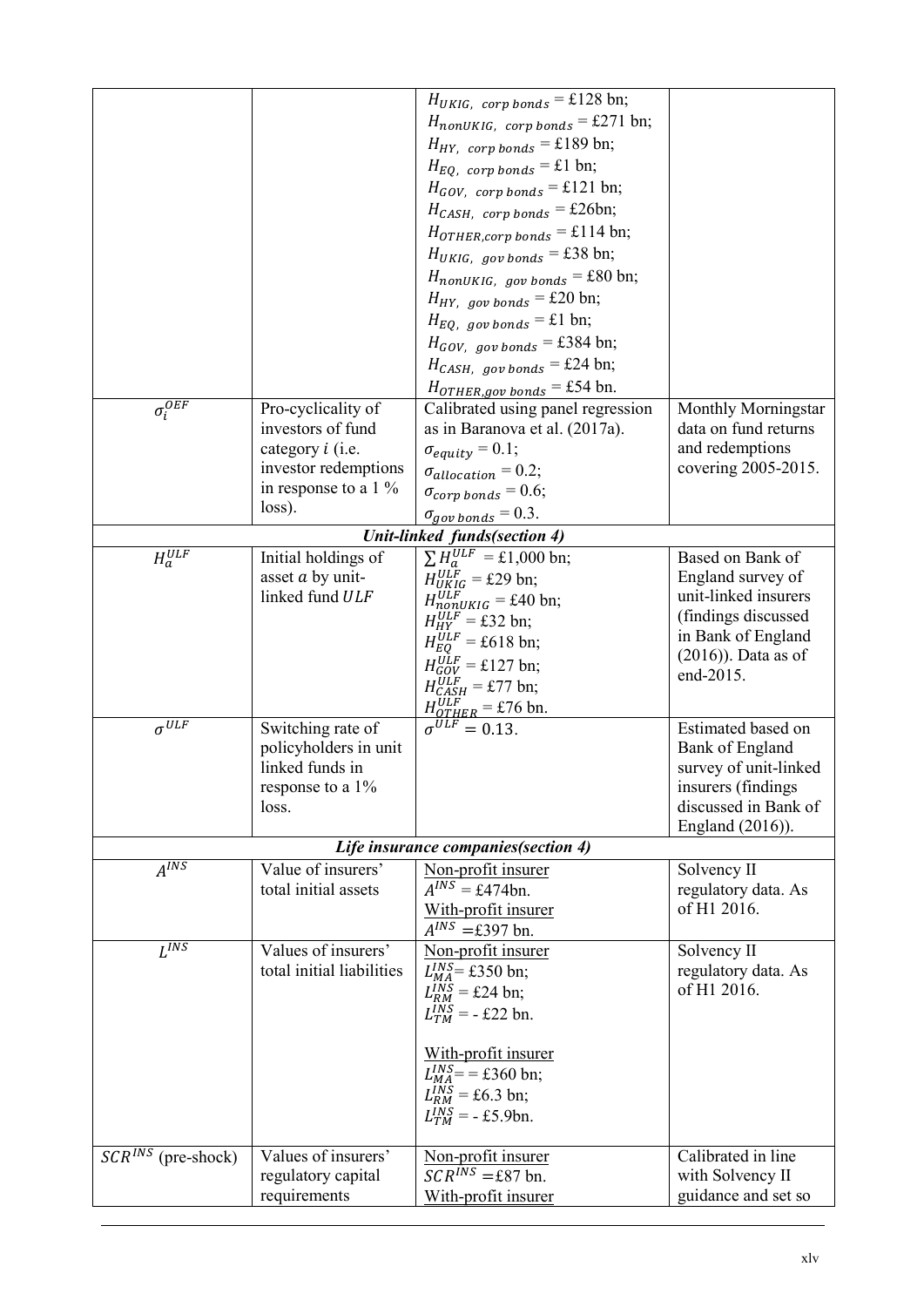|                                                         |                       | $SCR^{INS} = \pounds 27bn.$                            | that SR is equal to       |
|---------------------------------------------------------|-----------------------|--------------------------------------------------------|---------------------------|
|                                                         |                       |                                                        | target $\varphi^{IC}$ .   |
| $\mathcal{S} \mathcal{C} \mathcal{R}^{INS}$ (post-shock | Values of insurers'   | Non-profit insurer:                                    | <b>Bloomberg</b> and Bank |
| calibration)                                            | regulatory capital    | $ER_{a_R} = 3.6\%;$                                    | of England.               |
|                                                         | requirements          |                                                        | For non-profit            |
|                                                         |                       | $\sigma_{a_R} = 8.8\%;$                                | insurer, the risky        |
|                                                         |                       | $ER_{a_{RF}} = 1.7\%;$                                 | asset is corporate        |
|                                                         |                       | $\sigma_{a_{RF}} = 4.4\%;$                             | bonds and the risk-       |
|                                                         |                       | $ER_L = -2.1\%;$                                       | free asset is             |
|                                                         |                       | $\sigma_L = 6.7\%;$                                    |                           |
|                                                         |                       | $\rho_{a_R,a_{RF}} = 0.67$                             | government bonds.         |
|                                                         |                       | $\rho_{L,a_{RF}} = \rho_{a_R,L} = -0.22$ (free         | For with-profit           |
|                                                         |                       | parameter, set so that initial                         | insurer, the risky        |
|                                                         |                       | estimated SR is equal to the                           | asset is equity and       |
|                                                         |                       | target).                                               | the risk-free asset is    |
|                                                         |                       |                                                        | fixed-income assets       |
|                                                         |                       | With-profit insurer:                                   | (government,              |
|                                                         |                       |                                                        | corporate bonds).         |
|                                                         |                       |                                                        |                           |
|                                                         |                       | $ER_{a_R} = 7\%;$                                      |                           |
|                                                         |                       | $\sigma_{a_R} = 18\%;$                                 |                           |
|                                                         |                       | $ER_{a_{RF}} = 2.2\%;$                                 |                           |
|                                                         |                       | $\sigma_{a_{RF}} = 4.9\%;$                             |                           |
|                                                         |                       | $ER_L = -2.1\%;$                                       |                           |
|                                                         |                       | $\sigma_L = 7.3\%;$                                    |                           |
|                                                         |                       | $\rho_{a_R,a_{RF}}=-0.1;$                              |                           |
|                                                         |                       | $\rho_{L,a_{RF}} = \rho_{a_R,L} = -0.71$ (free         |                           |
|                                                         |                       | parameter, set so that initial                         |                           |
|                                                         |                       | estimated SR is equal to the                           |                           |
|                                                         |                       | target).                                               |                           |
| $\varphi^{I\overline{NS}}$                              | Insurers' target      | 140%                                                   | Bank of England.          |
|                                                         | solvency ratios (that | (same for non-profit and with-                         |                           |
|                                                         | is, capital resources | profits insurers)                                      |                           |
|                                                         | divided by the        |                                                        |                           |
|                                                         | regulatory capital    |                                                        |                           |
|                                                         | requirement)          |                                                        |                           |
| $H_a^{INS}$                                             | Values of insurers'   | Non-profit insurer:                                    | Solvency II               |
|                                                         | initial holdings of   |                                                        | regulatory data. As       |
|                                                         | asset $a$             | $H_{UKIG}^{INS}$ = £158 bn;                            | of H1 2016.               |
|                                                         |                       | $H_{nonUKIG}^{INS} = \pounds 107$ bn;                  |                           |
|                                                         |                       | $H_{HY}^{INS}$ = £47 bn;                               |                           |
|                                                         |                       | $H_{EQ}^{INS} = \pounds 0$ bn;                         |                           |
|                                                         |                       | $H_{GOV}^{INS}$ = £162 bn;                             |                           |
|                                                         |                       | $H^{INS}_{a_R} = H_{UKIG}^{INS} + H_{nonUKIG}^{INS} +$ |                           |
|                                                         |                       | $H_{HY}^{INS};$                                        |                           |
|                                                         |                       | $H^{INS}_{\qquad} = H_{GOV}^{INS}.$                    |                           |
|                                                         |                       |                                                        |                           |
|                                                         |                       | <u>With-profit insurer:</u>                            |                           |
|                                                         |                       | $H_{UKIG}^{INS}$ = £48 bn;                             |                           |
|                                                         |                       | $H_{nonUKIG}^{INS}$ = £33 bn;                          |                           |
|                                                         |                       | $H_{HY}^{INS} = \pounds14$ bn;                         |                           |
|                                                         |                       | $H_{EQ}^{INS}$ = £188 bn;                              |                           |
|                                                         |                       | $H_{GOV}^{INS}$ = £113 bn.                             |                           |
|                                                         |                       | $H^{INS}{}_{a_R} = H_{EQ}^{INS};$                      |                           |
|                                                         |                       | $H^{INS}_{\ \ a_{RF}}=H^{INS}_{GOV}+\ H^{INS}_{UKIG}+$ |                           |
|                                                         |                       |                                                        |                           |
|                                                         |                       | $H_{nonUKIG}^{INS} + H_{HY}^{INS}$ .                   |                           |
|                                                         |                       |                                                        |                           |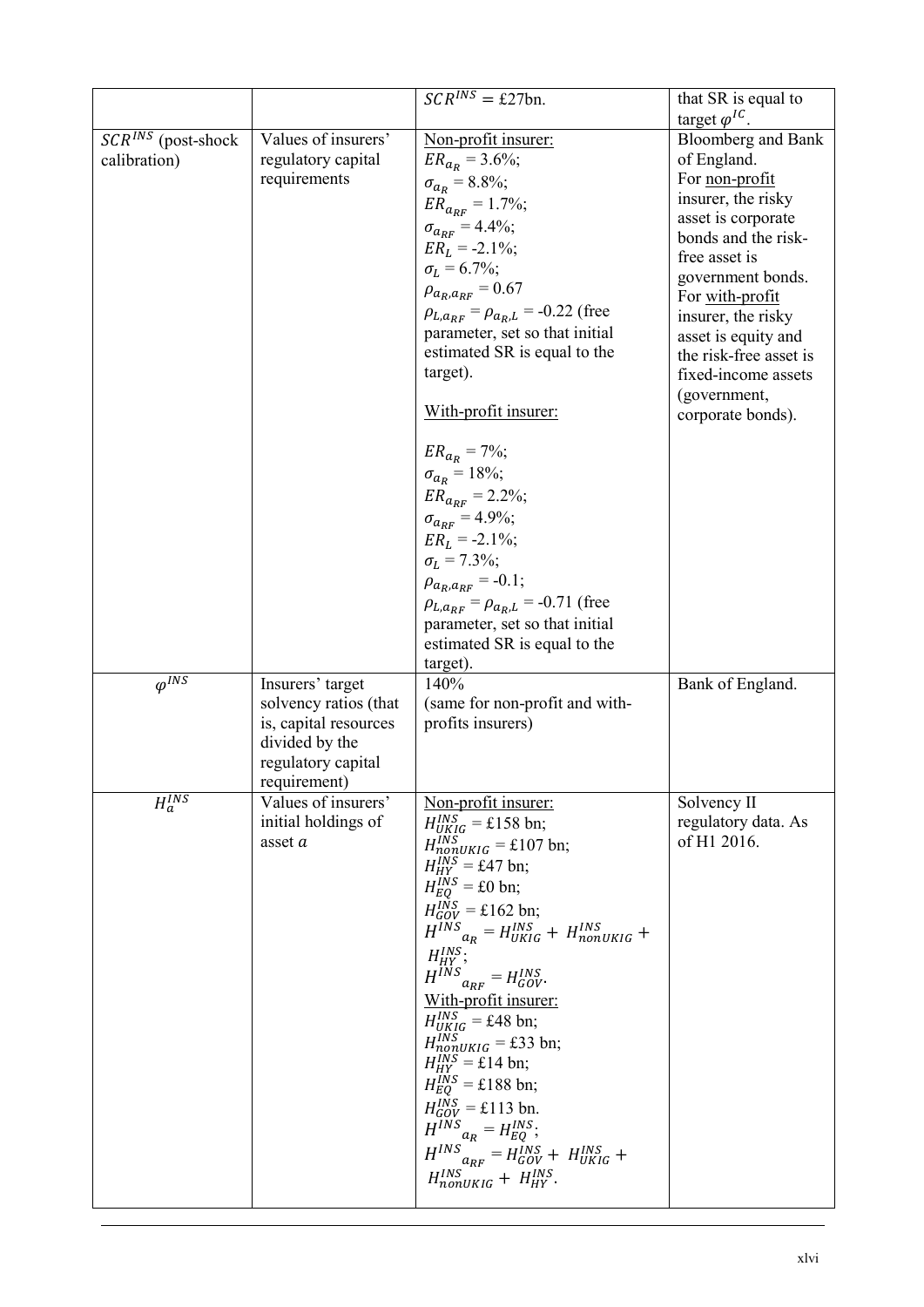|                                       | Values of insurers'                     |                                                                                                              | Mechanical                            |
|---------------------------------------|-----------------------------------------|--------------------------------------------------------------------------------------------------------------|---------------------------------------|
| $\overline{\widetilde{H_{ak}^{INS}}}$ | holdings of asset $a$                   | $\widetilde{H_{ak}^{INS}} = H_{a}^{INS}(1 - shock_{ak})$                                                     | calculation.                          |
|                                       | after a shock $k$                       |                                                                                                              |                                       |
| $\widetilde{A_k^{INS}}$               | Values of insurers'                     |                                                                                                              | Mechanical                            |
|                                       | total assets after a                    | $\widehat{A_k^{INS}} = \sum_{\alpha} \widetilde{H_{ak}^{INS}}$                                               | calculation.                          |
|                                       | shock $k$                               |                                                                                                              |                                       |
| $el_L$                                | Percentage change in                    |                                                                                                              | Bank of England.                      |
|                                       | the value of insurer's                  | $\begin{array}{l} el_L^{liquidity} = -0.96; \\ el_L^{tredit} = -0.94; \\ el_L^{risk-free} = -1. \end{array}$ |                                       |
|                                       | matching adjustment                     |                                                                                                              |                                       |
|                                       | liabilities and some                    |                                                                                                              |                                       |
|                                       | other liabilities                       |                                                                                                              |                                       |
|                                       | $(L_{MA}^{INS})$ for 1%                 |                                                                                                              |                                       |
|                                       | change in value of                      |                                                                                                              |                                       |
|                                       | insurer assets driven                   |                                                                                                              |                                       |
|                                       | by shock to yields of                   |                                                                                                              |                                       |
|                                       | type $k$                                |                                                                                                              |                                       |
| $el_{RM}$ , $el_{TM}$                 | Percentage change in                    | $el_{RM}^{risk-free} = -0.6;$<br>$el_{TM}^{risk-free} = -0.56.$                                              | Bank of England.                      |
|                                       | the values of other                     |                                                                                                              |                                       |
|                                       | regulatory liabilities                  |                                                                                                              |                                       |
|                                       | under Solvency II                       |                                                                                                              |                                       |
|                                       | (i.e. the 'Risk                         |                                                                                                              |                                       |
|                                       | Margin' (RM) and                        |                                                                                                              |                                       |
|                                       | 'Transitional                           |                                                                                                              |                                       |
|                                       | Measures on                             |                                                                                                              |                                       |
|                                       | Technical                               |                                                                                                              |                                       |
|                                       | Provisions' (TM))                       |                                                                                                              |                                       |
|                                       | for a given basis                       |                                                                                                              |                                       |
|                                       | point change in                         |                                                                                                              |                                       |
|                                       | interest rates                          |                                                                                                              |                                       |
| $\widetilde{w_{ak}}$                  | Insurers' portfolio                     | $\widetilde{w_{ak}} = \frac{\widetilde{H^{INS}_a}}{\widetilde{A^{INS}}}$                                     | Mechanical<br>calculation.            |
|                                       | weights of asset $a$                    |                                                                                                              |                                       |
| $\tau^{INS,fall}$                     | after a shock $k$<br>Time for insurance |                                                                                                              |                                       |
|                                       | companies to                            | instantaneous (i.e. 1 day)                                                                                   | Applying intuition<br>from recent FSB |
|                                       | respond to falls in                     |                                                                                                              |                                       |
|                                       | solvency below                          |                                                                                                              | survey.                               |
|                                       | target                                  |                                                                                                              |                                       |
| $\tau^{INS,rise}$                     | Time taken for                          | 1 month                                                                                                      |                                       |
|                                       | insurance company                       |                                                                                                              |                                       |
|                                       | to respond to a                         |                                                                                                              |                                       |
|                                       | increase in solvency                    |                                                                                                              |                                       |
|                                       | above target                            |                                                                                                              |                                       |
|                                       |                                         | <b>Unconstrained pension funds(section 4)</b>                                                                |                                       |
| $\overline{A^{UPF}}$                  | Value of                                | $A^{UPF}$ = £625 bn.                                                                                         | Purple Book                           |
|                                       | unconstrained                           |                                                                                                              | (produced by the                      |
|                                       | pension fund's initial                  |                                                                                                              | Pensions                              |
|                                       | total assets                            |                                                                                                              | Regulator/Pensions                    |
| $H_a^{UPF}$                           | Initial holdings of                     | $H_{UKIG}^{UPF}$ = £75 bn;                                                                                   | Protection Fund).                     |
|                                       | asset $a$ by                            | $H_{nonUKIG}^{UPF} = \pounds 77$ bn;                                                                         |                                       |
|                                       | unconstrained                           | $H_{HY}^{UPF}$ = £27 bn;                                                                                     |                                       |
|                                       | pension fund                            | $H_{EQ}^{UPF}$ = £269 bn;                                                                                    |                                       |
|                                       |                                         | $H_{GOV}^{UPF}$ = £178 bn.                                                                                   |                                       |
|                                       |                                         |                                                                                                              |                                       |
| $\widetilde{H^{UPF}_{ak}}$            | Unconstrained                           | $\widetilde{H_{ak}^{UPF}} = H_a^{UPF}(1 - shock_{ak})$                                                       | Mechanical                            |
|                                       | pension fund's                          |                                                                                                              | calculation.                          |
|                                       | holdings of asset a                     |                                                                                                              |                                       |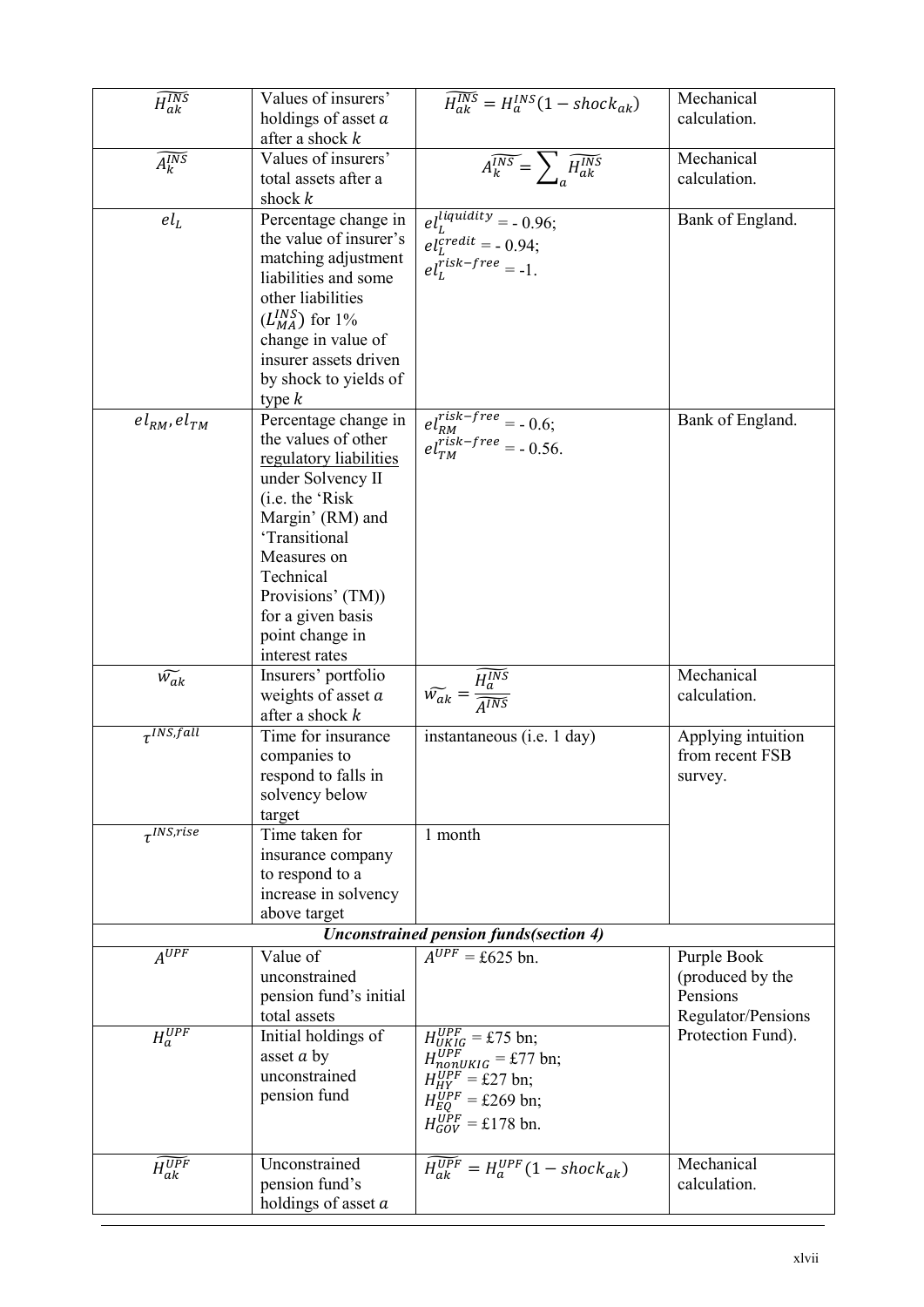|                                               | after a shock $k$                                                                                         |                                                                                                                                                                                                                                    |                                             |
|-----------------------------------------------|-----------------------------------------------------------------------------------------------------------|------------------------------------------------------------------------------------------------------------------------------------------------------------------------------------------------------------------------------------|---------------------------------------------|
| $W_a$                                         | Unconstrained<br>pension fund's<br>portfolio weight of<br>asset a before the<br>shock                     | $W_{ak} = \frac{H_a^{UPF}}{A^{UPF}}$                                                                                                                                                                                               | Mechanical<br>calculation.                  |
| $\widetilde{w_{ak}}$                          | Unconstrained<br>pension fund's<br>portfolio weight of<br>asset $a$ after a shock<br>$\boldsymbol{k}$     | $\widetilde{w_{ak}} = \frac{\widetilde{H_{ak}^{UPF}}}{\widetilde{A^{UPF}}}$                                                                                                                                                        | Mechanical<br>calculation.                  |
| $Losses_k^{\overline{UPF}}$                   | Unconstrained<br>pension fund's losses<br>after a shock $k$ (as a<br>fraction of total<br>initial assets) | $Losses_k^{UPF} = \sum_{a} \frac{H_a^{UPF}}{A^{UPF}} shock_{ak}$                                                                                                                                                                   | Mechanical<br>calculation.                  |
| $\tau^{UPF}$                                  | Time taken for<br>unconstrained fund<br>to rebalance asset<br>portfolio following<br>shocks               | 1 month                                                                                                                                                                                                                            | Applying intuition<br>from FSB survey.      |
| $\overline{W_a^{LB}}$ , $\overline{W_a^{UB}}$ | Upper and lower<br>bounds for permitted<br>portfolio weights of<br>asset a                                | $\overline{W_a^{LB}} = W_a * (1 - 0.05);$<br>$\overline{W_a^{UB}} = W_a * (1+0.05);$<br>Where $0.05$ is the pension fund<br>tolerance range.                                                                                       |                                             |
|                                               |                                                                                                           | <b>Constrained pension funds (section 4)</b>                                                                                                                                                                                       |                                             |
| $A^{CPF}$                                     | Value of constrained<br>pension fund's initial<br>total assets                                            | $A^{CPF} = \pounds 665$ bn.                                                                                                                                                                                                        | Purple Book<br>(produced by the<br>Pensions |
| $H_a^{CPF}$                                   | Initial holdings of<br>asset $a$ by<br>constrained pension<br>fund                                        | $H_{UKIG}^{CPF}$ = £74 bn;<br>$H_{nonUKIG}^{CPF} = \pounds 76$ bn;<br>$H_{HY}^{CPF}$ = £26 bn;<br>$H_{EO}^{CPF} = \pounds 312$ bn;<br>$H_{GOV}^{CPF}$ = £176 bn.                                                                   | Regulator/Pensions<br>Protection Fund).     |
| $\overline{L^{CPF}}$                          | Value of constrained<br>pension fund's initial<br>total liabilities                                       | $\overline{L^{CPF}}$ = £882 bn.                                                                                                                                                                                                    |                                             |
| $W_A, W_L$                                    | Constrained pension<br>fund's initial weights<br>on asset and<br>liabilities                              | $W_A = 43\%;$<br>$W_L = 57\%$ .                                                                                                                                                                                                    |                                             |
| $\sigma_A, \sigma_L$                          | Volatilities of<br>constrained pension<br>fund's assets and<br>liabilities                                | $\sigma_A$<br>=\left\\begin{bmatrix} $w_{a_R}^2 \sigma_{a_R}^2 + w_{a_{RF}}^2 \sigma_{a_{RF}}^2 + \frac{2w_{a_R}w_{a_{RF}} \sigma_{a_{RF}} \sigma_{a_{RF}} \sigma_{a_{RF}} \sigma_{a_{RR}} \sigma_{a_{RR}}$<br>$\sigma_L = 15\%$ . | <b>Bloomberg and Bank</b><br>of England.    |
| $\sigma_{A,L}$                                | Correlation between<br>pension assets and<br>liabilities                                                  | $\rho_{A,L} = 0.34$                                                                                                                                                                                                                | Bank of England.                            |
| $W_{a_R}$ , $W_{a_{RF}}$                      | Constrained pension<br>fund's initial weights<br>on risky and risk free                                   | $w_{a_R} = \frac{H_{a_R}^{CPF}}{A^{CPF}};$<br>$w_{a_{RF}} = \frac{H_{a_{RF}}^{CPF}}{A^{CPF}};$                                                                                                                                     | Bank of England.                            |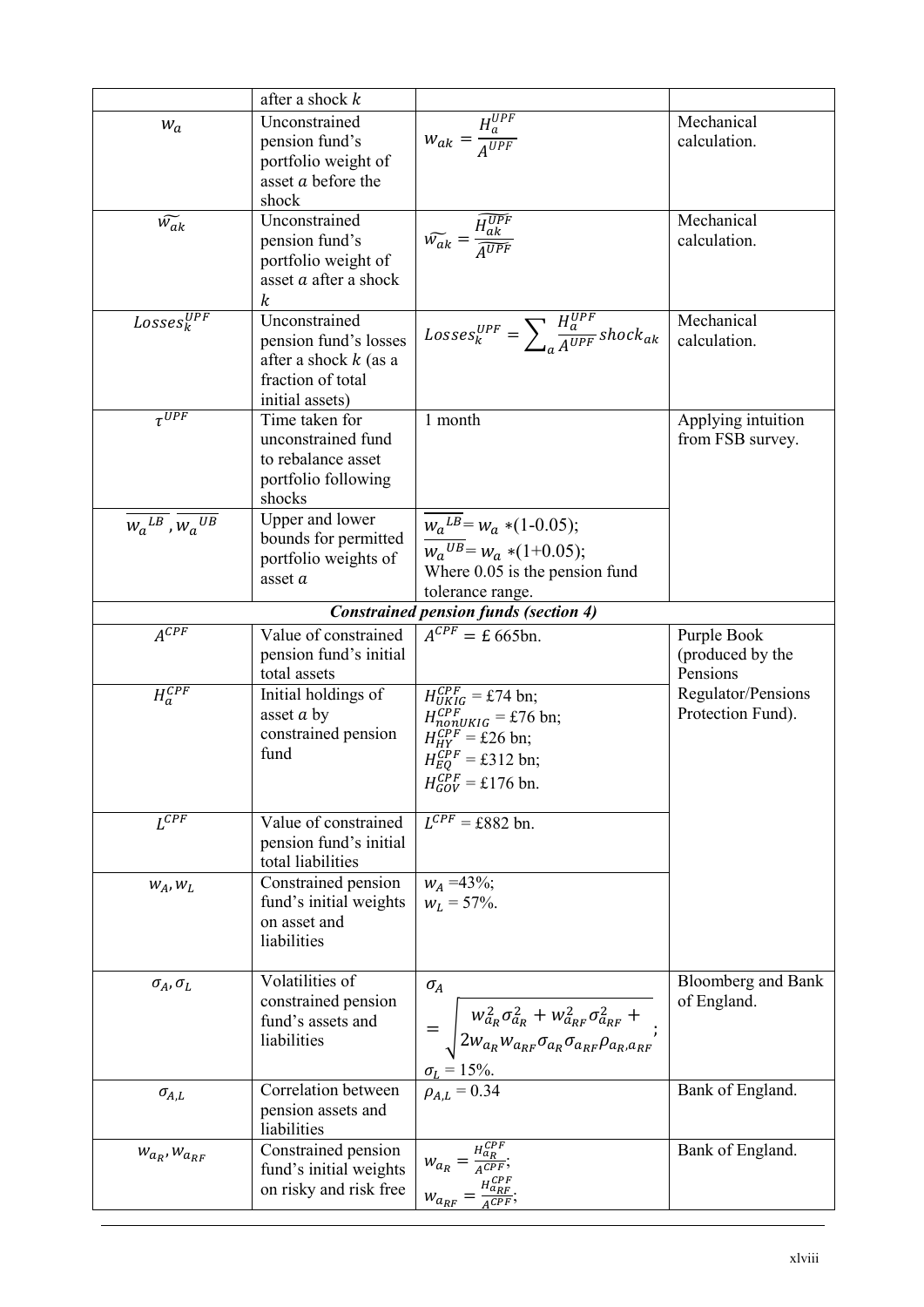|                                 | assets                                                                                                                                     | $H_{a_R}^{CPF} = H_{EQ}^{CPF} = \pounds 312$ bn;<br>$H_{a_{RF}}^{CPF} = H_{UKIG}^{CPF} + H_{nonUKIG}^{CPF} +$<br>$H_{HY}^{C\bar{P}F}+H_{GOV}^{CPF}.$ |                                                                                                                                                                                                                                                                                                                                      |
|---------------------------------|--------------------------------------------------------------------------------------------------------------------------------------------|------------------------------------------------------------------------------------------------------------------------------------------------------|--------------------------------------------------------------------------------------------------------------------------------------------------------------------------------------------------------------------------------------------------------------------------------------------------------------------------------------|
| $\sigma_{a_R}, \sigma_{a_{RF}}$ | Volatilities of risk-<br>free and risky assets                                                                                             | $\sigma_{a_R}$ = 16% (equity);                                                                                                                       | Bloomberg.                                                                                                                                                                                                                                                                                                                           |
| $\rho_{a_R,a_{RF}}$             | Correlation between<br>risk-free and risky<br>assets                                                                                       | $\frac{\sigma_{a_{RF}} = 6\% \text{ (fixed-income)}}{\rho_{a_R, a_{RF}} = -0.1.}$                                                                    | Bloomberg.                                                                                                                                                                                                                                                                                                                           |
| $Losses_k^{CPF}$                | Constrained pension<br>fund's losses from<br>shock $k$ (as a<br>fraction of total<br>initial assets)                                       | $\label{eqn:losses} Losses_k^{CPF} = \sum\nolimits_{\alpha} \frac{H_{a}^{CPF}}{A^{CPF}} shock_{ak}$                                                  | Mechanical<br>calculation.                                                                                                                                                                                                                                                                                                           |
| $\sigma^{CPF}_{MAX}$            | Maximum pension<br>fund volatility<br>permitted                                                                                            | 110% * current volatility                                                                                                                            | Applying intuition<br>from recent FSB<br>survey.                                                                                                                                                                                                                                                                                     |
| $\overline{\tau^{CPF}}$         | Time taken for<br>constrained fund to<br>rebalance asset<br>portfolio following<br>shocks                                                  | 18 months                                                                                                                                            | Triennial pension<br>fund valuations are<br>required under the<br>Pensions Regulator's<br>(tPR) rules. Hence,<br>the average response<br>time is half that.                                                                                                                                                                          |
|                                 |                                                                                                                                            | Hedge fund (section $4$ ) <sup>59</sup>                                                                                                              |                                                                                                                                                                                                                                                                                                                                      |
| $h^{HF}$                        | Haircut on hedge<br>fund repo borrowing                                                                                                    | $VaR + 0.094$                                                                                                                                        | Estimated based on<br>Committee on the<br>Global Financial<br>System (2010).                                                                                                                                                                                                                                                         |
| <b>VaR</b>                      | Value-at-Risk (10-<br>day 99%) for a<br>standard diversified<br>corporate bond<br>portfolio                                                | $0.001 * VIX - 0.0021$                                                                                                                               | Regression of<br>estimated VaR for a<br>European corporate<br>bond index on the<br>VIX index.<br>VaR is calculated as<br>$D \times \sigma \times 2.33$ , where<br>$D$ is the modified<br>duration of the bond<br>index and $\sigma$ is the<br>standard deviation of<br>10-day changes in<br>bond yield<br>(expressed as<br>decimal). |
| $LA^{HF}$                       | Unencumbered<br>liquid assets of<br>fixed-income hedge<br>funds                                                                            | £31.7 bn                                                                                                                                             | FCA Hedge Fund<br>Survey and SEC<br>Private Fund<br>Statistics.                                                                                                                                                                                                                                                                      |
| $HP^{\overline{HF}}$            | Hedge funds'<br>expected holding<br>period for purchased<br>assets<br>*Other hedge fund variables are covered in the dealer section below. | $HP^{HF} = HP^D(Q^D)$                                                                                                                                | Assumption.                                                                                                                                                                                                                                                                                                                          |

<span id="page-49-0"></span><sup>59</sup> Calibration for the global corporate bond market, as in Baranova et al (2017b).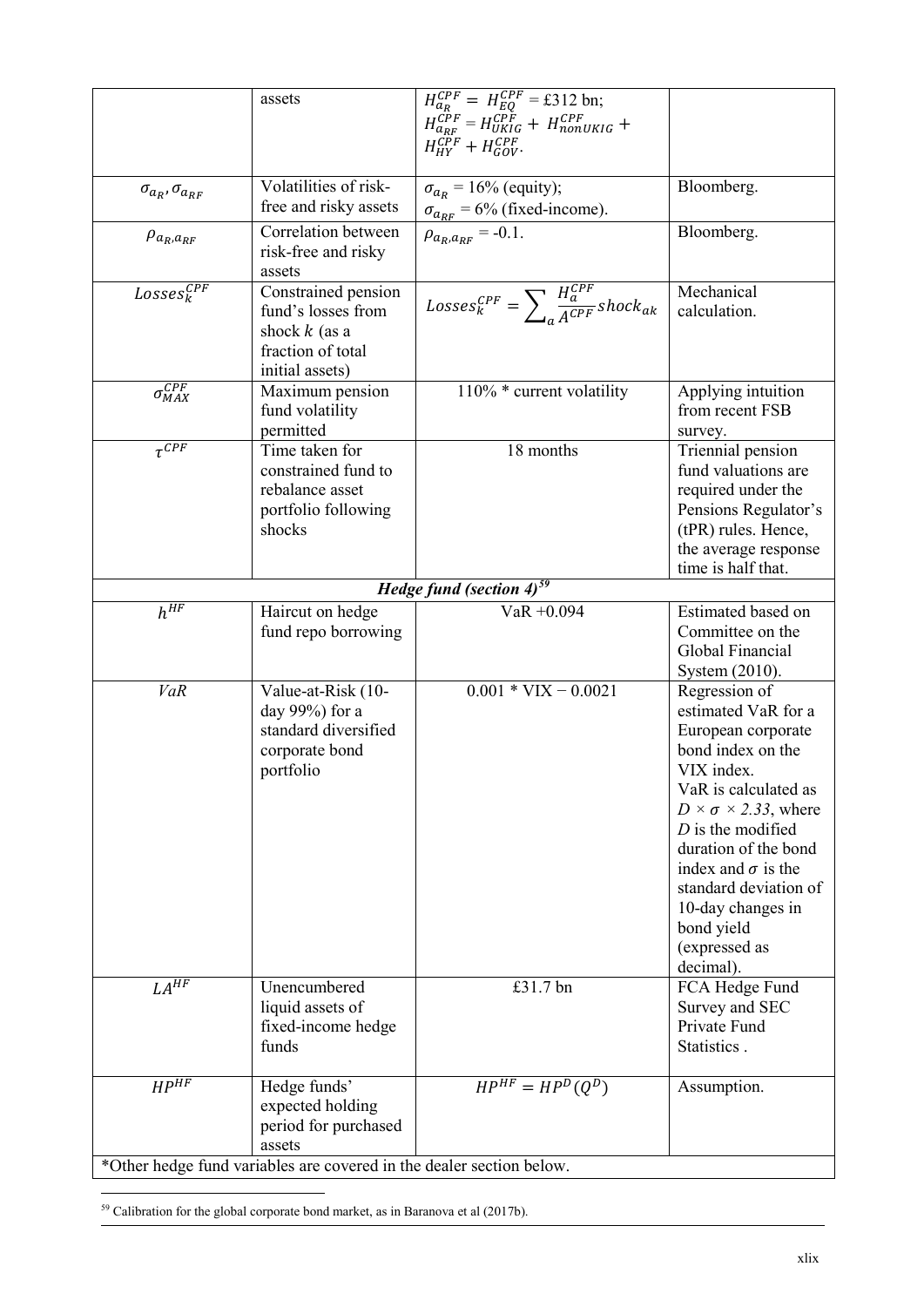|                                | Dealer (section $4)^{60}$                                                                                       |                                                                                                                                                      |                                                                                                                                                                                                                                                                      |  |  |
|--------------------------------|-----------------------------------------------------------------------------------------------------------------|------------------------------------------------------------------------------------------------------------------------------------------------------|----------------------------------------------------------------------------------------------------------------------------------------------------------------------------------------------------------------------------------------------------------------------|--|--|
| BS                             | Balance sheet size of<br>major global dealers<br>$(G-16)$                                                       | £8760 bn                                                                                                                                             | SNL.                                                                                                                                                                                                                                                                 |  |  |
| $\cal E$                       | Tier 1 equity capital<br>of major global<br>dealers $(G-16)$                                                    | £467 bn<br>Changes with VIX:<br>$\Delta E/E = ((\Delta VIX \times 0.0223 -$<br>$\Delta$ VIX <sup><math>\land</math></sup> 2 $\times$ 0.0115)<br>/100 | As inferred from<br>weighted average<br>leverage ratio of<br>5.5%. Bank of<br>England (2018)<br>The relationship b/w<br>dealer return on<br>equity (RoE) and<br>market stress (VIX)<br>is estimated using<br>quarterly historical<br>data from SNL and<br>Bloomberg. |  |  |
| OL                             | Dealer's optimal                                                                                                | For modelling and                                                                                                                                    |                                                                                                                                                                                                                                                                      |  |  |
| $\overline{share^{BS}_{repo}}$ | level of leverage<br>Share of dealer<br>balance sheet<br>allocated to<br>corporate bond repo                    | parametrisation, see Annex 3<br>0.15%                                                                                                                | Based on regulatory<br>returns for major UK<br>banks.                                                                                                                                                                                                                |  |  |
| share <sup>BS</sup>            | Share of dealer<br>balance sheet<br>allocated to making<br>markets in corporate<br>bonds                        | 3.1%                                                                                                                                                 | Based on regulatory<br>returns for major UK<br>banks.                                                                                                                                                                                                                |  |  |
| $C_{desk}$                     | Cost of capital<br>applied to<br>transactions if it is<br>available at the desk<br>level                        | $10\%/1-0.3)$                                                                                                                                        | 10% (based on King<br>$(2009)$ ) divided by<br>$(1$ -tax rate) where tax<br>rate is 30%.                                                                                                                                                                             |  |  |
| $C_{alloc}$                    | Cost of capital (pre-<br>tax) applied to<br>transactions when it<br>is reallocated from<br>other business lines | 16.7%                                                                                                                                                | <b>Based on historical</b><br>average RoE of<br>Morgan Stanley and<br>Goldman Sachs<br>$(SNL)$ .                                                                                                                                                                     |  |  |
| ${\cal L}{\cal R}$             | Leverage ratio<br>requirement applied<br>to the transaction                                                     | $LR = 1/OL$                                                                                                                                          |                                                                                                                                                                                                                                                                      |  |  |
| $LR$ <sup>reg</sup>            | Minimum regulatory<br>leverage ratio<br>requirement                                                             | 4%                                                                                                                                                   | Weighted average of<br>requirements in<br>corresponding<br>jurisdictions of<br>global dealers.                                                                                                                                                                       |  |  |
| H                              | Hedging ratio for<br>corporate bond<br>inventories.                                                             | 40%                                                                                                                                                  | Market intelligence.                                                                                                                                                                                                                                                 |  |  |
| $HC(Q^D, VIX)$                 | Dealer's hedging<br>cost per unit of<br>corporate bond<br>inventory                                             | $hedge Prem(VIX) + hedgePI*$<br>$H * Q^D$                                                                                                            | Mechanical<br>calculation.                                                                                                                                                                                                                                           |  |  |

<span id="page-50-0"></span> $60$  Calibration for the global corporate bond market, as in Baranova et al (2017b).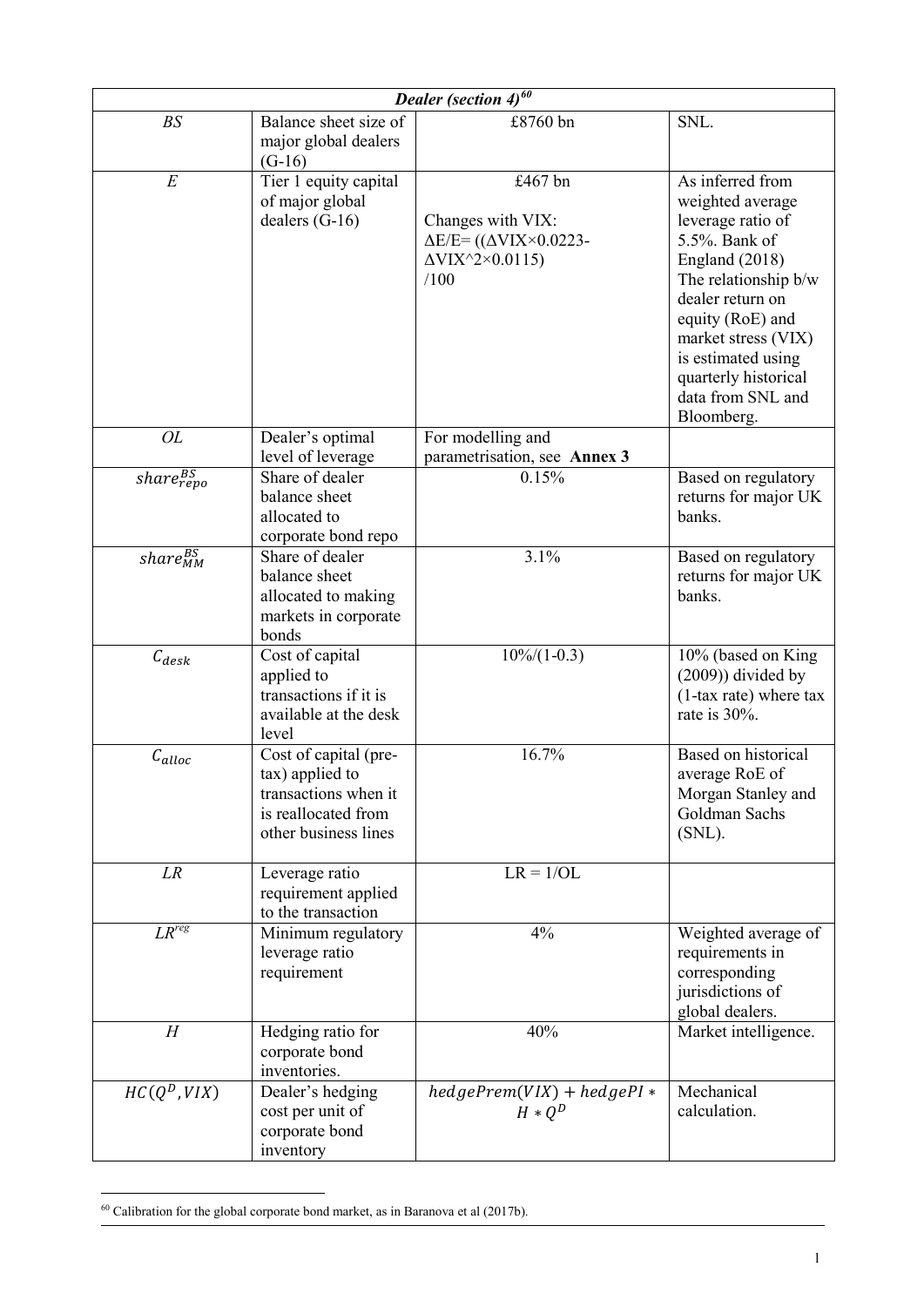| hedgePrem(VIX) | CDS premium paid                        |                                                                                                                       | Based on regression                                          |
|----------------|-----------------------------------------|-----------------------------------------------------------------------------------------------------------------------|--------------------------------------------------------------|
|                | for hedging credit<br>risk of corporate | $(65.2 + 1.4 * VIX)/10000$                                                                                            | estimates between<br>the average of                          |
|                | bonds                                   |                                                                                                                       | CDX.NA.IG and                                                |
|                |                                         |                                                                                                                       | iTraxx Europe CDS                                            |
|                |                                         |                                                                                                                       | indices and the VIX                                          |
|                |                                         |                                                                                                                       | index.                                                       |
| hedgePI        | Price impact of<br>hedging              | 54 bps per €1bn notional                                                                                              | Based on Gehde-<br>Trapp et al $(2015)$ .                    |
|                |                                         |                                                                                                                       |                                                              |
| $r_f$          | Risk-free interest<br>rate              | 0.5%                                                                                                                  | Bank Rate post-<br>crisis.                                   |
| $h^D$          | Haircut on dealer                       | $VaR + 2.2 * PD$                                                                                                      | Estimated based on                                           |
|                | repo borrowing                          |                                                                                                                       | CGFS (2010).                                                 |
| PD             | Probability of dealer                   | PD is estimated based on a simple Merton model of a                                                                   |                                                              |
|                | default.                                | representative dealer bank with equity equal to $E$ , total                                                           |                                                              |
|                |                                         | assets equal to BS, and return on assets following a normal<br>distribution with mean roaMean and standard derivation |                                                              |
|                |                                         | roaVol.                                                                                                               |                                                              |
|                |                                         |                                                                                                                       |                                                              |
| roaMean        | Dealer return on<br>assets              | 0.66%                                                                                                                 | Historical RoA from<br>pure dealer banks -                   |
|                |                                         |                                                                                                                       | i.e. Morgan Staley                                           |
|                |                                         |                                                                                                                       | and Goldman Sachs                                            |
|                |                                         |                                                                                                                       | $(SNL)$ .                                                    |
| roaVol(VIX)    | Volatility of dealer                    | $(VIX * 0.011\overline{4 + 0.08)/100}$                                                                                | Calibrated based on a                                        |
|                | return on assets                        |                                                                                                                       | regression between                                           |
|                |                                         |                                                                                                                       | historical RoA from<br>Morgan Staley and                     |
|                |                                         |                                                                                                                       | Goldman Sachs                                                |
|                |                                         |                                                                                                                       | (SNL) and the VIX                                            |
|                |                                         |                                                                                                                       | index.                                                       |
| $1-LGD$        | Recovery rate for                       | 0.4                                                                                                                   | Moody's.                                                     |
|                | dealer unsecured<br>debt                |                                                                                                                       |                                                              |
| <b>VaR</b>     | Value-at-Risk (10-                      | $0.001 * VIX - 0.0021$                                                                                                | Regression of                                                |
|                | day 99%) for a                          |                                                                                                                       | estimated VaR for a                                          |
|                | standard diversified                    |                                                                                                                       | European corporate                                           |
|                | corporate bond                          |                                                                                                                       | bond index on the                                            |
|                | portfolio                               |                                                                                                                       | VIX index.                                                   |
|                |                                         |                                                                                                                       | VaR is calculated as                                         |
|                |                                         |                                                                                                                       | $D \times \sigma \times 2.33$ , where<br>$D$ is the modified |
|                |                                         |                                                                                                                       | duration of the bond                                         |
|                |                                         |                                                                                                                       | index and $\sigma$ is the                                    |
|                |                                         |                                                                                                                       | standard deviation of                                        |
|                |                                         |                                                                                                                       | 10-day changes in                                            |
|                |                                         |                                                                                                                       | bond yield                                                   |
|                |                                         |                                                                                                                       | (expressed as<br>decimal).                                   |
| RWA            | Risk-weighted                           | $MRC \times 12.5 \times capitalRatio$                                                                                 | Based on Basel III                                           |
|                | capital requirement                     |                                                                                                                       | rules for calculating                                        |
|                |                                         |                                                                                                                       | market risk capital                                          |
|                |                                         |                                                                                                                       | requirements, as set<br>by BCBS.                             |
| MRC            | Market risk charge                      | $(VaR \times 3) \times 3 \times 0.64 + 0.056$                                                                         | The capital charge in                                        |
|                |                                         |                                                                                                                       | the fundamental                                              |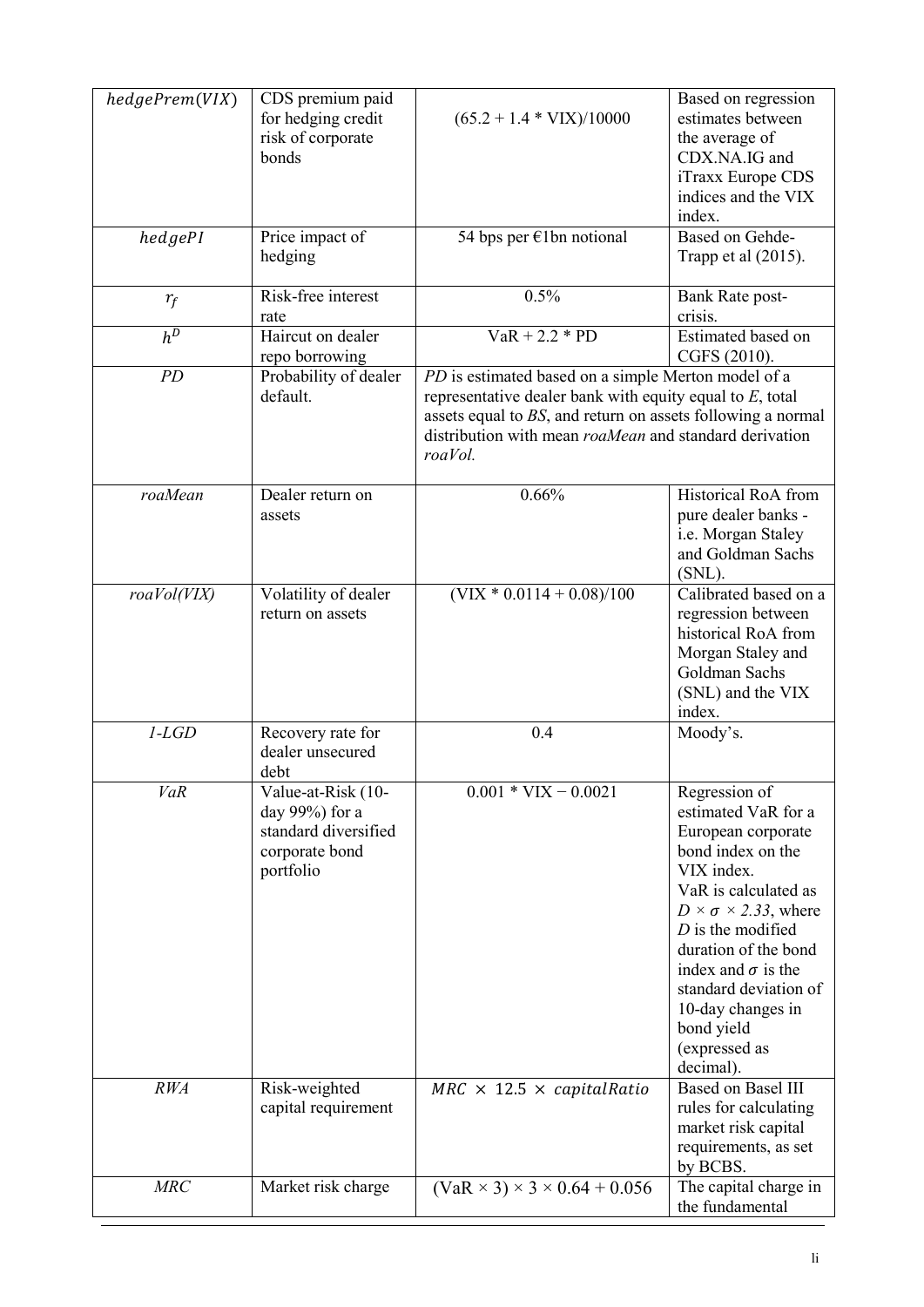|                     |                                                                                                                                                                |          | review of the trading<br>book is ES (expected<br>$shortfall) + DRC$<br>(default risk charge).<br>ES is assumed to be<br>64% of $3 \times (VaR +$<br>Stressed VaR).<br>Stressed VaR is<br>assumed to be 2<br>times the <i>VaR</i> . DRC<br>is estimated based on<br>Basel QIS. |
|---------------------|----------------------------------------------------------------------------------------------------------------------------------------------------------------|----------|-------------------------------------------------------------------------------------------------------------------------------------------------------------------------------------------------------------------------------------------------------------------------------|
| capitalRatio        | Tier 1 capital ratio<br>requirement                                                                                                                            | 11%      | Appropriate amount<br>of Tier 1 capital for<br>the UK banking<br>system, as set in its<br>"Framework of<br>capital requirements<br>for UK banks"<br>(2015).                                                                                                                   |
| Share $_{UKIG}$     | The share of the UK<br>investment-grade<br>corporate bond<br>market in the global<br>corporate bond<br>market.                                                 | 7.9%     | Reuters DBI.                                                                                                                                                                                                                                                                  |
| $Q^{\overline{NT}}$ | The amount of<br>corporate bonds that<br>the dealer could sell<br>to other investors on<br>a normal trading day,<br>without negatively<br>affecting the price. | £0.3 bn. | Evidence from<br>Begalle (2013),<br>adjusted to cover the<br>global corporate<br>bond market                                                                                                                                                                                  |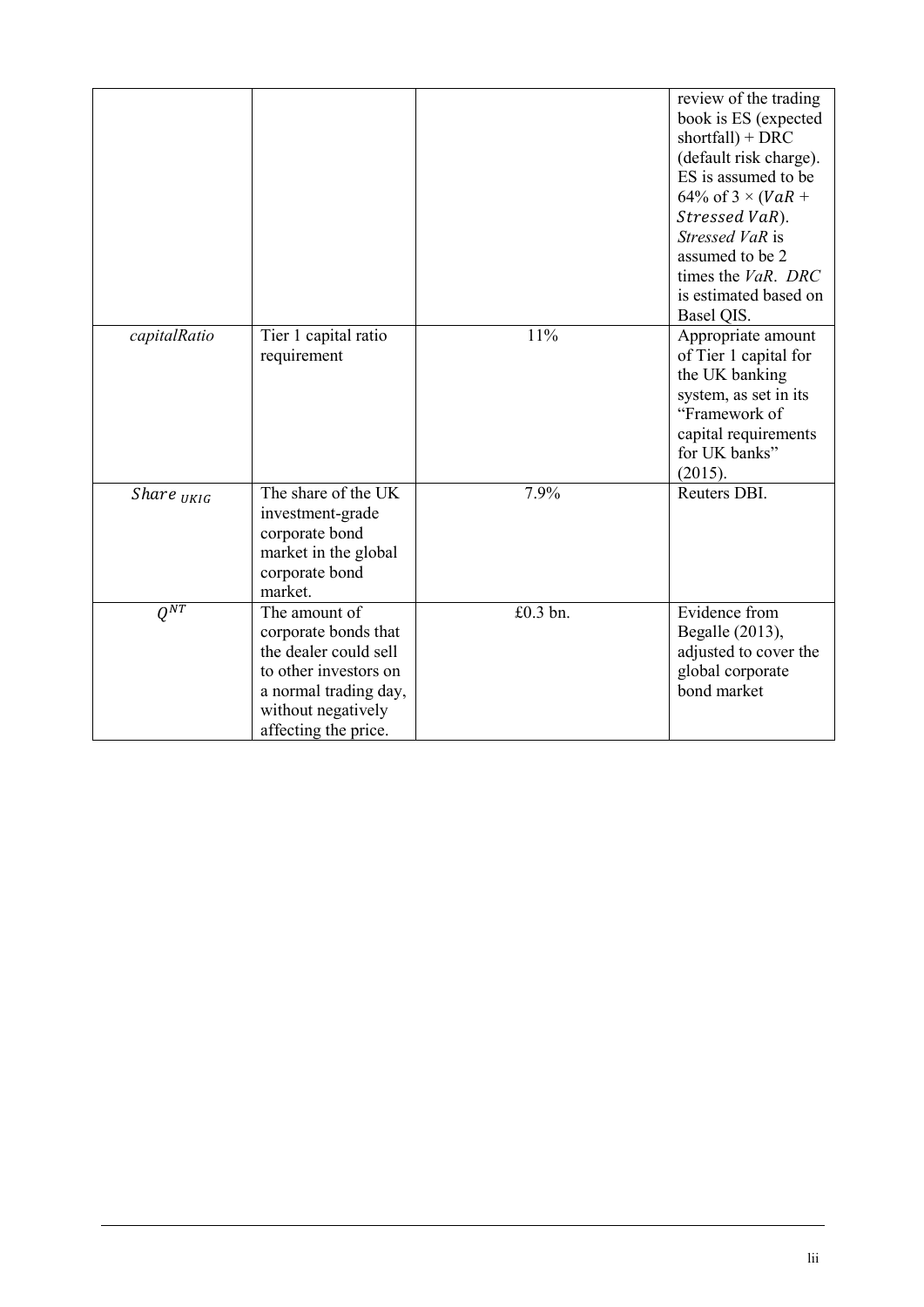# **Annex 3 – Modelling dealer's optimal leverage**

This annex describes the approach to modelling the level of dealer's optimal leverage for a given level of market stress, as proxied by the VIX index.

To do so we use a variant of the 'structural' credit risk model, introduced by Merton (1973). Under it, the value of firm's equity is modelled as the value of a call option on firm's assets, struck at the face value of the firm's debt. The value of such an option can be determined using option-pricing techniques.

For the application described in this paper, we model the value of dealer's equity as a 'downand-out' call option that expires worthless if the value of dealer's assets falls below a 'barrier' level commensurate with its regulatory minimum leverage ratio requirement, at any time prior to the maturity of dealer's debt. This is intended to reflect the possibility that a regulator intervenes to wind down the dealer's business if its assets fall below this value (or, in other words, its leverage exceeds the maximum permitted level), even if the dealer is still solvent (i.e. dealer's assets are still greater than its liabilities).

We further assume that the dealer's balance sheet – and, in particular, its choice of optimal leverage – is constructed to maximise the payoff to its shareholders; and that for any given book value of dealer's equity, any desired change in dealer's leverage (i.e. expansion/contraction of the balance sheet) is achieved via the issuance/redemption of debt.

Under these assumptions, there exists a level of dealer's assets – or, correspondingly, a level of leverage – that maximises the value of the dealer's equity for each level of asset volatility (which we assume depends on the overall level of market stress, proxied by the VIX index). This optimal level of leverage could be estimated numerically using the closed-form formula for the price of a 'downand-out' call option, which in our application reflects the value of the dealer's equity.

**Chart A – Dealer's optimal leverage**



To calibrate the dealer's optimal leverage we use the volatility of major global dealers' return on assets as a proxy for their asset volatility, which we then map to the level of the VIX index. We